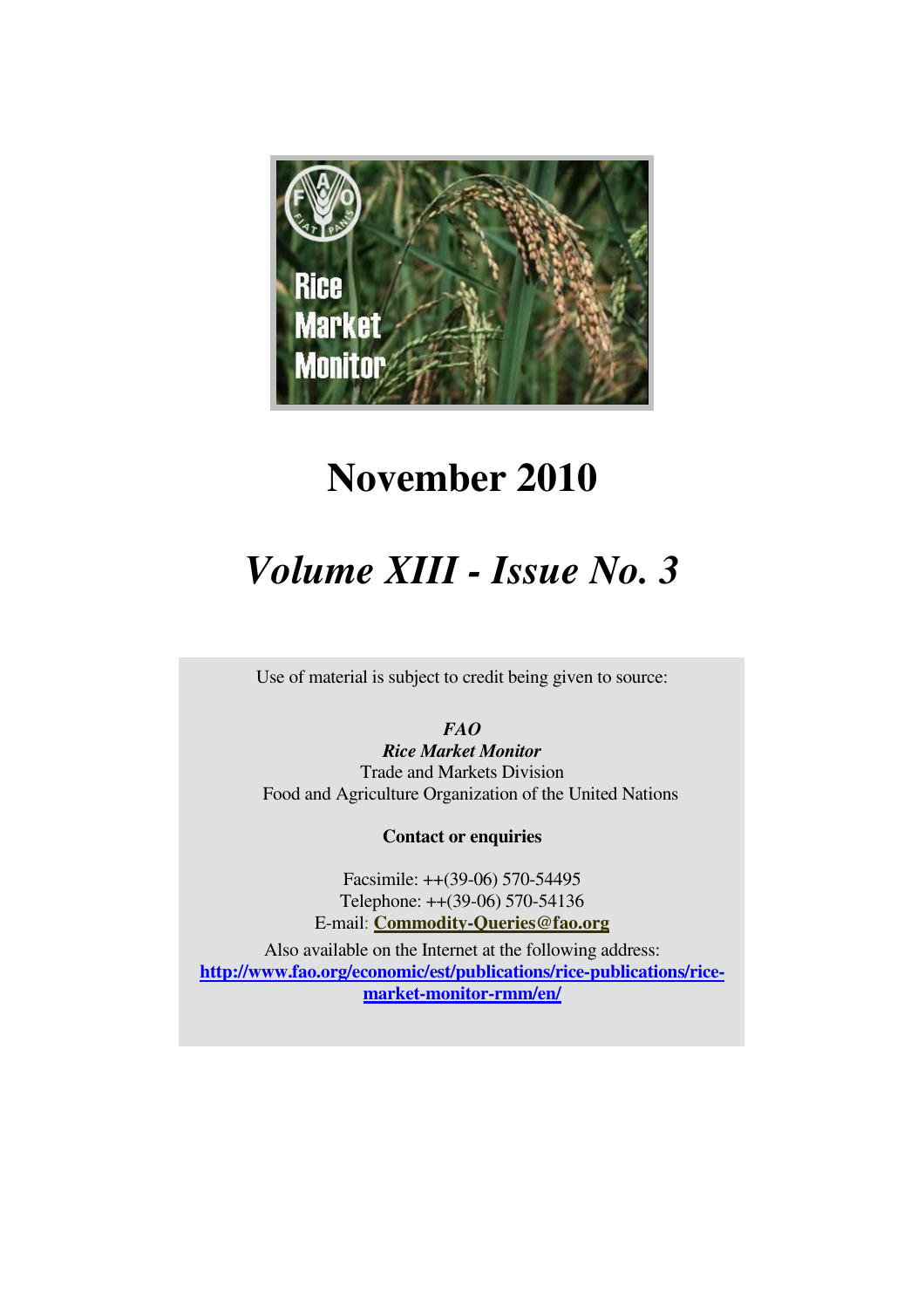#### **ROUND-UP**

- FAO's June forecast of **world paddy production during the 2010 season** has been lowered by nearly 6.5 million tonnes to 697.9 million tonnes (465.4 million tonnes, milled rice basis), still 2 percent above the 2009 harvest and a record. Much of the revision reflects deteriorated prospects in **Asia**, where a combination of droughts and floods has affected crops since the onset of the season. Nonetheless, and in spite of the revision, overall paddy production in the region could surpass the poor 2009 outcome by 3 percent to reach 631.4 million tonnes, driven, to large extent, by a recovery in India. Positive results are also forecast in Bangladesh, China (Mainland), Indonesia, the Islamic Republic of Iran, the Democratic People's Republic of Korea, the Philippines, Sri Lanka and Viet Nam. Conversely, Cambodia, the Republic of Korea, Myanmar, Pakistan and Thailand are projected to harvest smaller crops, due to climatic setbacks. Paddy production in **Africa** is projected at 24.6 million tonnes this season, 1 percent more than in 2009. Significant output gains are expected in western Africa, in particular in Guinea, Mali, Nigeria and Sierra Leone, but also in Madagascar and the United Republic of Tanzania. Expansions in these countries are forecast to outweigh a sharp contraction in Egypt, as well as in Benin, Malawi, Mozambique and Rwanda. Production in **Latin America and the Caribbean** contracted by an estimated 6 percent to 26.5 million tonnes in 2010, much on account of Brazil. Unfavourable weather also impaired crops in Argentina, Bolivia, Cuba, Peru, Uruguay and Venezuela. By contrast, Colombia, the Dominican Republic, Mexico and Paraguay are projected to close the season with positive results. In the **other regions,** the production outlook is negative in the European Union, while the United States looks set to gather a record crop. A partial recovery was also registered in Australia.
- FAO's forecast of **world trade in calendar 2010** now stands at 31.0 million tonnes (milled basis), 6 percent above last year. Greater **import** demand from Asian countries, particularly Bangladesh, China (Mainland), Indonesia, Nepal, the Philippines, Sri Lanka and Viet Nam, is behind much of this expansion, but deliveries to Brazil, Nigeria and the European Union are also expected to be larger. Those increases are expected to more than offset declines in the Islamic Republic of Iran, Mali, Saudi Arabia, Senegal and the United Arab Emirates. The expansion in world trade is forecast to be met by considerably larger **exports** by Viet Nam and the United States, but shipments are also expected to increase in the European Union and Pakistan and even in India and Egypt, where they remain limited by government restrictions. Conversely, whereas Thailand may keep rice exports close to last year's level, Argentina, Brazil, Cambodia and Myanmar may face some decline. FAO's latest forecast of **global rice trade in 2011** points to a 2 percent contraction to 30.5 million tonnes (milled basis). On the **export** side, several major exporters are indeed anticipated to face supply constraints, especially Pakistan, but also Cambodia, Egypt and Viet Nam. As for **importers**, various important buyers, including Bangladesh, Brazil, Nigeria and the Philippines, may cut international purchases, after harvesting larger crops.
- Principally drawing on rice produced over the 2010 season, **world rice utilization in 2010-2011** is forecast to expand by 2 percent to 460 million tonnes (milled basis), sustained by increasing rice consumption as food to close to 393 million tonnes. The volume used for seeds, non-food industrial uses and post-harvest losses, all combined, is projected to increase by 4 percent to 55 million tonnes, while the amount used as animal feed may rise by 1 percent to 12 million tonnes. Average per caput rice consumption is forecast to rise to 56.7 kilograms per year, 1 percent above the 2009 estimate.
- Based on current expectations for the 2010 paddy season, **world stocks at the close of the 2010-2011 marketing years** may rise by 5 percent to 136.2 million tonnes, the highest since 2002. The increase is forecast to reflect larger reserves held by rice **exporters**, especially China (Mainland), India and the United States. Among rice **importing countries,** Bangladesh, Indonesia, Sri Lanka and the European Union are also anticipated to stockpile more over the marketing year.
- **International rice prices** have continued to gain ground since June, as reflected in the FAO All Rice Price Index, which averaged 260 points in November, up from a June value of 210. A strengthening of quotations has been witnessed in all the rice segments, but in particular in the lower quality Indica market, whose index has gained 56 points since June to arrive at 243 points in November. Despite the recent firmness, the FAO All Rice Price Index average from January to November was 27 points lower this year than last, reflecting relatively low quotations in the first half of 2010. In the upcoming months, export quotations will be influenced by the arrival of newly harvested supplies from 2010 main paddy crops in northern hemisphere countries, but also by external factors, including currency movements, and by government policies. On the import side, these may result in a forceful return of important buyers to the market, while on the export side, the release of government reserves in Thailand and policies in Viet Nam and India will continue to be of critical importance. Price developments in other cereal markets, mainly wheat and maize, will also need to be closely watched.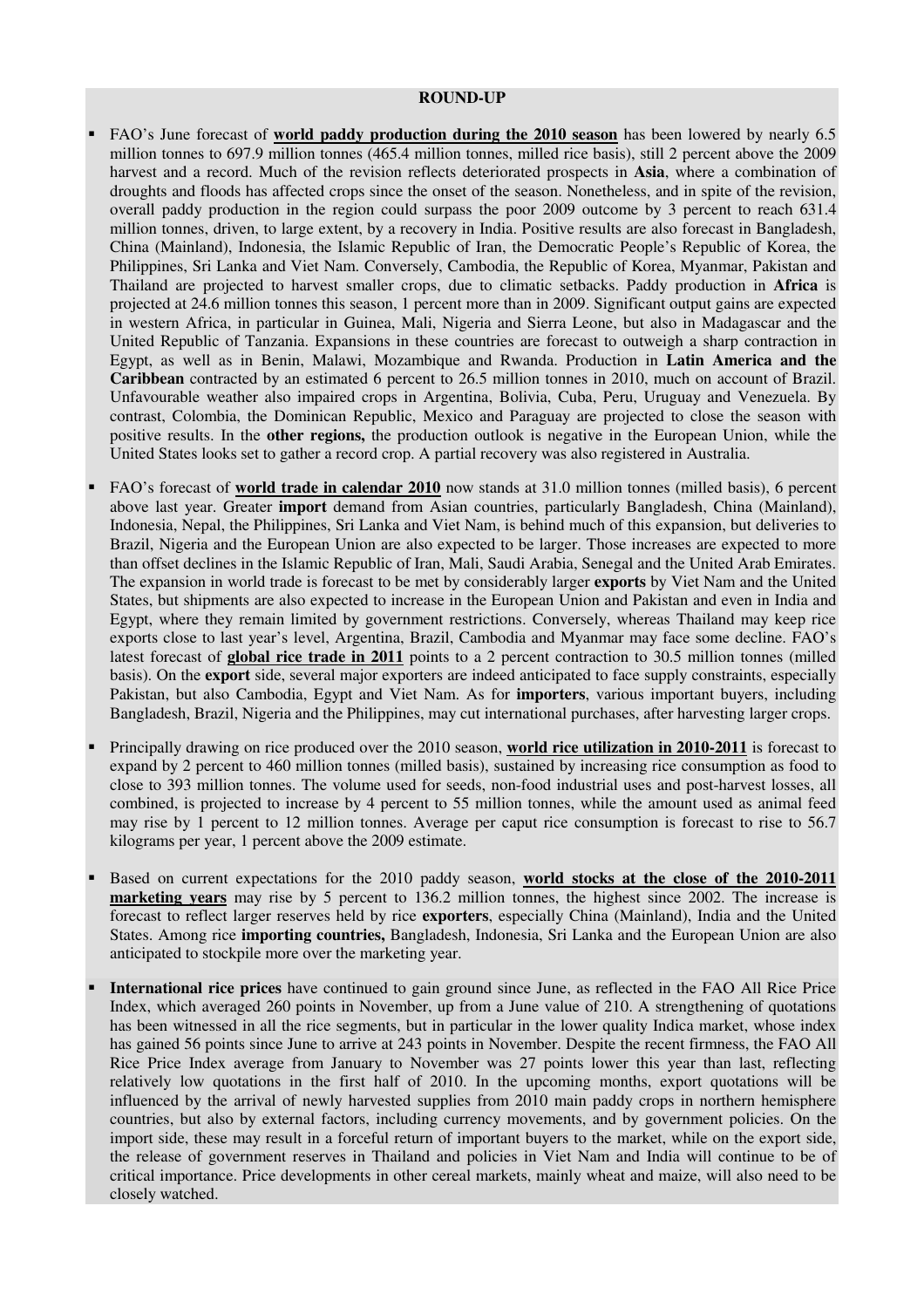#### **INFORMATION UPDATE AS OF 29 NOVEMBER 2010**

#### **I. PRODUCTION**

#### **Global paddy production over the 2010 season forecast to recover by 2 percent**

At this time of the year, harvesting activities of 2010 main paddy crops are already underway in various Northern Hemisphere countries. By contrast, countries along or south of the Equator have virtually concluded the season, with the harvest of secondary paddy crops.<sup>1</sup> Since the June issue of the RMM, FAO has downgraded its forecasts of world paddy production by nearly 6.5 million tonnes, with new figures now pointing to a global harvest of 697.9 million tonnes (465.4 million tonnes, milled basis). Although production forecasts in Egypt, Latin America and the Caribbean and in Europe were also lowered, deteriorated prospects in several Asian countries affected by adverse weather conditions accounted for much of this downward adjustment. In many cases, the weather anomalies that have negatively impacted these countries have been associated with the establishment of La Niña conditions since June, which current climate forecasts predict could continue to prevail at a moderate to strong intensity throughout the first quarter of 2011.



In spite of the revision, at the current forecast level of 697.9 million tonnes (465.4 million tonnes, milled basis), global paddy production in 2010 would stand 2 percent, or 15.5 million tonnes, above the 2009 outcome and the highest on record. A 2 percent recovery in paddy plantings to 160.7 million hectares is expected to drive this growth, while average yields hold steady at the previous year's level of 4.3 tonnes per hectare. Asia is anticipated to account for much of the global output expansion, although the outlook is also favourable in Africa and North America. By contrast, Europe and Latin America and the Caribbean may face output declines.

 $\overline{a}$ 

 $1$  The 2010 rice production season normally includes rice from the main paddy crops whose harvests fall in 2010, to which rice from all subsequent secondary crops, if any, is added. In the case of northern hemisphere countries, this principle implies that production in 2010 comprises the main rice crop, which is usually collected in the latter part of the year, plus the volume obtained from the successive secondary crops, commonly harvested in the first half of 2011. In the case of southern hemisphere countries, production in 2010 normally comprises rice from the main paddy crops assembled in the first part of 2010, plus rice from the secondary crops, generally gathered in the latter part of 2010. This approach to assess rice production is applicable to any given season.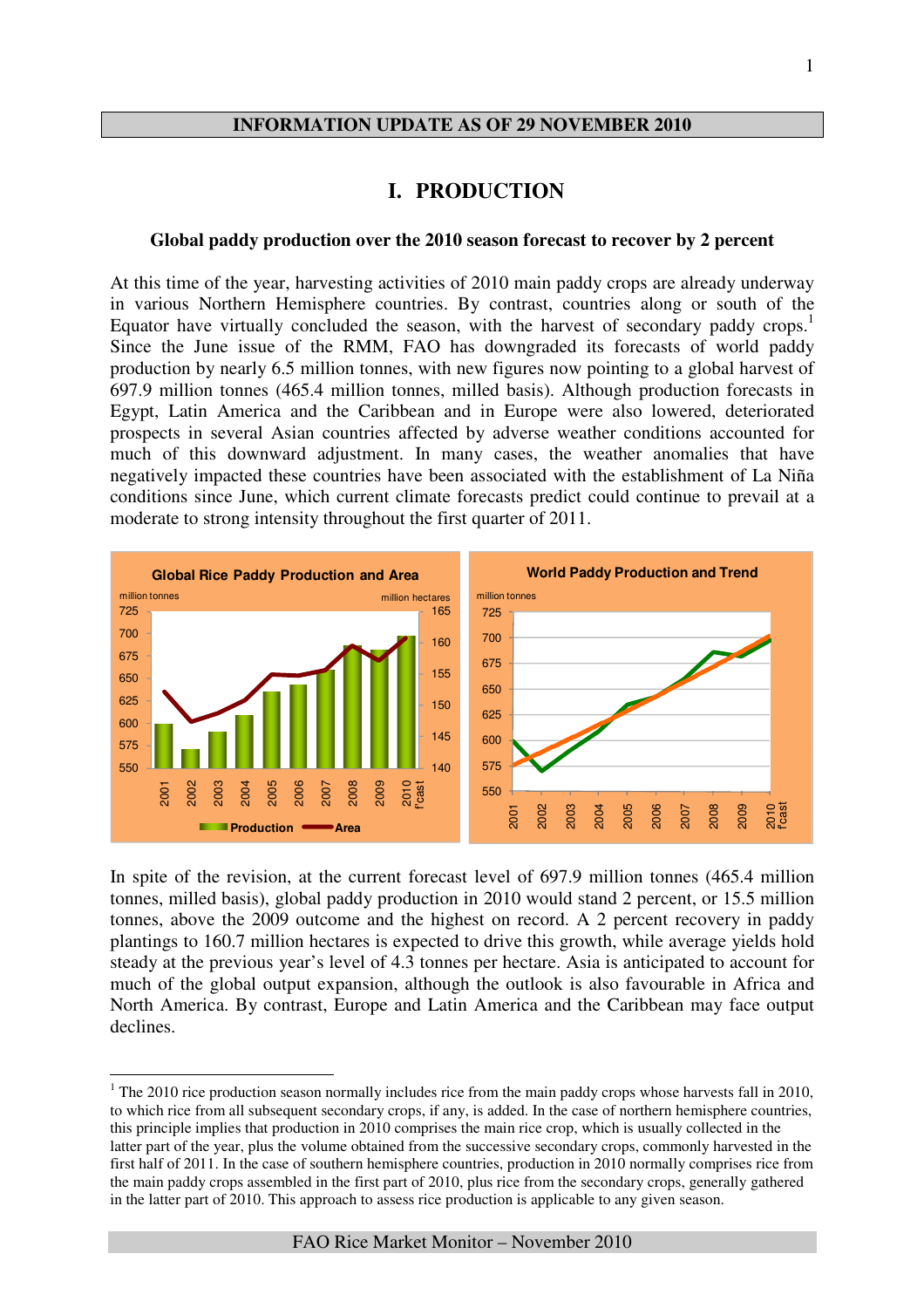|                         | June<br>f'cast |              | <b>November</b><br>f'cast |              | <b>Revision</b> |                                 | June<br>f'cast |              | <b>November</b><br>f'cast |             | <b>Revision</b> |
|-------------------------|----------------|--------------|---------------------------|--------------|-----------------|---------------------------------|----------------|--------------|---------------------------|-------------|-----------------|
| <b>WORLD</b>            | 704.4          |              | 697.9                     |              | $-6.5$          | Viet Nam                        | 39.1           | $\mathbf{F}$ | 39.9 F                    |             | $+0.8$          |
| ASIA                    | 637.3          |              | 631.4                     |              | $-5.9$          | <b>AFRICA</b>                   | 24.8           |              | 24.6                      |             | $-0.2$          |
| Cambodia                | 5.9            | G            | 7.3                       | G            | $+1.4$          | Egypt                           | 6.0            | $\mathbf F$  | 4.5 F                     |             | $-1.5$          |
| China (Mainland)        | 197.3          | - F          | 196.4                     | G            | $-0.9$          | Mali                            | 1.8            | $\mathbf{F}$ | $2.3$ G                   |             | $+0.5$          |
| China (Taiwan Prov. of) | 1.4            | $\mathbf{F}$ | 1.5                       | $\mathbf{F}$ | $+0.1$          | Madagascar                      | 4.0            | $\mathbf{F}$ | 4.8                       | G           | $+0.8$          |
| India                   | 151.0          | $\mathbf{F}$ | 147.0 F                   |              | $-4.0$          | <b>NORTH AMERICA</b>            | 11.1           |              | 11.0                      |             | $-0.1$          |
| Indonesia               | 65.2           | G            | 66.0                      | G            | $+0.8$          | United States of America        | 11.1           | G            | $11.0$ G                  |             | $-0.1$          |
| Iran Islamic Rep. of    | 2.8            | $\mathbf{F}$ | 2.5                       | $\mathbf{F}$ | $-0.3$          | <b>LATIN AMERICA &amp; CAR.</b> | 26.7           |              | 26.5                      |             | $-0.2$          |
| Korea Republic of       | 6.5            | $\mathbf{F}$ | 5.9                       | G            | $-0.6$          | Argentina                       | 1.4            | G            | $1.2$ G                   |             | $-0.2$          |
| Laos                    | 3.2            | G            | $3.0$ F                   |              | $-0.2$          | Brazil                          | 11.4           | G            | 11.3                      | G           | $-0.1$          |
| Nepal                   | 4.3            | $\mathbf{F}$ | 4.1                       | $\mathbf{F}$ | $-0.2$          | Paraguay                        | 0.2            | $\mathbf{F}$ | 0.3                       | - F         | $+0.1$          |
| Pakistan                | 10.2           | $\mathbf{F}$ | 6.3                       | $\mathbf{F}$ | $-3.9$          | Venezuela                       | 1.1            | F            | 0.9                       | $\mathbf F$ | $-0.2$          |
| Sri Lanka               | 4.0            | G            | 4.2                       | G            | $+0.2$          | <b>EUROPE</b>                   | 4.3            |              | 4.2                       |             | $-0.1$          |
| Thailand                | 30.0 F         |              | 31.0 F                    |              | $+1.0$          | EU-27                           | 3.2            | $\mathbf F$  | $3.0$ F                   |             | $-0.1$          |

#### **A. ASIA**

#### **Paddy production in Asia still forecast to reach record levels in 2010, notwithstanding large downward revisions**

As harvest of 2010 main paddy crops progresses in various *Asian* countries, several Governments are still releasing **2009** production figures. As a result, estimates of overall output in the region last season have been raised by nearly 1.0 million tonnes to 615.3 million tonnes (410.6 million tonnes, milled basis). A larger production estimate for Thailand was behind much of this revision, although larger than previously foreseen crops are also reported in the Lao People's Democratic Republic and the Chinese Province of Taiwan. The new 2009 production estimate for the region still represents a 1 percent contraction from the record 2008 harvest, as in spite of slightly higher yields of 4.4 tonnes per hectare, unfavourable weather constrained plantings to fall by 2 percent to 139.9 million hectares.



On the other hand, FAO has lowered its June forecast of **2010** paddy production in Asia to 631.4 million tonnes (421.2 million tonnes, milled basis), 5.9 million tonnes less than reported in June. The deterioration was driven by poorer expectations for a number of important producing countries, which suffered several setbacks. For instance, one of the most important factors behind the relapse of this season's prospects was the dramatic floods that wiped out large tracts of maturing crops in **Pakistan** last August. However, production forecasts were also trimmed for **China (Mainland)** and **India,** due to a

combination of drought and floods, and for **the Republic of Korea,** the **Lao People's Democratic Republic** and **Nepal,** all of which faced setbacks.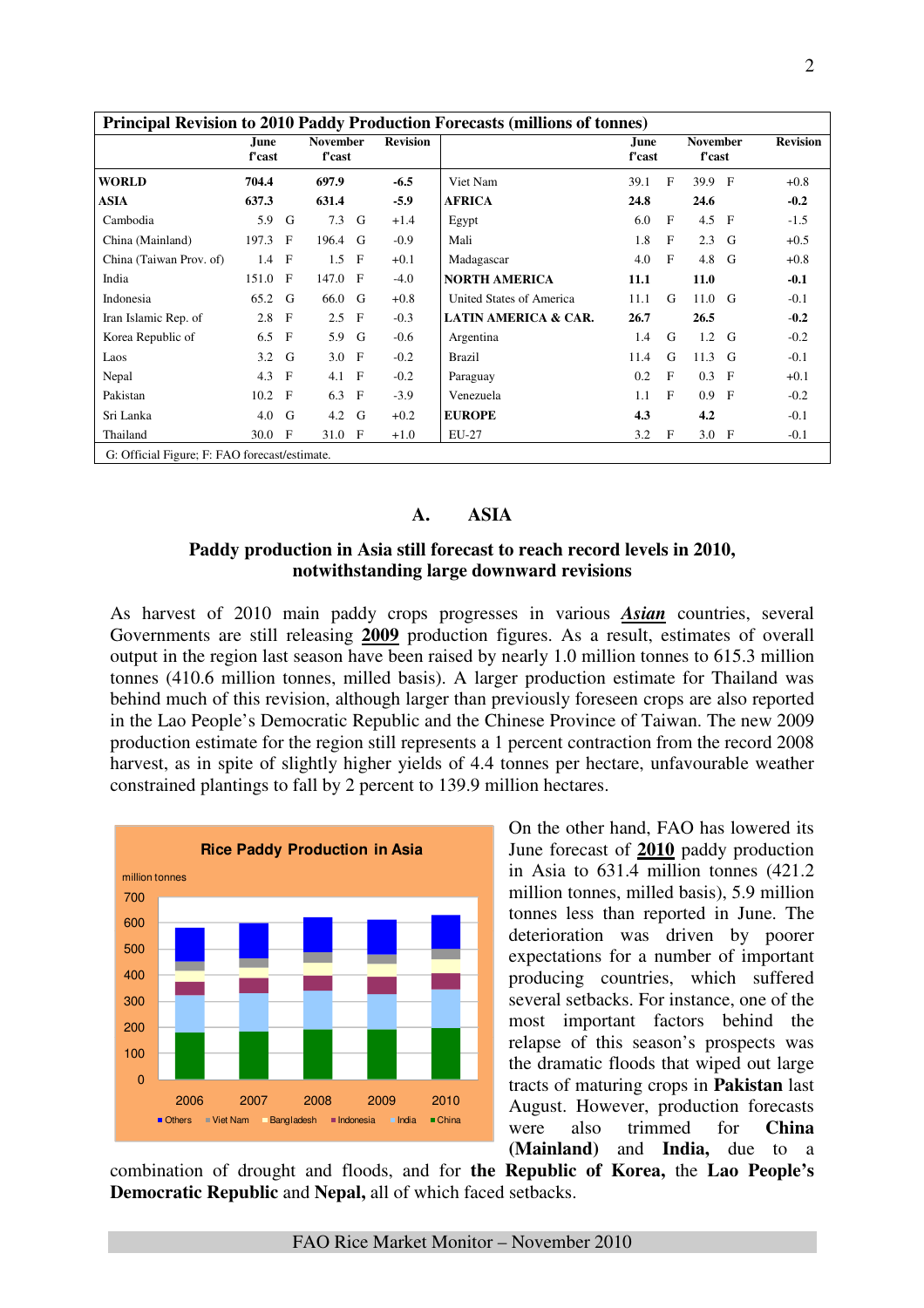Nonetheless, the outlook for the region this season continues to suggest a production level 3 percent above the 2009 poor harvest. An output recovery in **India,** facilitated by improved climatic conditions, is forecast to drive much of this growth, with positive results also anticipated in **Afghanistan, Bangladesh, China (Mainland), Indonesia, the Islamic Republic of Iran, Japan, the Democratic People's Republic of Korea, Malaysia, Nepal, Philippines, Sri Lanka and Viet Nam.** By contrast, crops are forecast to be smaller in **Cambodia, the Chinese Province of Taiwan, the Republic of Korea, the Lao People's Democratic Republic, Myanmar, Pakistan** and **Thailand.** 

Harvesting of 2010 crops is underway in **Afghanistan.** FAO has downgraded its estimates of paddy production in the country by 90 000 tonnes, to reflect losses endured from the heavy downpours received in August, which resulted in widespread floods across fifteen provinces. Production over the 2010 season is now forecast to reach 650 000 tonnes (436 000 tonnes, milled basis), which would still represent a 1 percent increase from the record output attained in 2009. Indeed, favourable growing conditions are reported to have boosted yields in the important producing province of Kunduz where larger crops are being gathered.

In **Bangladesh,** the collection of Aus paddy, the first and smallest of three crops planted each year, has already been completed, while gathering activities of the second most important Aman crop are launched in November. FAO has maintained its favourable outlook for the country, with forecasts of production remaining pegged at 50.3 million tonnes (33.5 million tonnes, milled basis), up 4 percent from 2009. Adding to a 226 000 hectare recovery in area planted to Aus crops to 1.21 million hectares, this season officials expect the 2010 Aman target of 5.85 million hectares to be attained, notwithstanding a relatively erratic pattern of the monsoon rains. In support of this objective they have distributed high-yielding variety seeds and fertilisers to producers. On the other hand, with the 2009-2010 Boro procurement campaign ended in October falling well short of the 1.2 million tonne target to 563 000 tonnes, authorities have announced that state agencies will not be procuring supplies from the 2010 Aman crop, on concerns that this would add pressure on domestic prices. Meanwhile, according to official statements, the Government would have also engaged four West African countries in talks to begin cultivation of rice on their territory.

In **Cambodia,** the impact of delayed and erratic seasonal rains is now assessed to have been much more limited than previously anticipated, with 2010 area planted to paddy now expected to remain largely unchanged from the previous year and in the order of 2.7 million hectares. As a result, the 2010 paddy production forecast in the country has been raised by 1.4 million tonnes to 7.3 million tonnes (4.7 million tonnes, milled basis), implying a 4 percent contraction from 2009. As part of its efforts to transform the country into a major global supplier of rice, the Cambodian Government has adopted a new policy framework geared at promoting paddy production and boosting rice exports. Under the framework, officials are targeting to raise paddy output to 9.1 million tonnes by 2015, a level that is expected will avail an estimated 4.5 million tonne paddy surplus for export. Amongst the short-term measures outlined to achieve this objective, greater use of high-yielding seeds and modern farming techniques will be promoted and irrigation facilities expanded. This is expected to raise the current low productivity levels and permit more crops to be planted per year. Rural transport and electrical infrastructure is also to be expanded and agricultural micro-credit promoted as a means to address farmer credit constraint in the face of high production and transport costs.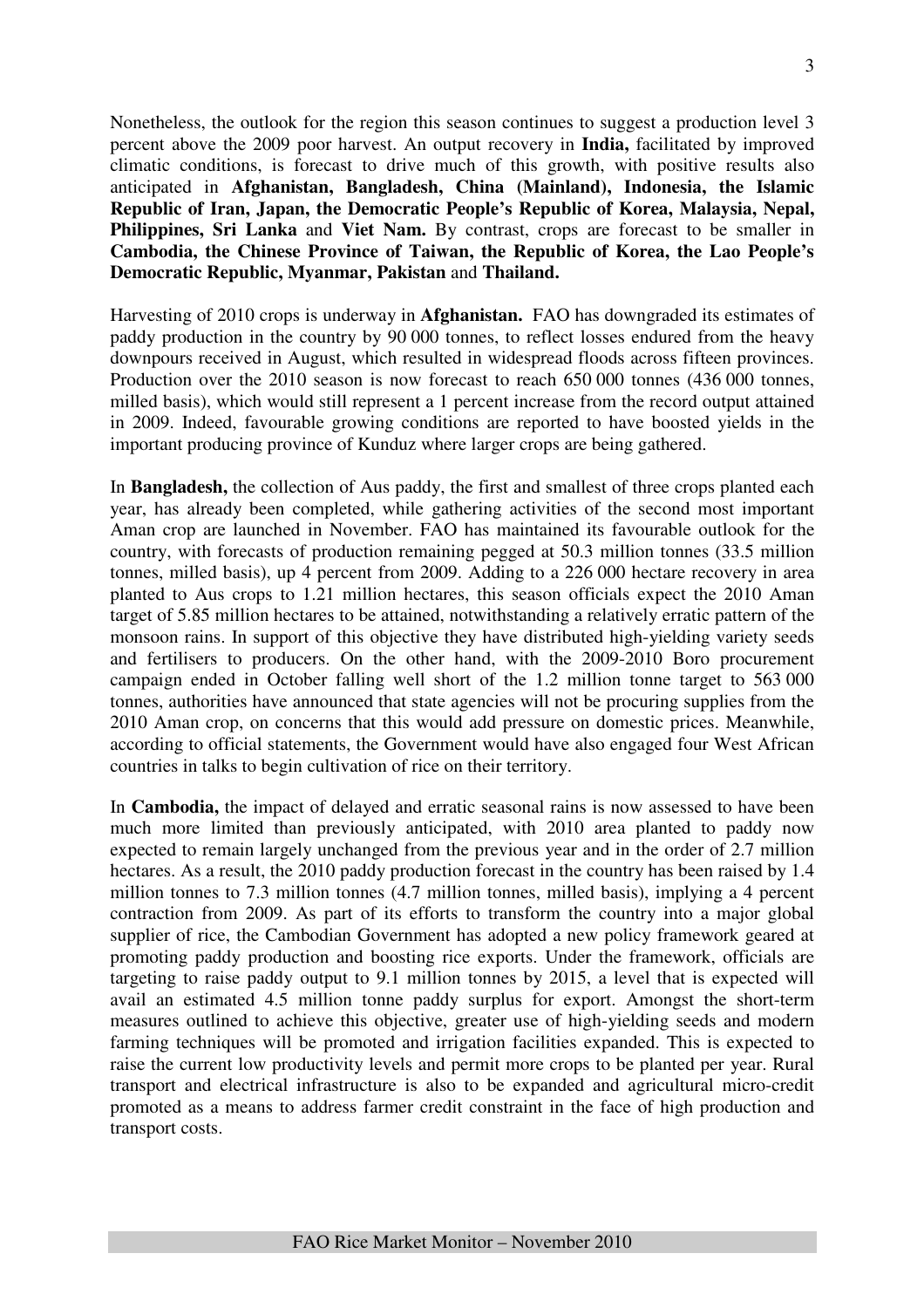|                                                  | <b>Cambodia: Paddy Production (2011-2015 Projections)</b> |       |       |       |       |       |  |  |  |  |  |  |
|--------------------------------------------------|-----------------------------------------------------------|-------|-------|-------|-------|-------|--|--|--|--|--|--|
|                                                  |                                                           | 2011  | 2012  | 2013  | 2014  | 2015  |  |  |  |  |  |  |
| Area Cultivated                                  | 000 Ha.                                                   | 2,730 | 2,770 | 2,790 | 2,830 | 2,870 |  |  |  |  |  |  |
| Yield                                            | Mt/Ha.                                                    | 2.8   | 2.9   | 3.0   | 3.1   | 3.2   |  |  |  |  |  |  |
| Production                                       | 000 Mt.                                                   | 7.620 | 8.090 | 8.440 | 8,850 | 9,080 |  |  |  |  |  |  |
| Domestic Consumption                             | 000 Mt.                                                   | 3,190 | 3,230 | 3,280 | 3,330 | 3,380 |  |  |  |  |  |  |
| Paddy Surplus for Export                         | 000 Mt.                                                   | 3,440 | 3,800 | 4,060 | 4,370 | 4,510 |  |  |  |  |  |  |
| Source: Supreme National Economic Council (SNEC) |                                                           |       |       |       |       |       |  |  |  |  |  |  |

According to October semi-official forecasts released by the National Grain and Oils Information Centre, **China (Mainland)** looks set to produce 196.4 million tonnes of paddy (134.5 million tonnes, milled basis) over the 2010 season, nearly 950 000 tonnes less than previously anticipated, but still 0.7 percent above output the previous year. The downward revision reflects drought induced area retrenchments and yield losses from low temperatures and floods, which negatively impacted early indica rice output in several important producing provinces. However, officials expect losses endured early in the season to be more than compensated by greater output from the intermediate and late rice crops, already at harvest stage. To support these gains, in September minimum support prices for late indica rice were increased from Yuan 93 per 50 kilo bags of rice to (USD 278 per tonne) to Yuan 97 (USD 289 per tonne) for eight producing provinces.<sup>2</sup> A fund of Yuan 155 million (USD 23.1) million) was also allocated to finance measures aimed at boosting use of pesticides and other chemicals.<sup>3</sup>

In the **Chinese Province of Taiwan,** officials have released estimates of 2009 paddy production at 1.6 million tonnes, 8 percent above 2008. Prospects for the 2010 season, on the other hand, have been marred by a lack of water availability in southern provinces and damages on infrastructure endured from the passage of typhoon Morakot, which have led to large trenches of land being left fallow this year. As a result, FAO anticipates production in 2010 to reach 1.5 million tonnes (1.1 million tonnes, milled basis), 5 percent below the 2009 revised estimate and in line with the Government set target for the year.

According to the fourth advanced estimates released by the Government, under deficient monsoon conditions, production in **India** fell by 10 percent to 133.7 million tonnes (89.1 million tonnes, milled basis) in 2009, 270 000 tonnes less than previously anticipated. The outlook is far more favourable for the 2010 season, which has been generally characterised by above average rainfall. As of 29 October, plantings of the main Kharif crop were reported to have stretched over 35.9 million hectares, 7 percent ahead of their extension a year ago, though still behind the 38.9 million hectares in 2008. The relative slow advancement mirrors the somewhat irregular progress and geographic distribution of the monsoon this season, which saw floods in Punjab and Haryana and deficient rainfall over the north-eastern states of Bihar, Jharkhand, parts of Uttar Pradesh and West Bengal. On this backdrop, on 23 September, Indian authorities released a rather conservative first estimate of 2010 Kharif production, pegging output from the main crop at 120 600 million tonnes (80.41 milled basis), 6 percent above the 2009 drought-hit level, but below the 130.5 million tonnes (87.0 million tonnes, milled basis) crop target. However, losses in eastern states could be partially compensated by greater productivity in the rest of the country, while ample water availability

 $\overline{a}$ 

<sup>&</sup>lt;sup>2</sup> Namely Jiangsu, Anhui, Jiangxi, Henan, Hubei, Hunan, Guangxi and Sichuan.

<sup>&</sup>lt;sup>3</sup> All currency conversions are based on exchange rates as on 1 October 2010.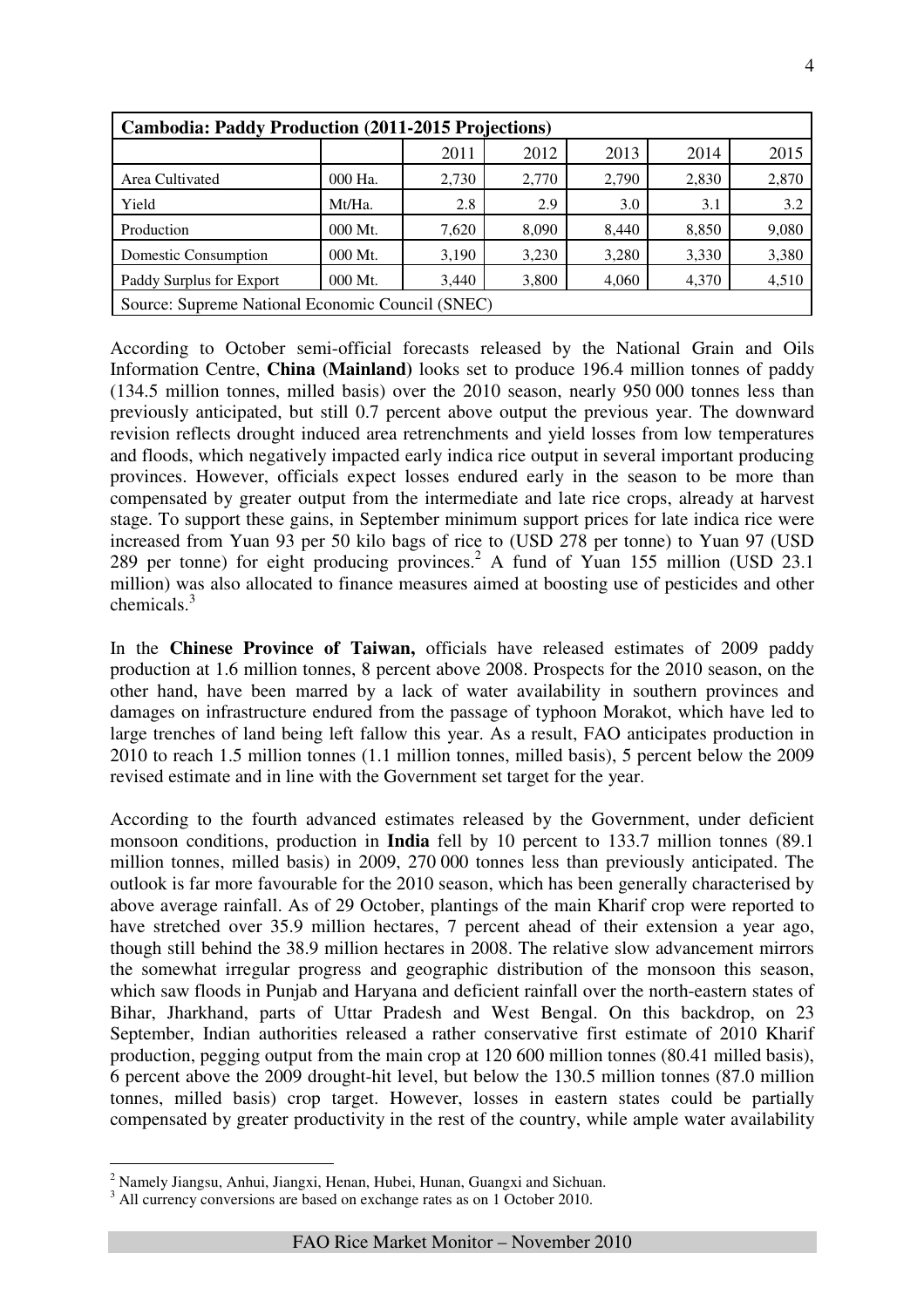for irrigation is expected to enable the secondary Rabi crop to meet its target of 22.5 million tonnes (15.0 million tonnes, milled basis). As a result, FAO forecasts overall 2010 production in the country to increase by 10 percent to 147.0 million tonnes (98.0 million tonnes, milled basis).

|                                         |                | India: Zone-wise Cumulative Monsoon Rainfall (June-September 2010) |                               |
|-----------------------------------------|----------------|--------------------------------------------------------------------|-------------------------------|
| Zone                                    | Actual<br>(mm) | <b>Long Period Average</b><br>(mm)                                 | <b>Actual</b><br>$\%$ of LPA) |
| All-India                               | 912.8          | 893.2                                                              | 102                           |
| North-West India                        | 688.2          | 613                                                                | 112                           |
| Central India                           | 1027.9         | 991.5                                                              | 104                           |
| South Peninsula                         | 853.6          | 722.9                                                              | 118                           |
| Northeast India                         | 1175.8         | 1436.2                                                             | 82                            |
| Source: India Meteorological Department |                |                                                                    |                               |

As part of the measures instituted to mitigate the impact of the dry climate in affected areas, further to distributing short-cycle high yielding varieties and seeds of alternative crops, the Indian authorities have extended a 50 percent subsidy on the cost of diesel. Producers have been additionally encouraged to anticipate planting of secondary Rabi paddy crops. For the 2010 Rabi campaign, launched in November, the Government is targeting to extend hybrid rice seed coverage to 2.0 million hectares, which is to be raised to 3.0 million hectares by 2012. Meanwhile, the Food Corporation of India, which procures supplies for the public distribution system, is reported to have purchased 31.5 million tonnes of milled rice during the 2009-2010 marketing year, which ended in September, boosting stocks held by the state agency well above the minimum requirements and at 23.17 million tonnes by 1 November. As a result, counting on supplies acquired through the active procurement campaign, authorities have earmarked an additional 1.0 million tonnes of rice for sale through open market operations until March 2011.

The 2010 season is about to conclude in **Indonesia,** with the harvest of secondary paddy crops currently underway. According to the Government's third forecasting figures, 65.98 million tonnes of paddy (41.6 million tonnes, milled basis) look set to be harvested this season, up 2.5 percent from 2009, notwithstanding delays in secondary crop plantings and incidence of insect attacks. The expansion is expected to rely on larger plantings as above average precipitation this season enabled farmers to plant several crops. On concerns over recent increases in global food prices, the Government has allocated a contingency fund of Rupiah 2 trillion (USD 220 million) for price stabilisation measures and enlargement of public rice reserves. In addition, to counteract rising domestic prices, 500 000 tonnes of rice were approved for release to open markets in August. Rations under the food distribution system were also raised in July from 13 kilos to 15 kilos per household, even though the Government repeated its appeal to the population to consume less rice.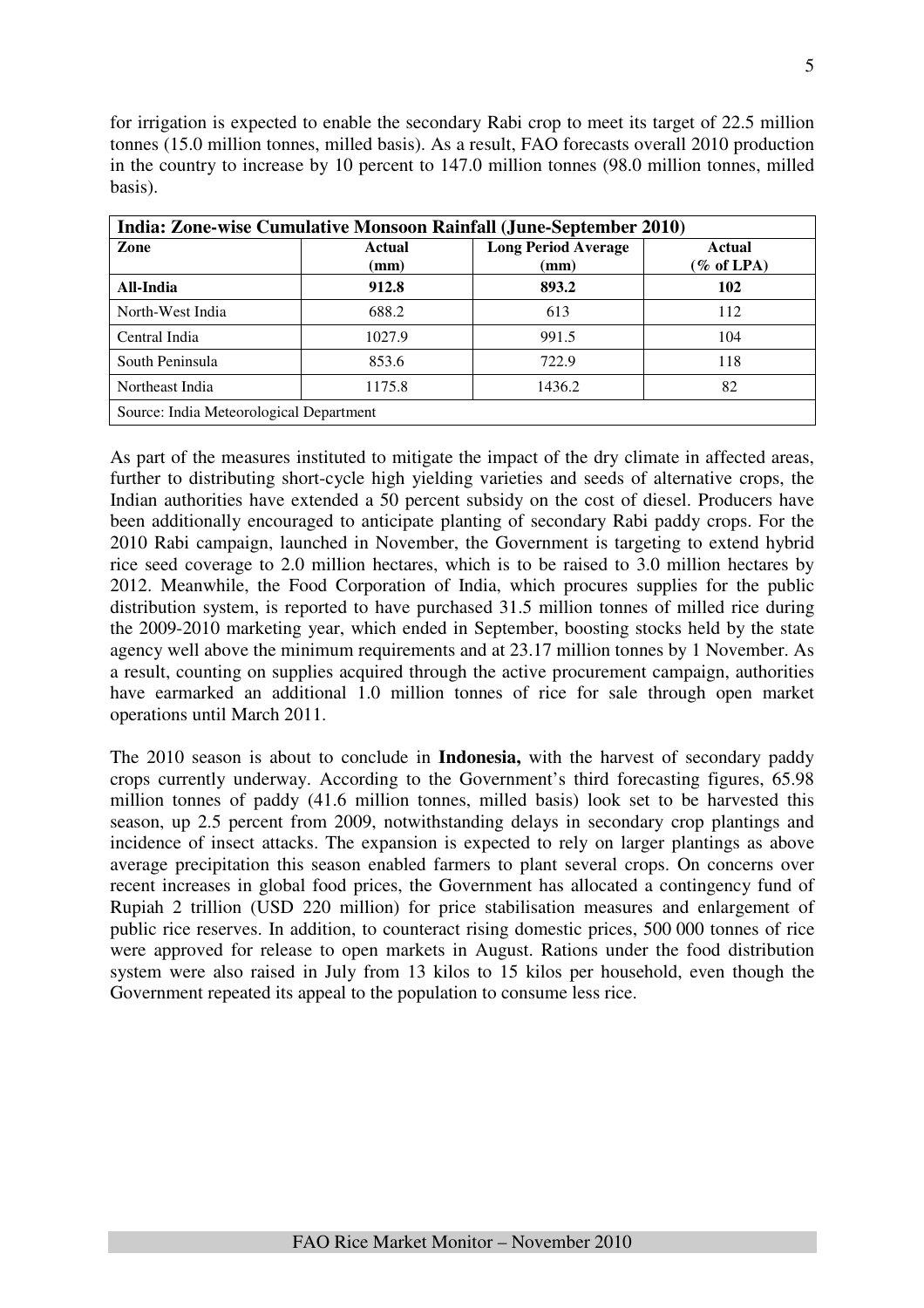Harvest of 2010 paddy crops is underway in **Japan.** Production prospects for the country remain favourable, with output anticipated to rise by 1 percent to 10.7 million tonnes (7.8 million tonnes, milled basis) on the basis of yield improvements. With official forecasts of government and private held stocks ending at an 8 year high of 3.24 million tonnes by June 2011, the Government has announced it would purchase 200 000 tonnes of rice annually for later release to the feed industry. The scheme would complement other state initiatives recently put in place, such as the pilot rice income support programme and the subsidy on rice cultivated for feed purposes, aimed at fomenting a revival in agriculture and diminishing reliance on imported grains.

In the **Democratic People's Republic of Korea,** where harvesting of 2010 crops is ongoing, paddy production is officially anticipated to expand by 4 percent to 2.43 million tonnes (1.6 million tonnes, milled basis). The season's growth is forecast to be sustained by higher yields, estimated in the order of 4.3 tonnes per hectare, while area planted under paddy remains steady at 570 000 hectares. According to a FAO/WFP field assessment, the boost in productivity this year results from an improvement in the availability of fertilisers, pesticides and agricultural machinery, as well as better energy and water supply for irrigation.<sup>4</sup> These factors served to more than offset the negative impacts of excessive precipitation and cooler than normal conditions, which delayed planting activities early in the season and resulted in severe localised floods. This season also saw the resurgence of plant-hopper infestations after four decades, although the outbreak was contained in time through increased use of pesticides.

Unfavourable weather has also negatively impacted crops in the **Republic of Korea.** In addition to cuts of the area planted to paddy, low temperatures, insufficient sunshine and damages from heavy rains and typhoons are officially expected to translate into a 12 percent output decline from the 2009 record to 5.9 million tonnes (4.4 million tonnes, milled basis), the lowest in three decades. Despite the negative prospects, sinking returns due to diminishing domestic consumption continue to be a concern for the sector, prompting Government to stepup its efforts to sustain producer prices. In this connection, starting in October, up to 340 000 tonnes of rice will be officially procured. However, with public emergency reserves expected to hit record highs by the end of the 2010 marketing year, officials have announced that they will release 500 000 tonnes of rice to the processed food and alcohol sector. Much like its Japanese counterpart, the Korean Government is also reportedly assessing plans to channel greater volumes of rice to the animal feed industry, while the provision of an incentive to substitute rice with other crops is also being considered.

Harvesting activities of main paddy crops will soon be launched in the **Lao People's Democratic Republic.** Production prospects for the country have deteriorated much as a result of a delayed onset and erratic seasonal rains, which have particularly affected central regions. With the unfavourable climate anticipated to lead to both area and yield cuts, output in the country is now forecast at 3.0 million tonnes (1.8 million tonnes, milled basis), 5 percent below 2009. Reduced availability of supplies from a smaller 2009 secondary crop harvest, also affected by bad weather, has led to steep rises in domestic rice prices in recent months, pushing the Government to release public stocks onto the market.

Located in the southern hemisphere, the 2010 season was concluded in **Malaysia** with the June-August harvest of secondary paddy crops. Production in the country remains forecast to

 $\overline{a}$ 

<sup>&</sup>lt;sup>4</sup> FAO/WFP Crop and Food Security Assessment Mission to the Democratic People's Republic of Korea. Available at: http://www.fao.org/docrep/013/al968e/al968e00.htm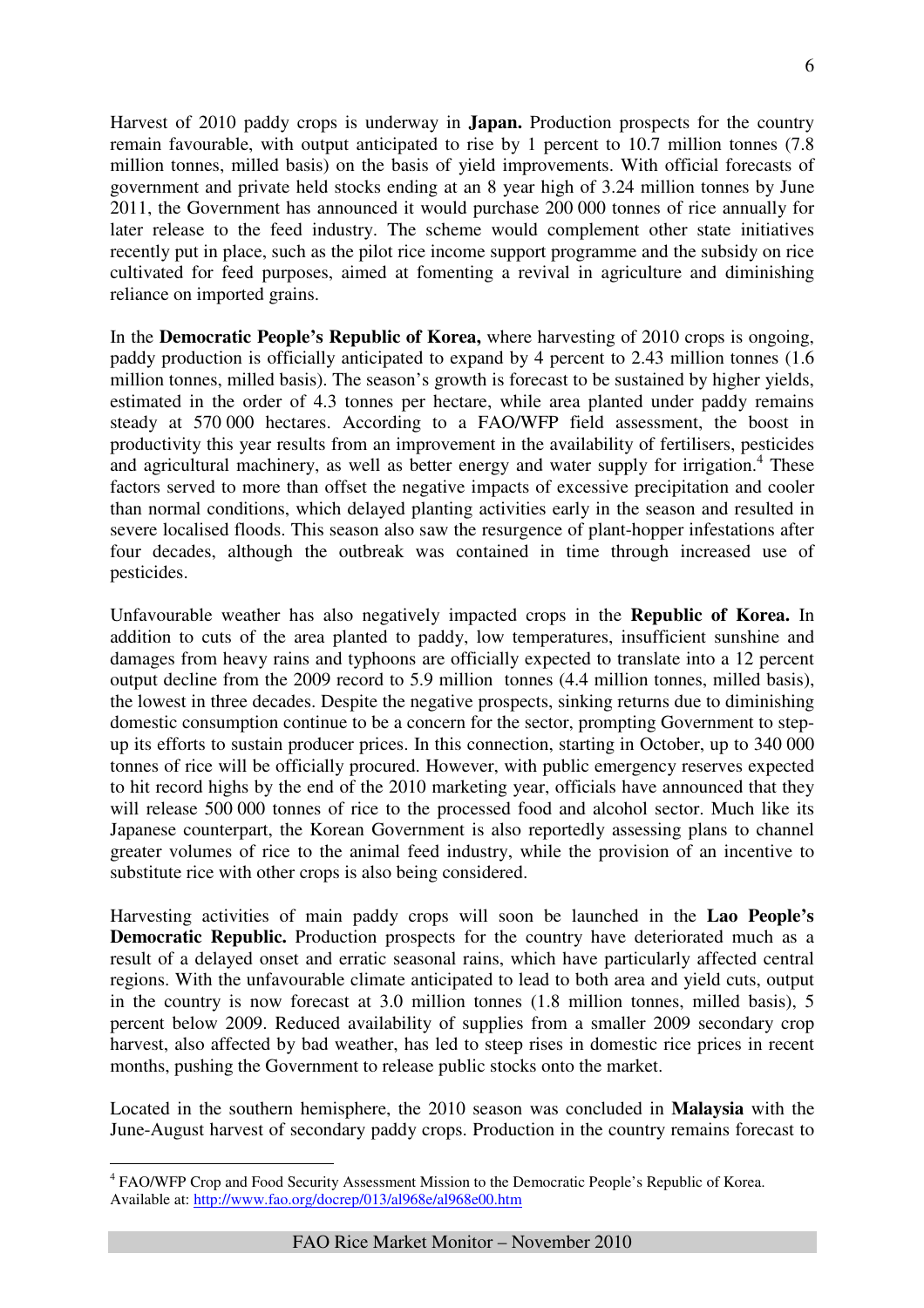rise by 4 percent to 2.6 million tonnes (1.7 million tonnes, milled basis), largely on the back of expanded plantings.

Harvest of main season crops is about to begin in **Myanmar.** FAO anticipates paddy production in the country to decline by 1 percent to 30.8 million tonnes in 2010 (19.4 million tonnes, milled basis), against the 31.0 million tonnes production estimate for 2009. The contraction would follow a retrenchment in area planted under paddy, mainly resulting from exceptionally high temperatures and deficient rains endured early on the season, which caused planting activities to be delayed. In addition, while some local damages from rodent infestations are also reported, close to 16 000 hectares of paddy fields are estimated to have been destroyed in Rakhine State by the 22 October passage of cyclone Giri.

Production in **Nepal**, where harvest of early paddy crops has already been completed, is forecast to recover to 4.1 million tonnes (2.7 million tonnes, milled basis), 2 percent above the 2009 drought-hit outcome. Nonetheless, the delayed arrival of seasonal rains and flood problems are reported to have led to localised crop damages in mid-western and eastern regions of the country.



In **Pakistan,** consecutive weeks of torrential monsoon showers in late July and August led to the most devastating flash and riverine floods recorded in the history of the country. While extensive damages were inflicted in Khyber Pakhtunkhwa (KPK) and Balochistan, the main rice producing provinces of Sindh and Punjab, which normally accounting for over 90 percent of national output, were particularly devastated by the floods. Further to causing loss of human lives and affecting close to 21 million inhabitants, roads and infrastructure, especially irrigation, were severely damaged and agricultural machinery and

tools heavily destroyed. The latest assessment released by the Government, indicates damages to over 871 000 hectares under paddy, from a total are a coverage of 2.64 million hectares this season. On these bases, FAO has lowered forecasts of 2010 production in the country by 3.9 million tonnes to 6.3 million tonnes (4.2 million tonnes, milled basis). This production level would represent a 38 percent year-on-year output decline. However, considering the scale of the disaster and the dependence on irrigation for rice cultivation, the effects of the floods could well outlast the season, at least until a full recovery of irrigation capacity and basic means of production is ensured.

Planting of 2010 main season crops was concluded in September in the **Philippines.** The latest assessment issued by the Department of Agriculture has maintained a positive outlook for the main season crop, notwithstanding the loss of an estimated 314 577 tonnes of rice from the October passage of typhoon Megi. In fact, yield improvements from increased usage of hybrid seeds and greater water availability for irrigation are expected to translate into a 6 percent expansion in the wet season paddy to 9.4 million tonnes (6.2 million tonnes, milled basis). A further 16 percent growth to 4.05 million tonnes (2.7 million tonnes, milled basis) is also officially foreseen for secondary paddy crops produced between January and March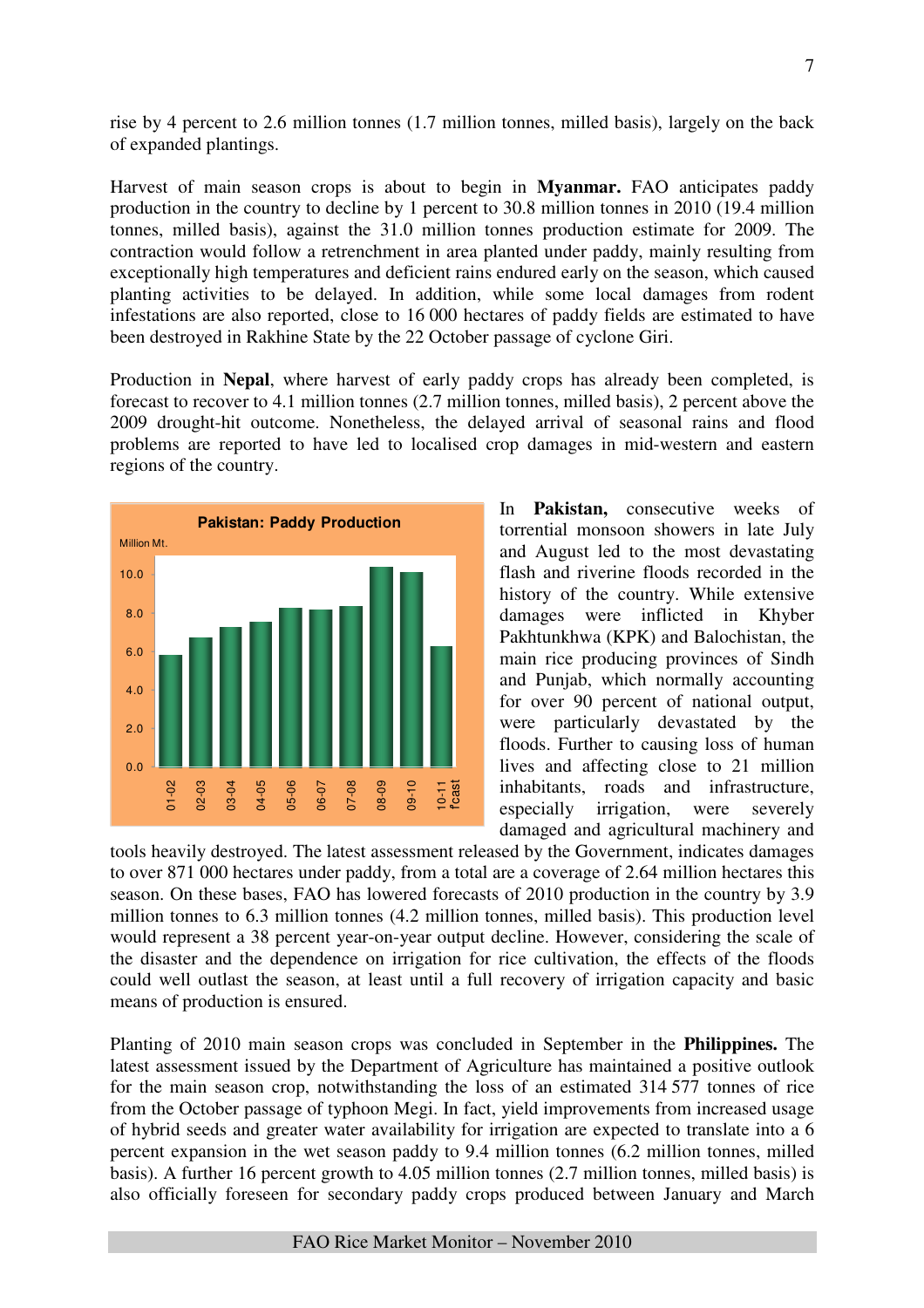2011. As a result and assuming average growing conditions for the remainder of the season, overall 2010 production in the country remains forecast to rebound to 17.0 million tonnes (11.1 million tonnes, milled basis), 10 percent above the low 2009 output and virtually matching the 2008 record.

According to reports, the Filipino Government is targeting to produce an additional 500 000 tonnes of main season paddy through a three point recovery programme involving fertiliser assistance, quick turnaround planting and upland rice development. Officials have also announced production targets, given on a January-December calendar basis, for the coming years. The aim would be to increase paddy output to 17.4 million tonnes (11.4 million tonnes, milled basis) in 2011, to 19.2 million tonnes (12.6 million tonnes, milled basis) in 2012 and to a self-sufficient level of 21.12 million tonnes (13.8 million tonnes, milled basis) by 2013. Meanwhile, in September the subsidy on hybrid rice seeds was discontinued. Funds previously allotted to the scheme have been redirected towards the implementation of eight other production support programmes; mainly towards boosting irrigation capacity, but also for construction of drying facilities and seed production.

Paddy production in **Sri Lanka,** where the 2010 paddy season has virtually come to a close, is officially reported to have reached a record of 4.2 million tonnes (2.8 million tonnes, milled basis), a 15 percent recovery from the poor 2009 outcome. Adding to the positive results already attained from the main Maha crop, the latest assessments also point to a bumper Yala harvest of 1.6 million tonnes (1.1 million tonnes, milled basis), up 23 percent year-on-year. The achievement was made possible by ample water availability and the rehabilitation of fallow land in northern and eastern districts, which contributed to a 6 percent growth in overall area to 1.0 million hectares and an 8 percent boost in yields to an average of 4.2 tonnes per hectare. Meanwhile, in August the Government set aside Rs. 5.65 billion (USD 50.5 million) to finance an accelerated paddy purchase programme, to sustain producer prices in anticipation of the large harvest. The ample supply situation also prompted authorities in October to revoke price control measures on rice, which required a kilo of Nadu and Samba rice to be sold for less than Rs. 60 (USD 536 per tonne) and Rs. 70 (USD 625 per tonne), respectively. The Government would now be relying on the release of supplies from a newly established 200 000 tonnes rice reserve to contain price increases.

Based on recently released Government figures, FAO has upgraded estimates of 2009 production in **Thailand** to 31.5 million tonnes (20.8 million tonnes, milled basis), still 1 percent below the 2008 level, but 1.7 million tonnes more than previously reported. Water scarcity problems and insect attacks are now estimated to have lowered 2009 secondary crop output by 2 percent to 8.2 million tonnes (5.4 million tonnes, milled basis). On the other hand, official forecasts of production of 2010 main paddy crops, currently at harvest stage, point to a 4 percent output contraction to 22.3 million tonnes (14.8 million tonnes, milled basis). The reduction mirrors area and yield losses caused by dry conditions early in the season as well as damages to crops from extensive floods. Indeed, as of early November, damage assessments from the severe inundations affecting numerous central and north-eastern provinces this season, indicate an estimated loss of 500 000 tonnes of paddy over 160 000 hectares. Nevertheless, under positive price prospects, these losses are expected to be partially offset by gains in secondary paddy crops, which FAO forecast will rebound to a high of 8.8 million tonnes (5.8 million tonnes, milled basis) this season, favoured by abundant water supplies for irrigation accumulated from this exceptional rainfall. On these basis, overall paddy production in Thailand is now anticipated in the order of 31.0 million tonnes (20.5 million tonnes, milled basis), or 1 percent below the 2009 harvest.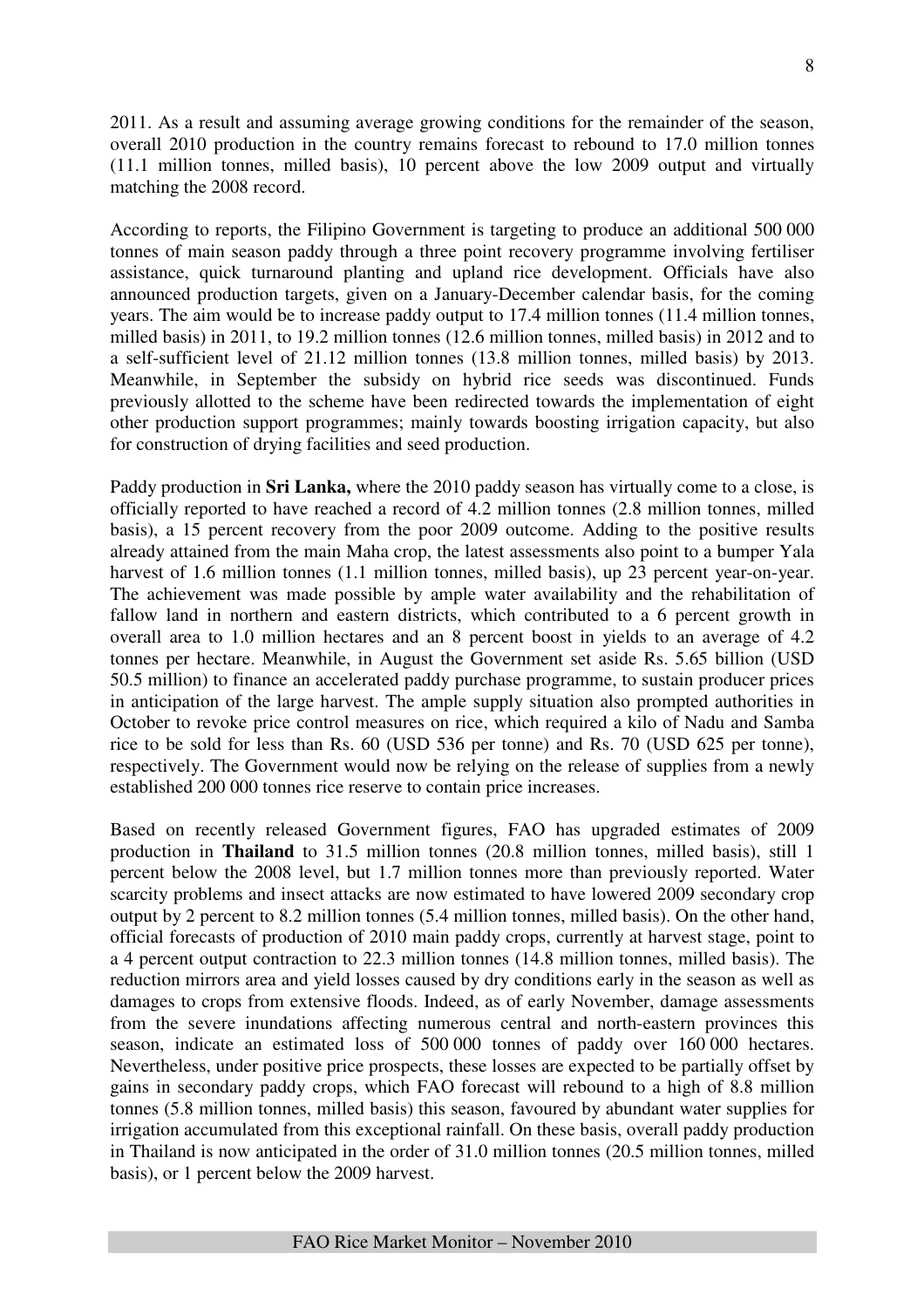Meanwhile, the Thai Government is reported to have set aside Baht 32 billion (USD 1.0 billion) to fund the price insurance programme, which is expected to benefit 3.5 million rice farmers by paying the difference between benchmark prices, calculated weekly on the basis of market prices, and a set of minimum guaranteed prices. For this 2010 main crop harvest, insured prices under the scheme have been established at Baht 15 300 (USD 502) per tonne of Hom Mali paddy, Baht 14 300 (USD 469) per tonne of provincial fragrant paddy, Baht 11 000 (USD 361) per tonne of Pathumthani fragrant paddy, Baht 10 000 (USD 328) per tonne of white rice paddy and Baht 9 500 (USD 312) per tonne of glutinous rice paddy.

Harvesting activities of summer-autumn crops have come to a close in **Viet Nam**. Production in the country is officially forecast to expand by 3 percent this season to 39.9 million tonnes (26.6 million tonnes, milled basis), from larger area and yield improvements. Of this volume, a bumper crop of 21.5 million tonnes of paddy is reported to have been gathered in the Mekong Delta region, accounting for over half of total national production this season. Although still too early to tell, officials expect that the 2011 paddy season, to be launched in mid-December with the planting of winter-spring crops, will yield a similar volume. Some concerns exists, however, that the winter-spring crop, of key importance for the country's export sector, could be affected by delayed seasonal flooding caused by low water-levels in rivers. Meanwhile, with an eye to reducing post-harvest losses and improving the quality of supplies, the Government will be offering loans at subsidised rates to companies purchasing equipment and machinery. Amid increasing pressure on land from urbanisation, the Ministry of Agriculture has also announced the overall rice area coverage is to be maintained at 3.8 million hectares until the year 2020.

# **B. AFRICA**

# **Good crops in Western and Southern Africa forecast to more than compensate for lower output in Egypt**

Principally reflecting revisions to output figures in Mali and Madagascar, estimates of 2009 production in *Africa* have been raised by close to 600 000 tonnes to 24.4 million tonnes (16.0 million tonnes, milled basis). Reversing earlier expectations of a decline, the adjustment would imply a replication of the record 2008 performance, with a significant reduction in output in Egypt and smaller crops in Eastern African countries being balanced off by greater production in Western and Southern Africa.

FAO's June forecast of paddy production in 2010 has also been raised. Output in Africa is now projected at 24.6 million tonnes (16.1 million tonnes, milled basis), surpassing the 2009 harvest by 1 percent. Record crops in Western Africa and sustained gains in Eastern and Southern Africa countries look set to outweigh an even smaller crop in Egypt, the largest producer in the continent, which has taken steps to curb rice cultivation to preserve water resources.

In *Northern Africa,* FAO has downgraded its forecast of paddy production in **Egypt** by 1.5 million tonnes to 4.5 million tonnes (3.1 million tonnes, milled basis), to reflect a smaller area than previously anticipated. According to official assessments, plantings of the summer crop, which account for nearly all of production, contracted to 450 800 hectares this season, 22 percent below an already low extension of 576 000 hectares in 2009 and nearly 40 percent under the 745 000 hectare high in 2008. The retrenchment would be in line with a Government set target to limit rice plantings to 1.1 million feddans (462 000 hectares), which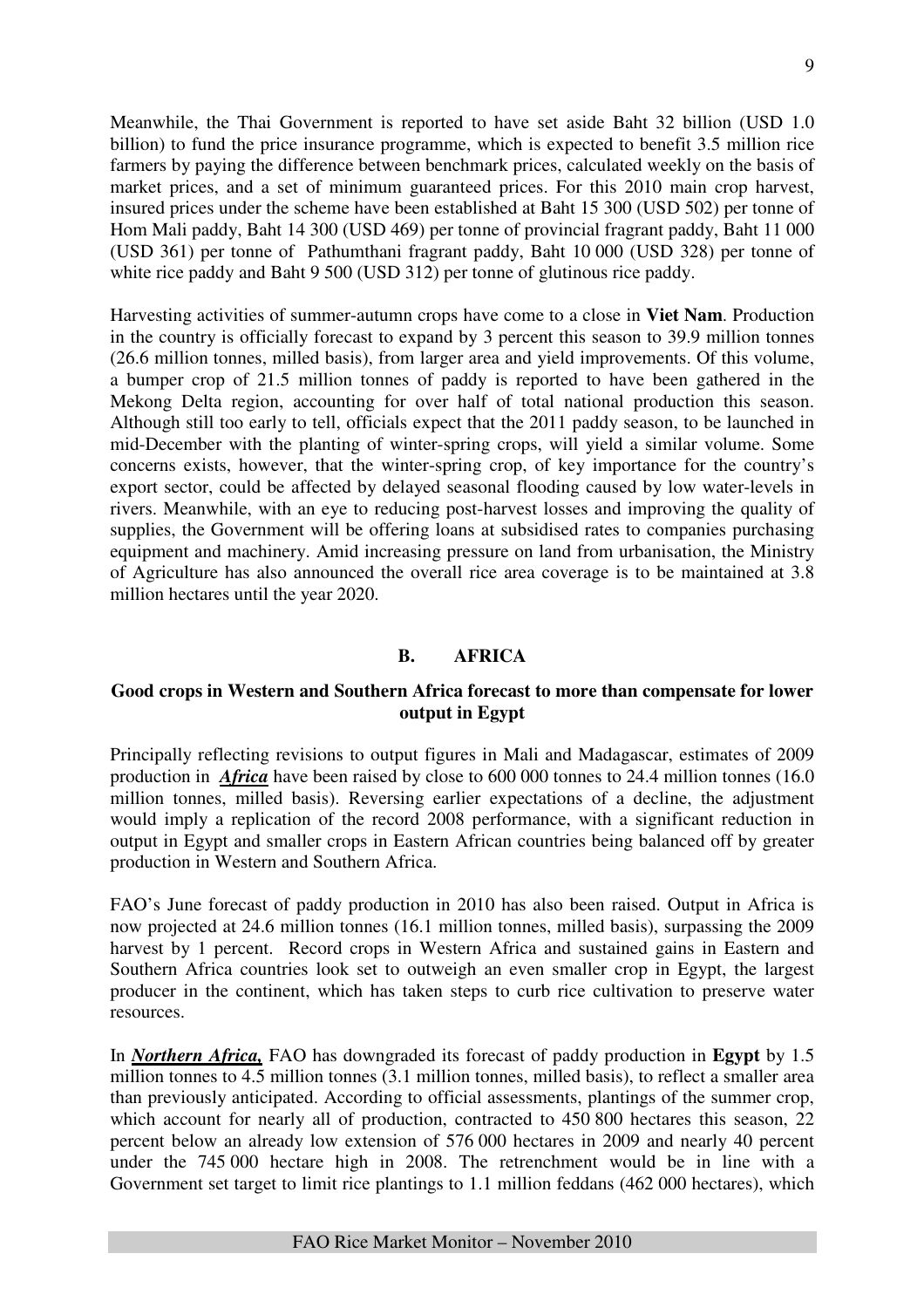authorities estimate would allow between 5 and 6 million cubic meters of water to be saved for other purposes.



In *West Africa*, several countries are already engaged in harvesting activities of 2010 main paddy crops. Overall production in the sub-region is anticipated to rise to a new record of 12.4 million tonnes (7.9 million tonnes, milled basis), up 9 percent from the previous season. Although some floodrelated crop damages have been incurred in various countries, abundant precipitation and support to the sector are forecast to sustain a third consecutive year of production gains. Indeed, larger crops gathered in **Burkina Faso, Chad, Cote d'Ivoire, Gambia, Ghana,** 

**Guinea, Guinea-Bissau, Mali, Mauritania, Nigeria, Senegal** and **Sierra Leone,** look set to more than compensate for output declines in **Benin**, **Niger** and **Togo**.

Production prospects in **Benin** have been marred by erratic and poorly distributed rains, as well as damages to crops from flooding along the Niger River in August. Officials now estimate that the 2010 paddy crop, currently being gathered, may amount to 89 700 tonnes (54 000 tonnes milled basis), 40 percent less than the revised 2009 estimate of 150 600 tonnes. This year, producers in six departments have been distributed 100 tractors and other machinery, made available by India. Under a separate scheme, two milling facilities will be set up by the Government in Malanville and Glazoué with a view to improving rice processing capacity.

By contrast, and notwithstanding some damages to crops incurred from floods, the production outlook is favourable in **Burkina Faso.** Output in the country is currently forecast to rise by 13 percent to 241 600 tonnes (159 500 tonnes, milled basis) in 2010, under, both, an expanded area and boosted yields. The sector has benefited this year from the distribution of improved seed varieties and fertilisers.

Good growing conditions and greater availability of agricultural inputs are also forecast to lead to production gains in **Cote d'Ivoire.** Officials estimate 757 600 tonnes (455 000 tonnes, milled basis) may be gathered this season, compared with 688 000 tonnes (413 000 tonnes, milled basis) officially reported in 2009. As part of a 3.2 billion FCFA (USD 5.8 million) aid package availed by Spain, Cote d'Ivoire, along with Mali, Mauritania, Niger and Senegal will benefit from a project aiming to improve seed production, rice processing and marketing.

Paddy production in the **Gambia** is officially forecast to increase to 101 900 tonnes (66 00 tonnes, milled basis), up 29 percent from a revised 2009 harvest of 79 000 tonnes (51 000 tonnes, milled basis). The increase arises from area expansions and improved yields, boosted by abundant and well distributed rains as well as greater Nerica rice cultivation. Growth this year also reflects strong public and external support to the sector, through schemes such as the Back-to-the Land Initiative and the Rice Expansion Programme, which targets an expansion of plantings to 215 000 hectares by the year 2015. This season, basic inputs and machinery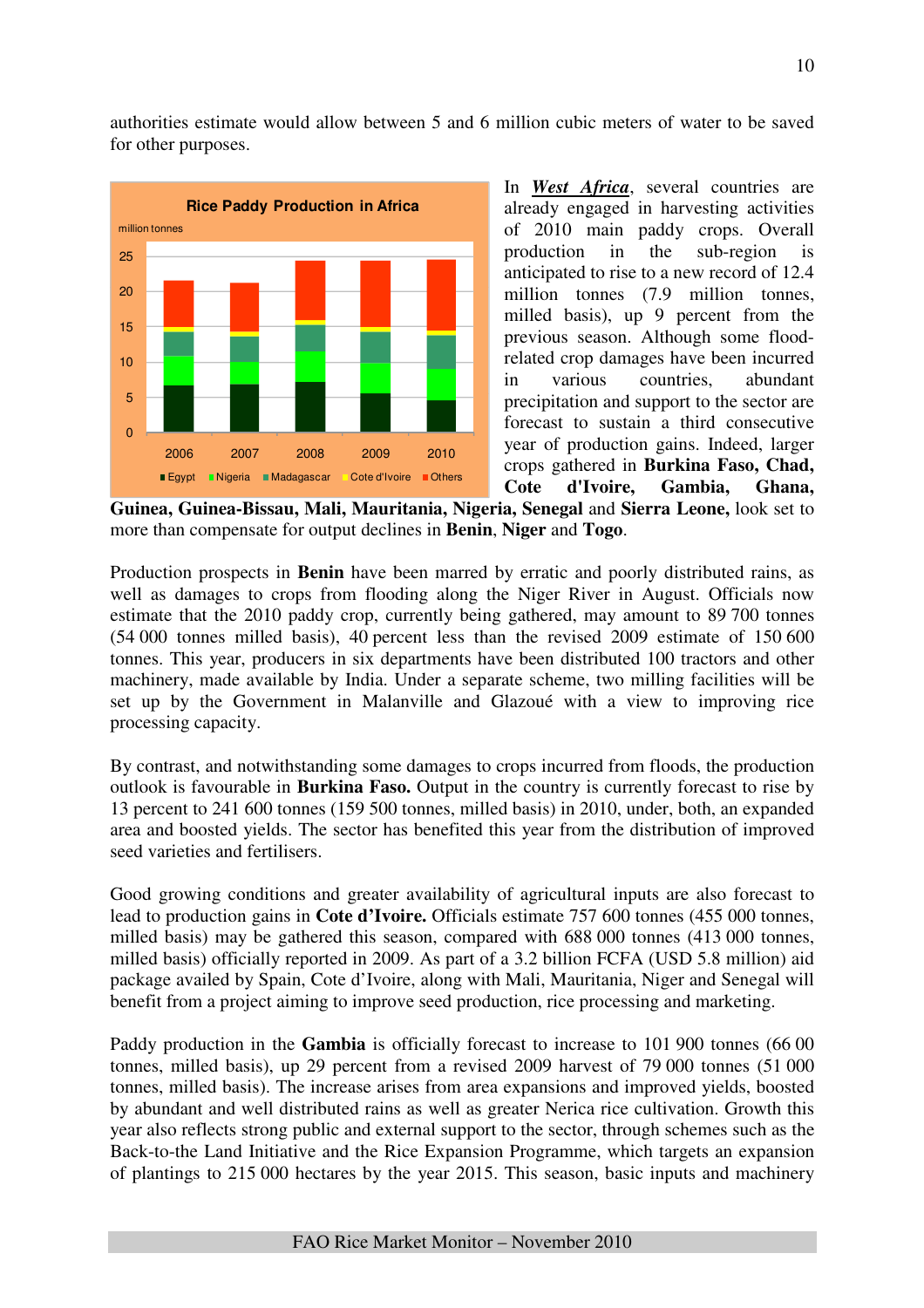were also distributed to producers under the Gambia Emergency Agricultural Project, launched with a support package from the World Bank and the European Commission.

Prospects are also favourable in **Ghana,** where production may reach some 430 000 tonnes (262 000 tonnes, milled basis), up 10 percent year-on year, but short of the 50 percent growth rate officially targeted for the season. To sustain the objective, the Government is reported to have increased state subsidies on fertilisers to cover 100 000 tonnes in 2010, 28 000 tonnes more than in the previous season. On the other hand, under the "Linking Farmers to Markets" project launched this year, 50 000 producers of rice, sorghum, maize and soybean in northern regions will be provided with technical training, equipment and support towards reinforcing linkages across commodity value-chains. Further to contributing to improvements in participants' income, the scheme also aims to boost consumption of local rice.

Gathering activities of 2010 crops are not due for launch until November in **Liberia**. Based on the latest official assessment, some 293 800 tonnes of paddy (191 000 tonnes, milled basis) are likely to be gathered this season, a level that would virtually match the 2009 paddy harvest. Despite forecasts of larger crops in central regions of the country, delayed plantings due to untimely precipitation in south-eastern and western areas are behind much of the anticipated stagnation. In addition, localised crop losses from insect infestations have been reportedly affecting north-eastern areas.



 Production figures in **Mali** have undergone several revisions. Over the 2008 season, the country is now officially estimated to have produced 1.6 million tonnes of paddy (1.1 million tonnes, milled basis), representing an impressive 50 percent growth from the previous year. Positive results were also attained in 2009, with a further 20 percent gain to 1.95 million tonnes (1.33 million tonnes, milled basis). As to the 2010 season, Government estimates see domestic output expanding by an additional 16 percent to a new record of 2.3 million tonnes (1.5 million tonnes, milled basis). Out of a targeted area of 791 200 hectares

for the full season, 629 500 hectares are reported to have been planted by end of August, already ahead of the 517 800 hectares cultivated in 2009. The fast expansion in plantings has been facilitated by generally favourable growing conditions and sustained support to the sector. For instance, within the framework of the Rice Initiative, the Government has distributed seeds and fertilisers at subsidised prices to producers, further to undertaking programmes to boost irrigation capacity in low-land areas. Indeed, improved access to agricultural inputs and the progressive dissemination of high yielding Nerica varieties may be behind steady yield improvements in recent years, with average productivity in the country estimated to have passed from 2.0 tonnes per hectare in 2001 to 3.6 tonnes per hectare this season.

The production outlook is unfavourable in **Niger,** where crops are already being gathered. A 12 percent area retrenchment is forecast to drive output down to 80 000 tonnes (52 000 tonnes, milled basis), which compares to the 91 000 tonnes produced in 2009. The contraction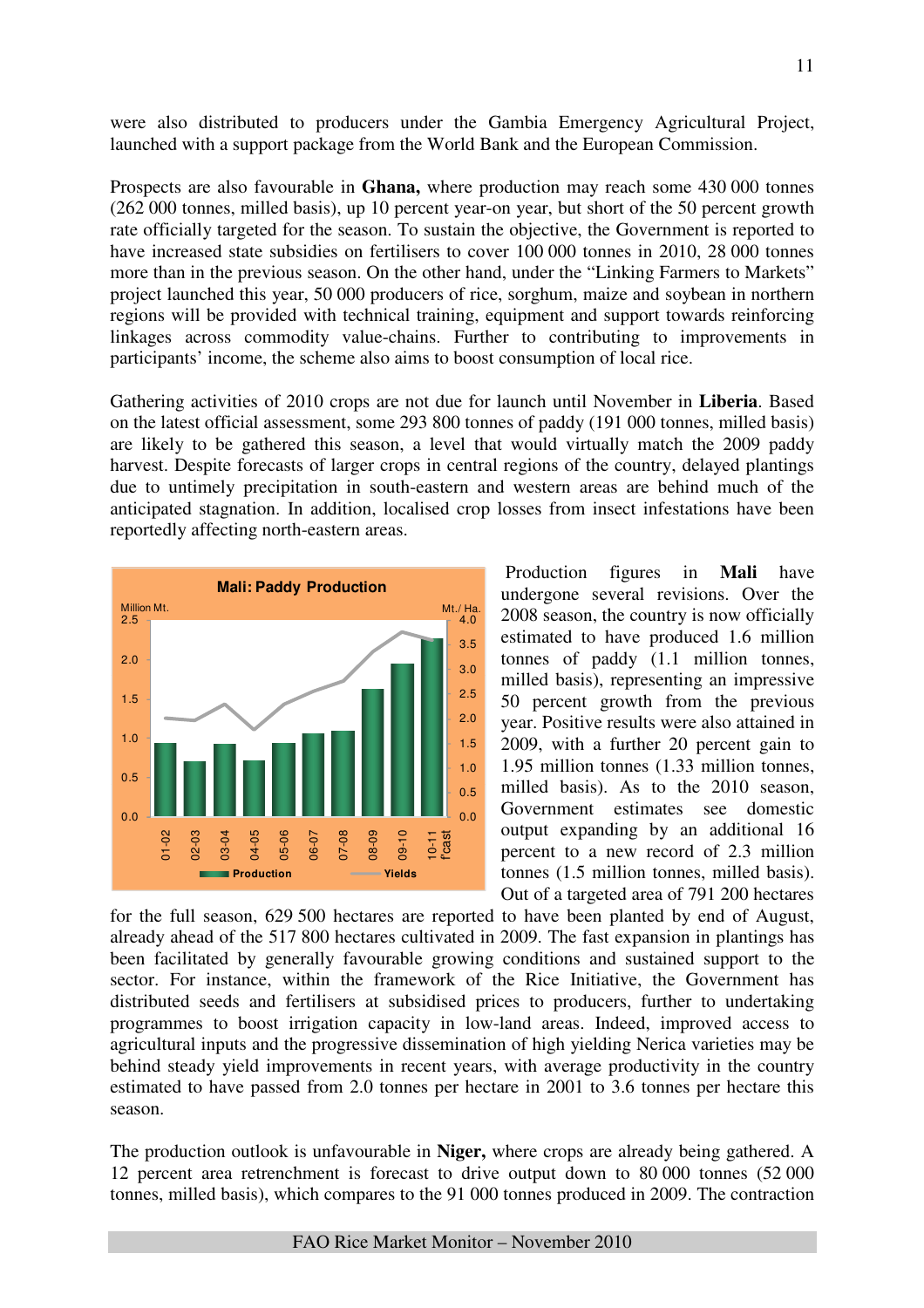reflects damages to rice crops along the Niger River, resulting from exceptionally heavy rains between July and August this year. Nonetheless, production in 2010 would still stand as the second highest on record.

Main 2010 paddy crops are currently being gathered in **Nigeria.** On the basis of expanded plantings, the second largest producer in the continent is forecast to harvest 4.5 million tonnes (2.7 million tonnes, milled basis) in 2010, up 5 percent from the previous year. Nonetheless, according to reports, paddy fields may have been affected by September floods in the northern states of Sokoto, Kebbi and Jigawa, caused by heavy rains and released water from dams. Of recent, producer organisations have also expressed much discontent over falling prices and inability to market local produce due to overflowing quantities of imported rice in domestic markets.

Generally favourable growing conditions and sufficient availability of agricultural inputs in **Senegal** are projected to translate into a 4 percent output expansion to 520 000 tonnes (364 000 tonnes, milled basis). The production growth is anticipated to rely largely on expanded plantings, facilitated by government assistance to the sector. Indeed, within the framework of the GOANA initiative, currently in its third year of implementation, authorities have availed seeds, fertilisers and equipment to producers. Frequent power shortages, however, are reported to have disrupted activities in important growing areas this year.

In *Central Africa***, Cameroon** is officially forecast to gather 108 000 tonnes of paddy in 2010 (73 000 tonne, milled basis), down 12 percent year-on-year. Lack of processing capacity in the country has meant that large amounts of domestic produce are routed to neighbours for processing and marketing. To address this problem, a three-phase project scheduled to take off in December 2010 will provide for the installation of a processing facility. The project, funded by an Italian enterprise, will also put 2 000 hectares of land under cultivation in northern parts of the country.

In *Eastern Africa,* 2010 paddy production in **Kenya** is forecast to remain largely unchanged at some 65 000 tonnes (42 000 tonnes, milled basis). However, announced plans to boost irrigation and drainage capacity in the Mwea Irrigation Scheme, which accounts for a significant share of paddy production in country, could foster future growth in the sector. For instance, the Japanese Government has allocated a package of Shillings 12.11 billion (USD 144 million) to this purpose, with the initiative also excepted to enable double-cropping and an expansion of cultivable area from 7 860 hectares now to 16 920 hectares by 2016. The World Bank is also reported to have earmarked funds towards rehabilitating the scheme, under a two-year plan scheduled to take off in February 2011.

In the **United Republic of Tanzania,** where 2010 off-season crops are about to be harvested, more favourable weather conditions this season is forecast to foster a 4 percent output recovery to 1.4 million tonnes (910 000 tonnes, milled basis). This fiscal year, the US government will support the rehabilitation of irrigation schemes over 2 000 hectares of land. Over a five-year period, the project seeks to upgrade irrigation facilities over 52 000 hectares in seven schemes, to contribute to a 25 percent increase in output of key staples, including rice. Meanwhile, support has also been provided by the Government of the Republic of Korea, which has agreed to develop irrigation schemes covering 10 000 hectares of paddy fields in the lower Rufiji area, in addition to providing training, machinery and equipment.

Prospects are also favourable in **Uganda,** where paddy production is officially forecast to reach 200 000 tonnes (133 000 tonnes, milled basis), up 10 percent from a slightly revised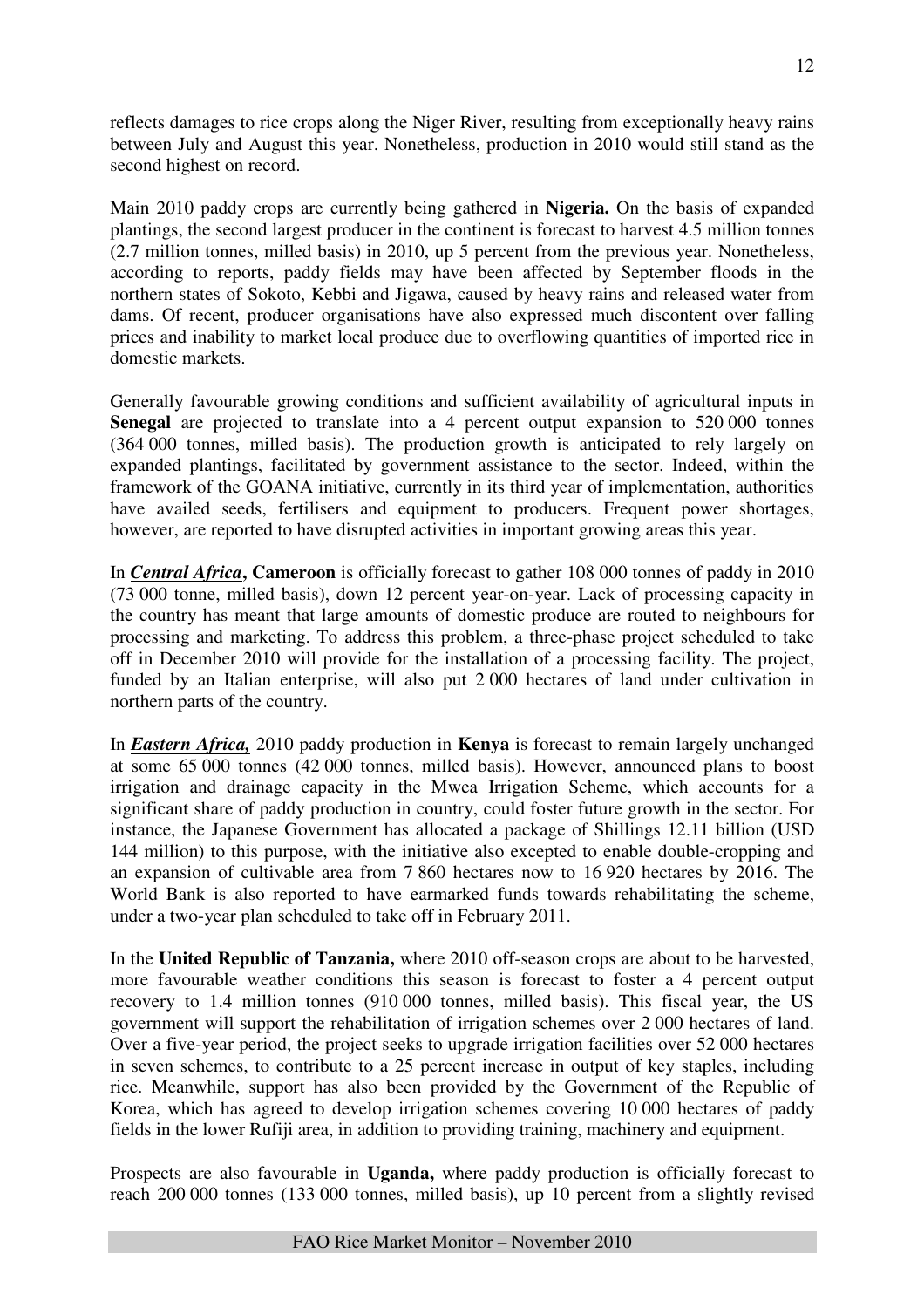output of 181 000 tonnes (121 000 tonne, milled basis) in 2009. Steady gains in rice production in the country during recent years are being attributed to increased adoption of upland Nerica varieties in eastern central and western regions. On the other hand, experimental cultivations of lowland varieties are also reported to have born fruitful results in central regions. Authorities believe that if this trend continues, the country could become a net rice exporter by the year 2012.

The 2010 season has already been concluded in *Southern Africa*. In **Madagascar,** the Ministry of Agriculture has released new production figures, which point to a slightly smaller 2008 harvest of 3.9 million tonnes (2.6 million tonnes, milled basis) and a 16 percent output expansion in 2009 to 4.5 million tonnes (3.0 million tonnes, milled basis). As for the 2010 season, 4.8 million tonnes of paddy (3.2 million tonnes, milled basis) are officially assessed to have been gathered, representing a 5 percent output increase and reversing earlier expectations of a decline. Indeed, the expansion was achieved in spite of drought conditions affecting central and southern regions, as well as damages to crops wrought by the March passage of tropical storm Hubert. While no major damages from locusts are reported to have been endured in 2010, as preparations for planting of 2011 main paddy crops continue, concerns remain over the potential of large swarms of locusts moving into non-traditional areas in the coming rainy season.

By contrast, prolonged drought conditions in central and southern **Mozambique** are estimated to have resulted in a 31 percent decline of output from the 2009 record to 179 000 tonnes (119 000 tonnes, milled basis). Further to depressing yields to an average of 1.0 tonnes per hectare, lack of rains during critical months translated into sharp area retrenchments in the Zambezia and Sofala provinces. Although some crops were replanted, lack of availability of seeds prevented a full restoration of plantings. This contrasted with the situation in Gaza province, where significant gains in area under irrigated rice were registered. In this connection, the Government has announced greater investment in irrigated infrastructure in the Chokwe scheme to cover an additional 14 000 hectares, further to exploring possibilities of expanding rice production in Manica and Sofala provinces. With support from AGRA, it will also avail a USD 25 million credit line to agricultural producers at preferential interest rates.

| Mozambique: Paddy Production 2008-09 and 2009-10 |                                                                         |                                              |          |                   |         |          |                                         |         |                |  |  |
|--------------------------------------------------|-------------------------------------------------------------------------|----------------------------------------------|----------|-------------------|---------|----------|-----------------------------------------|---------|----------------|--|--|
| <b>Region</b>                                    |                                                                         | <b>Area Harvested</b><br>$(000 \text{ ha.})$ |          | Yield<br>(Mt/ha.) |         |          | <b>Production</b><br>$(000 \text{ Mt})$ |         |                |  |  |
|                                                  | 2008-09                                                                 | 2009-10                                      | $Var$ %  | 2008-09           | 2009-10 | Var $\%$ | 2008-09                                 | 2009-10 | Var %          |  |  |
| <b>Mozambique</b>                                | 218                                                                     | 182                                          | $-17$    | 1.19              | 0.98    | $-18$    | <b>260</b>                              | 179     | $-31$          |  |  |
| North                                            | 64                                                                      | 64                                           | $\Omega$ | 0.93              | 0.93    | $\theta$ | 60                                      | 59      | $-2$           |  |  |
| Centre                                           | 134                                                                     | 95                                           | $-29$    | 1.13              | 0.72    | $-36$    | 152                                     | 69      | $-55$          |  |  |
| South                                            | 20                                                                      | 22                                           | 10       | 2.40              | 2.26    | -6       | 48                                      | 50      | $\overline{4}$ |  |  |
|                                                  | Source: FAO/WFP Crop and Food Security Assessment Mission - August 2010 |                                              |          |                   |         |          |                                         |         |                |  |  |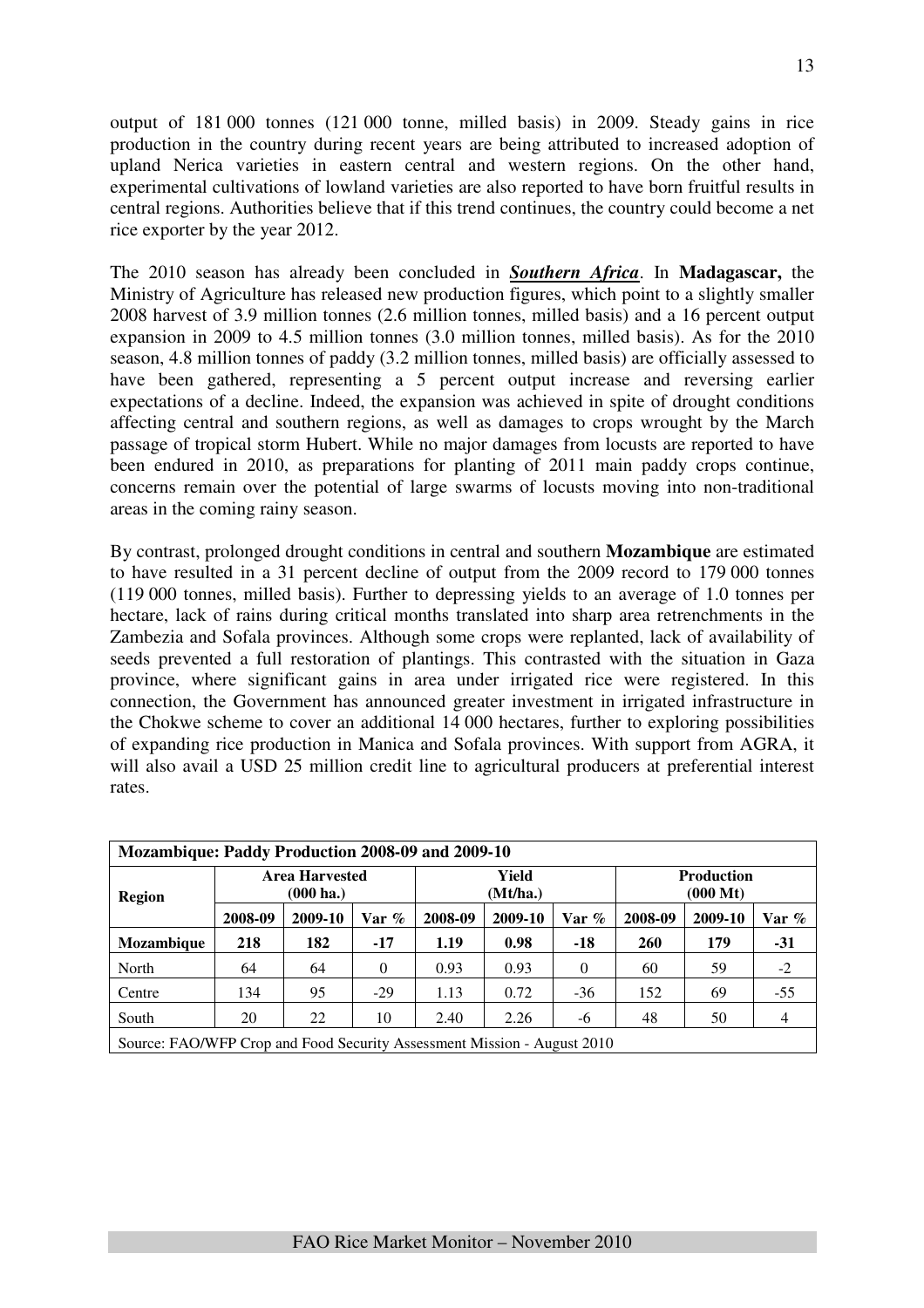# **C. CENTRAL AMERICA AND THE CARIBBEAN**

# **Despite some weather related damages, paddy production in 2010 forecast to increase by 4 percent**

Planting of 2010 main paddy crops has already been completed in *Central America and the Caribbean*, where many countries are already engaged in harvesting activities. Despite some damages to crops inflicted by early season dryness and by the passage of storms during what has been an above-average hurricane season, the production outlook for the region remains favourable. Overall some 2.9 million tonnes of paddy are forecast to be produced in the region (1.9 million tonnes, milled basis), up 4 percent from output in 2009. Although **Cuba, Honduras** and **Nicaragua** may face declines because of unfavourable weather, larger crops are forecast to be gathered in **Costa Rica,** the **Dominican Republic, El Salvador, Haiti, Mexico** and **Panama,** more than compensating for these losses.

Owing to a larger area coverage, production in **Costa Rica** looks set to rise to a new high of 285 000 tonnes (191 000 tonnes, milled basis), 6 percent above the good 2009 outcome. The Government is reported to be studying alternative support plans to the rice sector, to replace government set producer prices, after being queried in the WTO Agriculture Committee over non-compliance to its total Aggregate Measurements of Support commitment ceiling. Under its obligations to the organisation, total subsidies disbursed to the agricultural sector considered to be trade-distorting, and therefore subject to reductions, must not exceed USD 15.95 million per year. However, according to a series of notifications submitted by Costa Rica to the WTO, direct price support to rice producers alone has exceeded this level since 2007, totalling USD 62.48 million by 2008 and USD 91.74 million in 2009, much as a reflection of progressive increases to producer prices.

By contrast, the outlook is negative in **Cuba,** where harvesting activities of 2010 spring crops are about to begin. FAO anticipates production in the country to decline by 4 percent in 2010 to 540 000 (360 000, milled basis), largely as a result of yield losses from prolonged drought condition at the start of the season, which could more than offset gains in area cultivated to rice.

Wet paddy crops are currently being gathered in the **Dominican Republic**. Driven by extended plantings, FAO anticipates production in the country to expand to a new record of 900 000 tonnes (594 000 tonnes, milled basis), 6 percent above the 2009 result. In anticipation of a large harvest, the country would be planning to export up to 30 000 tonnes of rice. The bulk of this volume is expected to be routed to neighbouring Haiti, while shipments to African countries are also being considered.

FAO estimates of production in **Honduras** point to a 14 percent output decline to 24 000 tonnes (16 000 tonnes, milled basis). The contraction would mirror retrenchments in area under paddy from excessive rains this season and damages to crops caused by the July passage of tropical storm Agatha. Meanwhile, industry representatives and Government officials have agreed to raise prices paid to producers from Lempiras 275 per quintal (USD 310 per tonne) to Lempiras 330 per quintal (USD 373 per tonne), to be applicable until December 2010.

In **Mexico**, officials estimate that some 334 000 tonnes may be produced this season (223 000 tonnes, milled basis), up 28 percent from 2009. The output growth would come in spite of damages to crops reported from the passage of hurricanes in September. According to official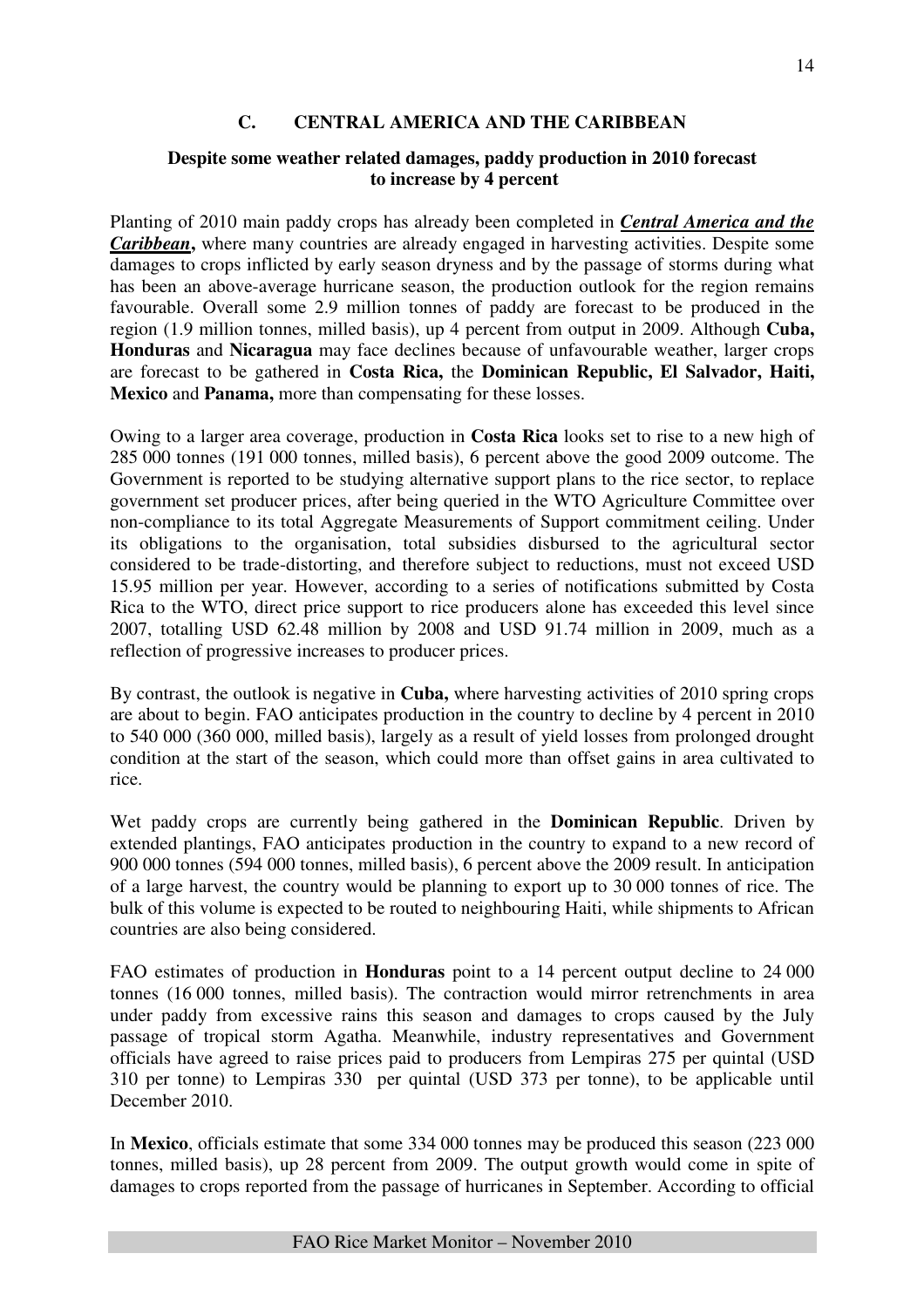statements, the Government is targeting to raise rice production to over 1 million tonnes. Through support provided under the Programa Trópico Húmedo, it will seek to attain this level by increasing area plantings in the Campeche, Tabasco and Chiapas states, which count on ample water availability for irrigation.

Delayed plantings caused by drought and subsequent damages to crops from excess precipitation are also anticipated to depress output in **Nicaragua**. FAO currently anticipates 320 000 tonnes of paddy (208 000 tonnes, milled basis) to be gathered in the country this season, 5 percent below the 2009 harvest. By contrast the outlook is favourable in **Panama,**  where output may expand by 2 percent to 310 000 tonnes (203 000 tonnes, milled basis).

# **D. SOUTH AMERICA**



**The 2010 season closes with a 7 percent production decline in South America** 

The 2010 paddy season is about to conclude in *South America* with generally negative results. Aggregate production in the region is now estimated to have fallen to 23.6 million tonnes (15.8 million tonnes, milled basis), 7 percent below the good 2009 outcome. While the bulk of the 1.9 million tonne production shortfall was imputable to **Brazil**, where excessive precipitation significantly hampered activities early in the season, unfavourable weather also impaired crops in **Argentina, Bolivia, Guyana, Uruguay** and **Venezuela.** Production also fell in **Chile** and **Peru**, while

positive results were registered in **Colombia, Ecuador** and **Paraguay.** 

The latest figures released by authorities have downgraded estimates of 2010 production in **Argentina** to 1.24 million tonnes (843 000 tonnes milled, basis), 160 000 tonnes less than previously reported and 7 percent below the 2009 harvest. Despite a record level area coverage of 215 000 hectares, heavy rains are now estimated to have depressed yields by 17 percent to 5.8 tonnes per hectare. Meanwhile, producers in Entre Rios, Santa Fe and the Chaco areas have already begun to plant 2011 paddy crops. Early indications point to a favourable season, as positive price prospects and abundant water availability in reservoirs are expected to foster even larger plantings.

The season closed with negative results in **Bolivia**, where both a smaller area and decreased productivity resulted in a 13 percent output contraction to 500 000 tonnes (343 000 tonnes, milled basis). However, lack of a market for surplus production of what was, in spite of the reduction, a large harvest still remains a concern to the sector, a situation that could also dissuade farmers from expanding plantings over the coming season. On the other hand, producers in the main growing region of Santa Cruz are reported to be considering changing from upland rice cultivation to irrigated production systems in a bid to achieve higher yields.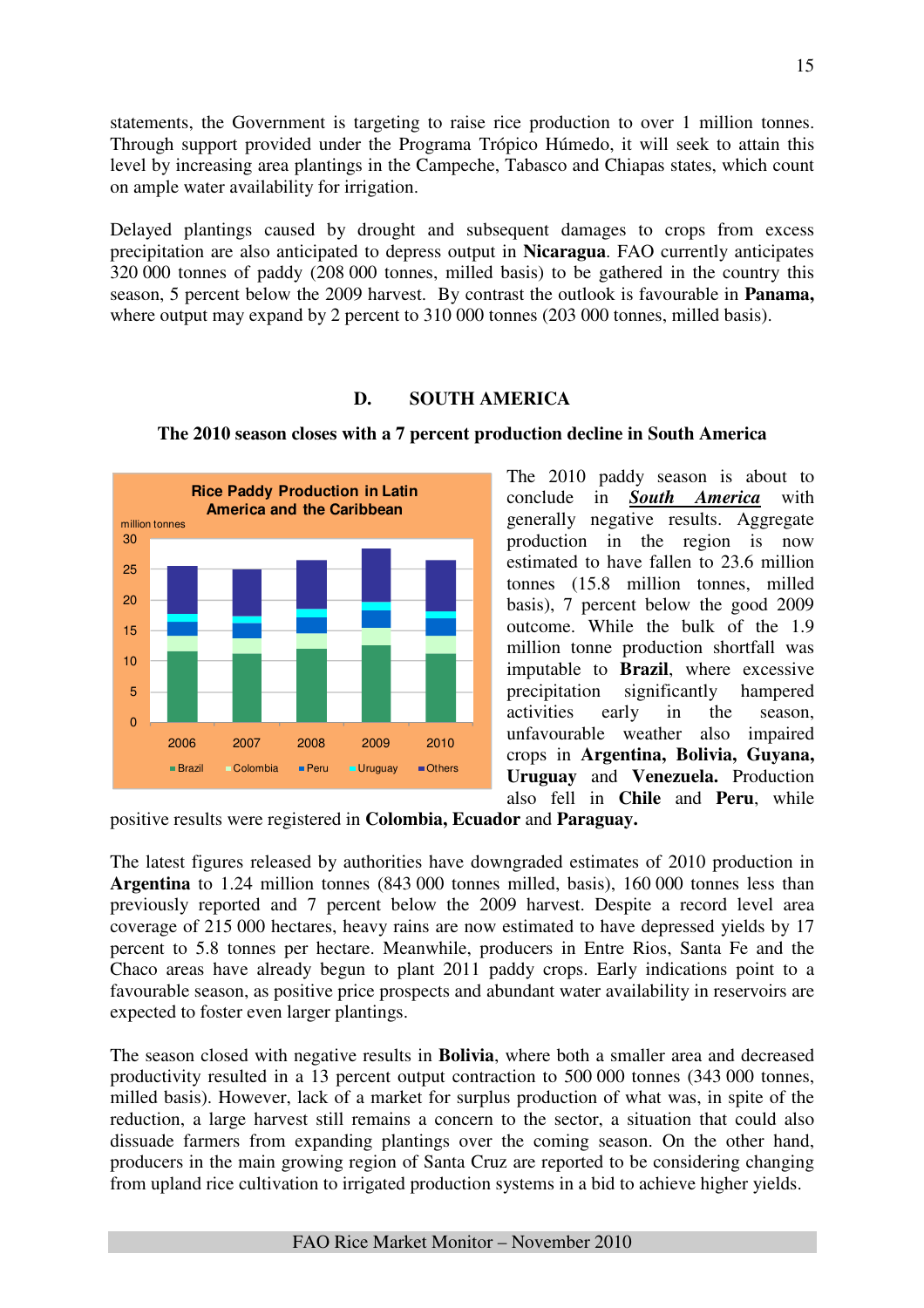The 2010 production estimate for **Brazil** has also undergone a marginal downward revision since June, with officials now estimating 11.3 million tonnes of paddy to have been gathered (7.5 million tonnes, milled basis). At this level 2010 production would stand 11 percent below the 2009 harvest, mirroring both area losses and lower yields, depressed by unfavourable

weather conditions. Meanwhile, with planting of 2011 season crops set to begin in November, climate forecasts for the forthcoming months warn of increased probabilities of below average precipitation under the influence of la Niña phenomenon, particularly over the centre south regions of the country. However, based on CONAB's assessments, although rainfed rice production could be negatively impacted by the below average rains and competition from other crops, good water reservoir levels and greater use of high yielding varieties could benefit irrigated rice production. As a result, preliminary official forecasts expect between 2.74 and 2.78 million hectares to be planted in 2011, which, coupled with a recovery in yields from increased sunshine, could give way to a harvest of 12.2-12.3 million tonnes, (8.0-8.2 million tonnes, milled basis).

Paddy production in **Colombia**, where 2010 secondary crops are at planting stage, remains officially forecast to rise by 4 percent to 2.9 million tonnes (2.0 million tonnes milled basis). The expansion is expected in spite of several set-backs endured this season, including drought problems, unseasonably high temperatures, as well as crop damages due to floods. Meanwhile, the Colombian government is reported to have allocated Pesos 10 billion (USD 5.4 million) to fund the storage incentive scheme for this season's harvest. Under the programme, buyers paying producers a set of minimum reference prices, receive monthly retributions for keeping supplies in storage.

The production outlook is also positive in **Ecuador,** where FAO estimates some 1.6 million tonnes (912 000 tonnes, milled basis) might be collected, up from a 2009 official estimate of 1.58 million tonnes (900 000 tonnes, milled basis). Nonetheless, yields of just harvested summer crops are reported to have fallen slightly, impacted by cold temperatures and low sunshine duration. Starting in May, rice, maize, wheat and potato producers may benefit from the institution of a crop insurance scheme, which enjoys a 60 percent state subsidy on costs.

The latest official estimates released by the Ministry of Agriculture in **Guyana**, peg 2010 paddy production in the country at 548 000 tonnes (356 000 tonnes, milled basis), virtually unchanged from the previous year. Despite unfavourable growing conditions at the start of the season, the 2010 main paddy crop is reported to have surpassed its target of 239 000 tonnes (155 200 tonnes, milled basis), with 259 000 tonnes (168 300 tonnes, milled basis) produced. To this volume, officials expect secondary crops, gathered in December, to add another 289 000 tonnes (188 100 tonnes, milled basis).

In **Paraguay**, FAO estimates some 300 000 tonnes (210 000 tonnes, milled basis) to have been gathered during the 2010 season, representing a 36 percent expansion from the previous year. Increased investment in rice production in the country, which has found a key export market in Brazil, has propelled significant investment in the sector in recent years. Indeed, on the back of larger plantings, output is officially estimated to have passed from 150 000 tonnes (105 000 tonnes, milled basis) in 2008 to 220 000 tonnes (154 000 tonnes, milled basis) in 2009. A project to support 600 smallholders in the Misiones region launched this year, will add to this volume by supporting cultivation of 2 500 hectares through the provision of inputs and technical assistance.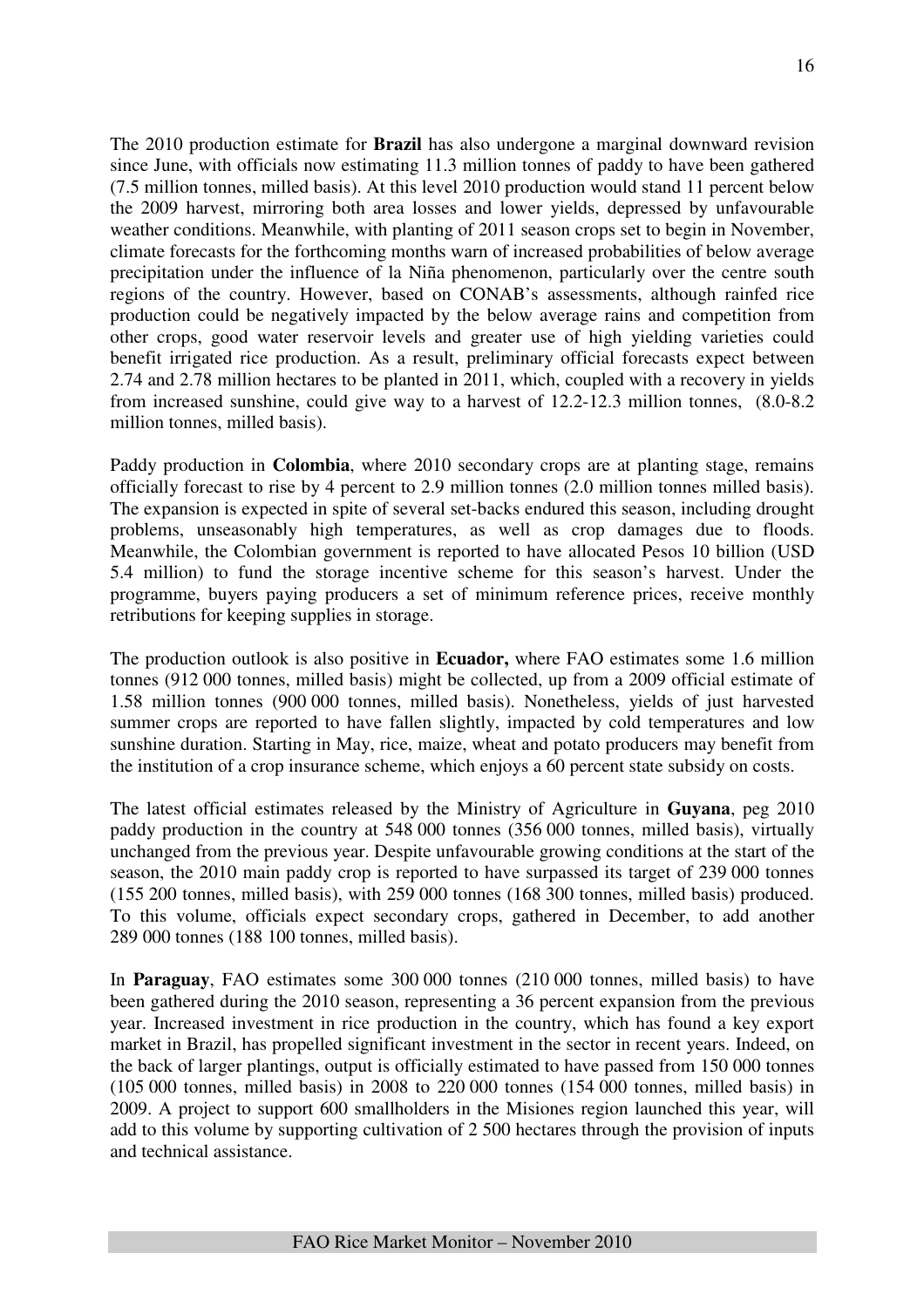By contrast, the outlook is negative in **Peru,** where FAO forecasts 2010 production may fall by 3 percent to 2.9 million tonnes (2.0 million tonnes, milled basis). The contraction is expected to be largely driven by smaller plantings, as producers react to lower prices and rising production costs. Indeed, a July survey of planting intentions released by the Ministry of Agriculture, which reports on a August-July calendar basis, points to a likely 2010-2011 area decline of 3.4 percent. The producing regions of Lambayeque, Piura and La Libertad are expected to account for much of the retrenchment, as producers switch to cultivation of other crops like maize and cotton. A recent industry assessment has also called attention on the bleak prospects of the sector, as adding to annual increase of 15.1 percent in average production costs to Soles 6 804 per hectare (USD 2 392), between 2009 and 2010, average paddy prices to producers have declined by 10 percent to Soles 620 per tonne (USD 218 per tonne).

In **Uruguay,** the 2010 season closed with a yield driven output decline to 1.15 million tonnes (804 000 tonnes, milled basis), 11 percent below the 2009 harvest. The decreased productivity resulted from excess rains, which delayed plantings and favoured the development of pest infestations over an estimated 46 000 hectares, mainly in eastern areas of the country. Meanwhile, according to a preliminary official survey, up to 190 200 hectares are intended to be planted between October and December this year, which would represent a 17 percent increase in area coverage from 2010. Ample water availability for irrigation and good price prospects are expected to foster the expansion in 2011 plantings.

FAO has downgraded its estimates of 2010 production in **Venezuela** by 150 000 tonnes to 900 000 tonnes (630 000 tonnes, milled basis), 29 percent below the previous year and the lowest level since 2003. The reduction is forecast to be led by a significant decline in paddy plantings, as adverse climatic factors, mainly the prolonged drought endured early in the year, have limited planting of 2010 winter crops. The rice industry also reports being considerably limited by declining profits from rice cultivation, due to mounting production costs. In this connection, a September Government decision raised minimum producer prices by 29 percent to Bolivares Fuertes 1.55 per kilo of Type A paddy (USD 360 per tonne) and 1.24 per kilo of Type B Paddy (USD 288 per tonne).

### **E. NORTH AMERICA, EUROPE AND OCEANIA**

#### **Production in the United States forecast to reach a new record. Positive results also attained in Australia, while the outlook is negative in the EU-27 zone**

In *North America,* though slightly downgraded, the latest figures released by the USDA confirm expectations of record 2010 harvest in the **United States,** with 10.96 million tonnes of paddy (7.4 million tonnes, milled basis) forecast to be produced, up 10 percent year-onyear. The expansion is anticipated to rely solely on larger area coverage, forecast to grow by 17 percent to 1.5 million hectares, sustained by greater cultivation of long-grain varieties. By contrast, with unseasonable high temperatures affecting crops in the Delta states of Arkansas, Mississippi and Missouri this summer, average yields are now expected to decline by 6 percent to 7.5 tonnes per hectare, the lowest since 2005, with the rate of conversion of paddy into milled rice also predicted to fall.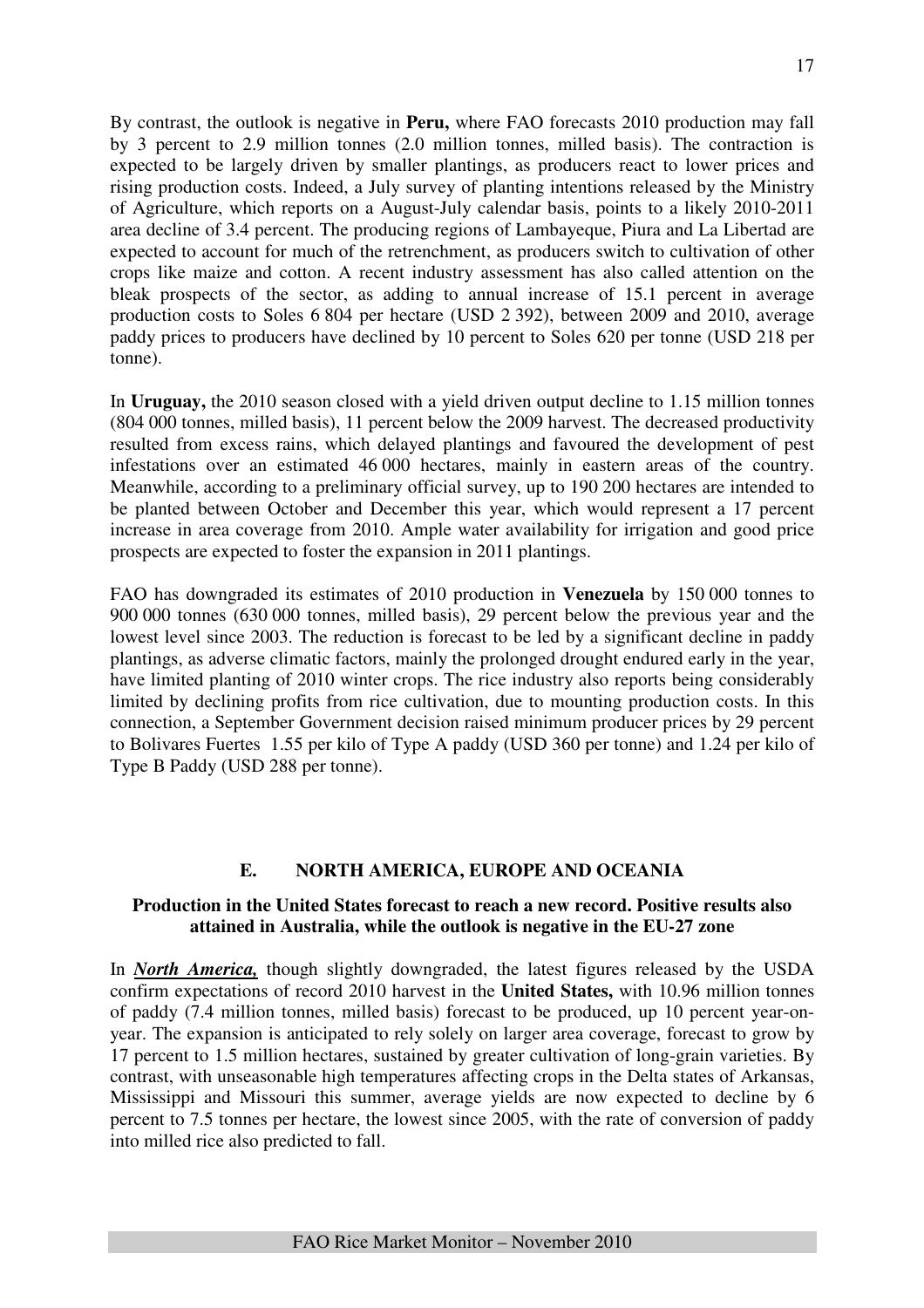In *Europe,* 2010 production in the **EU-27** is now forecast to reach 3.0 million tonnes (2.1 million tonnes, milled basis), 4 percent below the 2009 level, but still the second highest on record. The near 150 000 tonne contraction is anticipated to be led by smaller crops in Italy, the largest producer in the region. Indeed, lower yields, impaired by erratic weather in August, are expected to more than offset larger area planted to rice. Production in the country is now forecast to end 9 percent below the record 2009 outcome at 1.5 million tonnes (1.1 million tonnes, milled basis). By contrast, the outlook is favourable in Spain where larger plantings might result in a 2 percent output expansion to 915 000 tonnes (640 000 tonnes, milled basis). Bulgaria, Greece, Hungary, Portugal and Romania are also anticipated to gather larger crops, while France may face a decline due to delayed plantings from low temperatures and excessive rains. Elsewhere in the region, little affected by the devastated fires which wrecked havoc in the country this year, 2010 paddy production in the **Russian Federation** is anticipated to increase by 5 percent to 950 000 tonnes (634 000 tonnes, milled basis).

In *Oceania,* over the 2010 season paddy production in **Australia** grew by nearly 150 000 tonnes to 205 000 tonnes (137 000 tonnes, milled basis). The increase was sustained by larger paddy plantings, made possible by greater water availability for irrigation, as well as good weather conditions which boosted yields to a record 10.8 tonnes per hectare. As planting of 2011 paddy crops is already in progress in the country, recent rains have helped replenished reservoirs, resulting in larger water entitlements to rice producers. This development brings promise of further output recoveries over the coming 2011 season, from the drought limited output levels attained since 2007. Early industry estimates would even peg 2011 Australia's rice production at close to 800 000 tonnes (534 000 tonnes, milled basis), the highest since 2006. Concerns still remain, however, over the potential spread of locust infestations across the country and their impact on crops.

# **II. INTERNATIONAL TRADE IN RICE**

### **A. TRADE IN 2010**



#### **Global trade in rice forecast to rebound by 6 percent in 2010**

International trade in rice in calendar 2010 is now expected to reach 31.0 million tonnes (milled basis), some 600 000 tonnes more than previously anticipated. Compared to the June issue of the RMM, several Asian countries are now expected to **import** more, primarily Bangladesh, China (Mainland), Indonesia, Thailand and Viet Nam. Upward revisions to purchases by these countries, more than compensated for lower import projections mainly for Brazil, the Islamic Republic of Iran, Madagascar and Yemen. On the **export** side, instead, downward revisions to

forecasts have mainly concerned Brazil, China (Mainland), Myanmar and Pakistan; while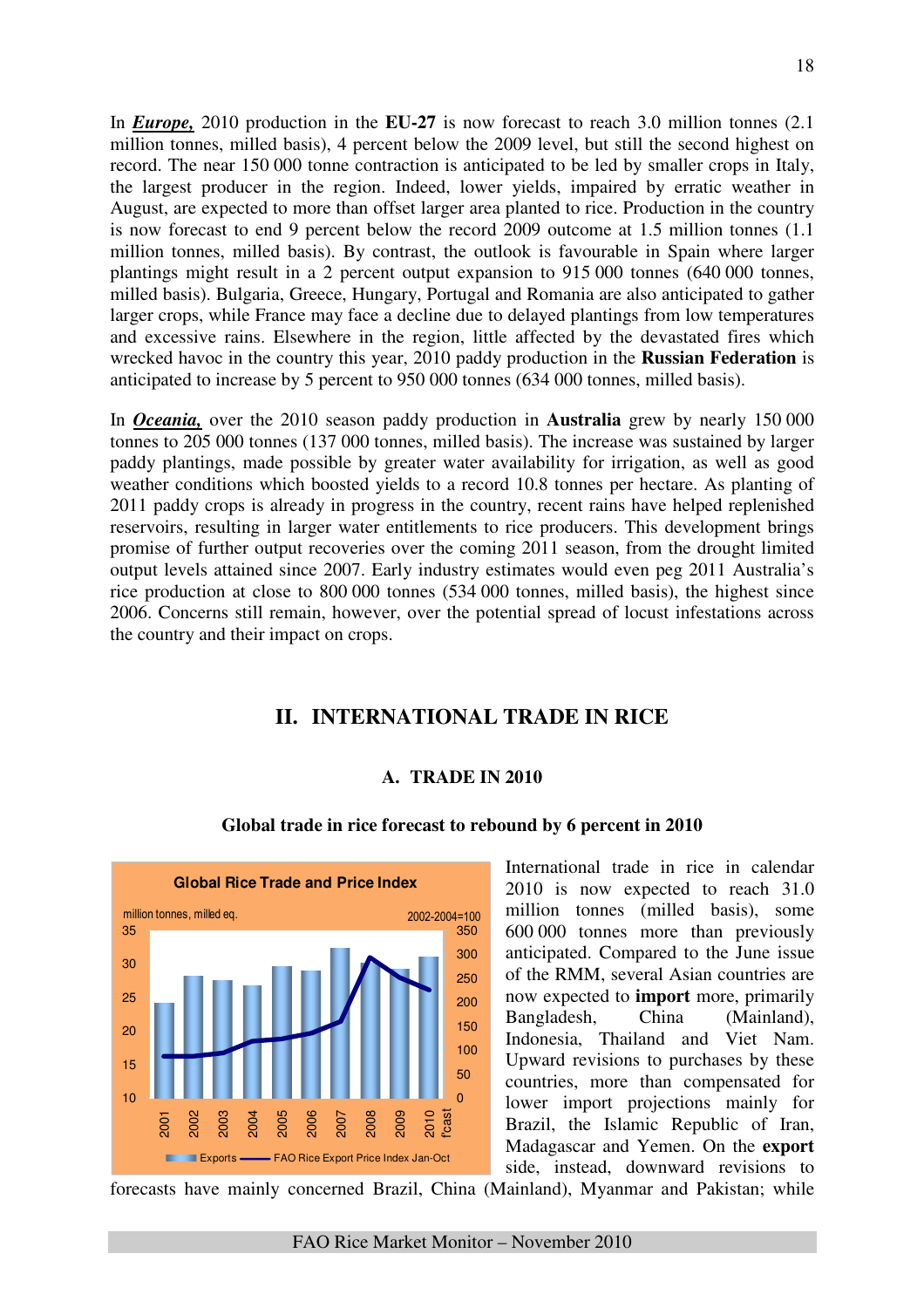|                                               |                |              |                           |              |                 | <b>Principal Revisions to 2010 International Trade in Rice (million tonnes)</b> |                       |              |                           |              |                 |
|-----------------------------------------------|----------------|--------------|---------------------------|--------------|-----------------|---------------------------------------------------------------------------------|-----------------------|--------------|---------------------------|--------------|-----------------|
|                                               | 2010 IMPORTS   |              |                           |              |                 |                                                                                 | 2010 EXPORTS          |              |                           |              |                 |
|                                               | June<br>f'cast |              | <b>November</b><br>f'cast |              | <b>Revision</b> |                                                                                 | <b>June</b><br>f'cast |              | <b>November</b><br>f'cast |              | <b>Revision</b> |
| <b>WORLD</b>                                  | 30.4           |              | 31.0                      |              | $+0.6$          | <b>WORLD</b>                                                                    | 30.4                  |              | 31.0                      |              | $+0.6$          |
| <b>ASIA</b>                                   | 13.8           |              | 14.8                      |              | $+1.0$          | <b>ASIA</b>                                                                     | 24.0                  |              | 24.4                      |              | $+0.4$          |
| Bangladesh                                    | 0.4            | $\mathbf{F}$ | 0.8                       | $\mathbf{F}$ | $+0.4$          | China (Mainland)                                                                | 1.0                   | $\mathbf{F}$ | 0.7                       | F            | $-0.3$          |
| China (Mainland)                              | 0.4            | $\mathbf{F}$ | 0.5                       | $\mathbf{F}$ | $+0.1$          | India                                                                           | 2.0                   | $\mathbf{F}$ | 2.4                       | F            | $+0.4$          |
| Indonesia                                     | 0.2            | F            | 0.6                       | F            | $+0.4$          | Myanmar                                                                         | 1.0                   | F            | 0.8                       | F            | $-0.2$          |
| Iran Islamic Rep. of                          | 1.2            | F            | 1.1                       | F            | $-0.1$          | Pakistan                                                                        | 3.8                   | F            | 3.2                       | F            | $-0.6$          |
| Thailand                                      | 0.2            | F            | 0.3                       | F            | $+0.1$          | Thailand                                                                        | 8.2                   | $\mathbf{F}$ | 8.5                       | F            | $+0.3$          |
| Viet Nam                                      | 0.2            | F            | 0.5                       | F            | $+0.3$          | Viet Nam                                                                        | 6.0                   | $\mathbf{F}$ | 6.9                       | $\mathbf{F}$ | $+0.9$          |
| Yemen                                         | 0.6            | F            | 0.5                       | F            | $-0.1$          | <b>NORTH AMERICA</b>                                                            | 3.3                   |              | 3.5                       |              | $+0.2$          |
| <b>AFRICA</b>                                 | 9.8            |              | 9.8                       |              | 0.0             | United States of America                                                        | 3.3                   | G            | 3.5                       | G            | $+0.2$          |
| Nigeria                                       | 1.8            | $\mathbf{F}$ | 2.0                       | $\mathbf{F}$ | $+0.2$          | <b>LATIN AMERICA &amp; CAR.</b>                                                 | 2.2                   |              | 2.2                       |              | 0.0             |
| Madagascar                                    | 0.2            | $\mathbf{F}$ | 0.0                       | $\mathbf{F}$ | $-0.2$          | <b>Brazil</b>                                                                   | 0.5                   | F            | 0.4                       | F            | $-0.1$          |
| <b>LATIN AMERICA &amp; CAR.</b>               | 3.9            |              | 3.5                       |              | $-0.3$          | Paraguay                                                                        | 0.0                   | $\mathbf{F}$ | 0.1                       | $\mathbf{F}$ | $+0.1$          |
| Brazil                                        | 1.0            | $\mathbf{F}$ | 0.8                       | F            | $-0.2$          |                                                                                 |                       |              |                           |              |                 |
| G: Official Figure; F: FAO forecast/estimate. |                |              |                           |              |                 |                                                                                 |                       |              |                           |              |                 |

India, Paraguay, Thailand, the United States and Viet Nam and are now expected to export more.

At the current forecast level of 31.0 million tonnes, globally traded volumes would stand 6 percent above the 2009 contracted level of 29.3 million tonnes. The 1.7 million tonne trade recovery is expected to be sustained by increasing demand from Asia, as several countries in the region raise their purchase levels to make up for output shortfalls and to reconstitute rice reserves. Nonetheless, Latin American and European countries are also expected to import more, while volumes shipped to Africa are forecast to remain largely unchanged. Based on current estimates, much of the increased import demand looks set to be met primarily by larger shipments from Viet Nam and the United States, although India and Pakistan are also expected to step up deliveries.

### **Imports in 2010**

### **Greater demand by Asian countries to drive growth in 2010 trade**

Underpinning much of the anticipated growth of global rice trade in 2010, *Asian* countries are now foreseen to import 14.8 million tonnes of rice over the calendar year, 13 percent more than purchases in 2009 and nearly 600 000 tonnes more than previously anticipated. In efforts to boost stocks and compensate for weather related supply shortfalls, **Bangladesh, China (Mainland), Indonesia, Nepal,** the **Philippines** and **Sri Lanka** are forecast to account for much of this 1.6 million tonne increase in regional flows. The **Republic of Korea, Iraq, Oman, Turkey** and **Viet Nam** are also projected to import more, while deliveries to **Afghanistan, Qatar, Saudi Arabia** and the **United Arab Emirates** may decline. Recently imposed import restrictions in the **Islamic Republic of Iran** also look set to translate into reduced deliveries to the country.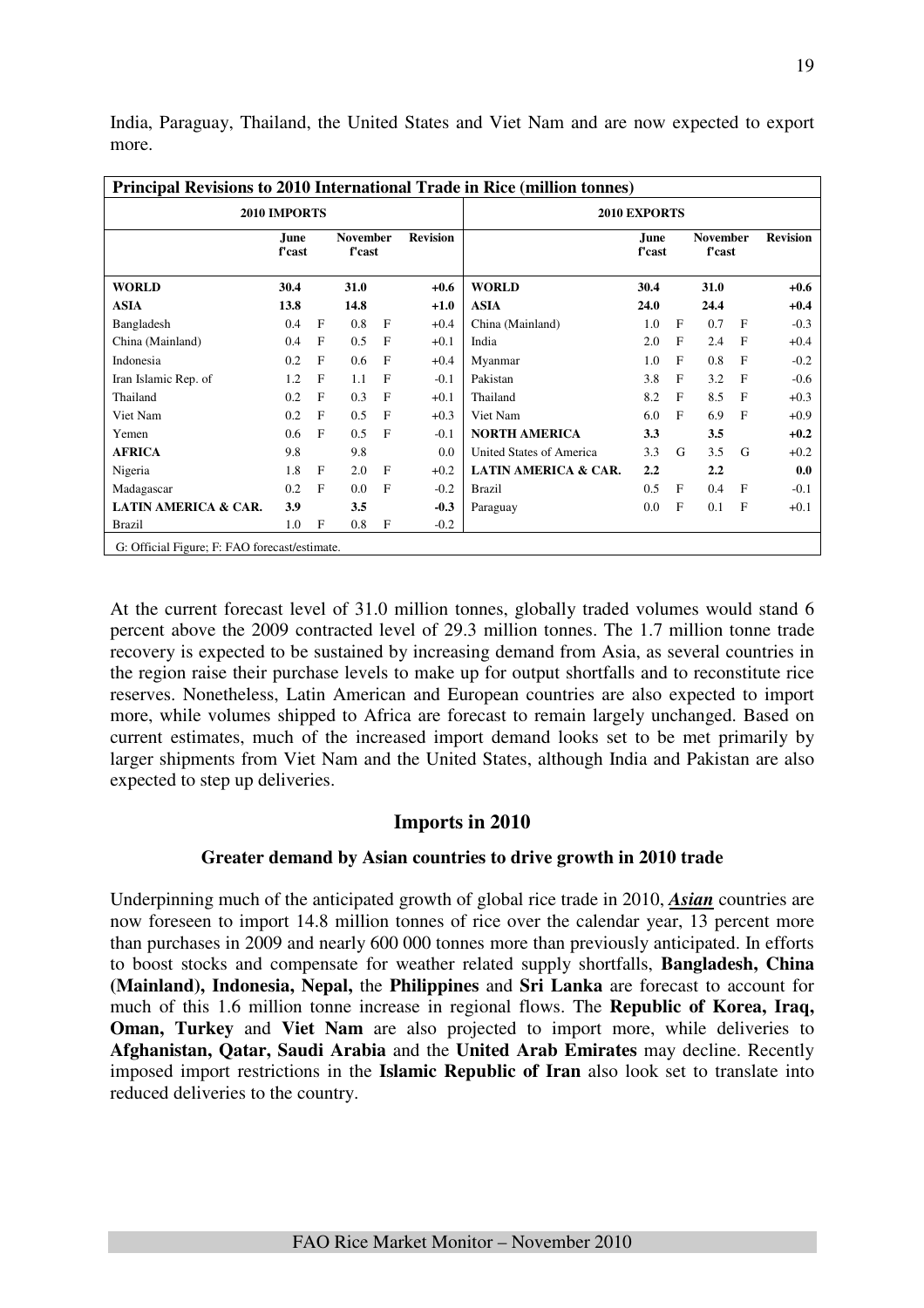

With high domestic prices undermining government procurement activities, **Bangladesh** has been very active in the international market since the start of the year, contracting supplies in an effort to replenish domestic public stocks. While some 337 000 tonnes are reported to have been acquired between January and September, an August decision by the Indian Government has also approved delivery of 300 000 tonnes of parboiled rice to the country. According to official statements, the Bangladeshi Government is also be seeking to engage India in a long-term agreement to secure 500 000 tonnes of wheat and rice on an annual

basis from the country. FAO now estimates some 750 000 tonnes of rice may be imported by Bangladesh over calendar 2010, 600 000 tonnes more than in 2009.

In the first ten months of 2010, **China (Mainland)** is reported to have imported 238 194 tonnes, 16 percent above the imports during the corresponding period in 2009. Increased pressure on prices in southern provinces, due to a weather-based shortfall in early rice production, is reported to have led to large volumes of rice being imported from neighbouring Viet Nam. To take account of this pace of shipments, forecast of imports by the country have been revised upwards to 500 000 tonnes, nearly 150 000 tonne more than the 357 000 tonnes officially reported to have been purchased in calendar 2009.

Forecasts of 2010 rice shipments to **Indonesia** have also been upgraded and now stand at 600 000 tonnes, substantially more than the 250 000 tonnes estimated to have been purchased a year ago, but well below the 1.8 million tonnes imported in 2007. Notwithstanding the favourable prospects for the 2010 season, an erratic weather pattern has impacted the timing of 2010 harvests and the overall quality of collected crops. These factors may have added pressure on domestic prices, which have been on the rise since the latter part of 2009, prompting authorities to release government stocks. Against this backdrop and in a bid to refurbish state reserves to a desired minimum of 1.5 million tonnes, the Government approved in October the purchase of 300 000 tonnes of rice from Viet Nam. According to reports, an additional deal of 250 000 tonnes of rice would have also been secured with the country in November. The purchases would be in line with contingency plans instituted under a Rupiah 2 trillion fund (USD 220 million), to avert domestic food price increases and rebuild government rice reserves.

In accordance to its commitments to the WTO, **Japan** is expected to import 700 000 tonnes in 2010, unchanged from the previous year. Likewise, rice deliveries to the **Democratic People's Republic of Korea** are expected to remain steady and in the order of 400 000 tonnes. To support a recovery from the devastating floods which affected the country this year, the neighbouring Republic of Korea has given approval to a civilian aid shipment of 5 000 tonnes of rice to the country. This delivery aside, however, and given the reduction of food aid shipments to the country by major donors in recent years, the Democratic People's Republic of Korea is still expected to have to source the bulk of its rice requirements on a commercial basis. On the other hand, the **Republic of Korea** is projected to raise purchases to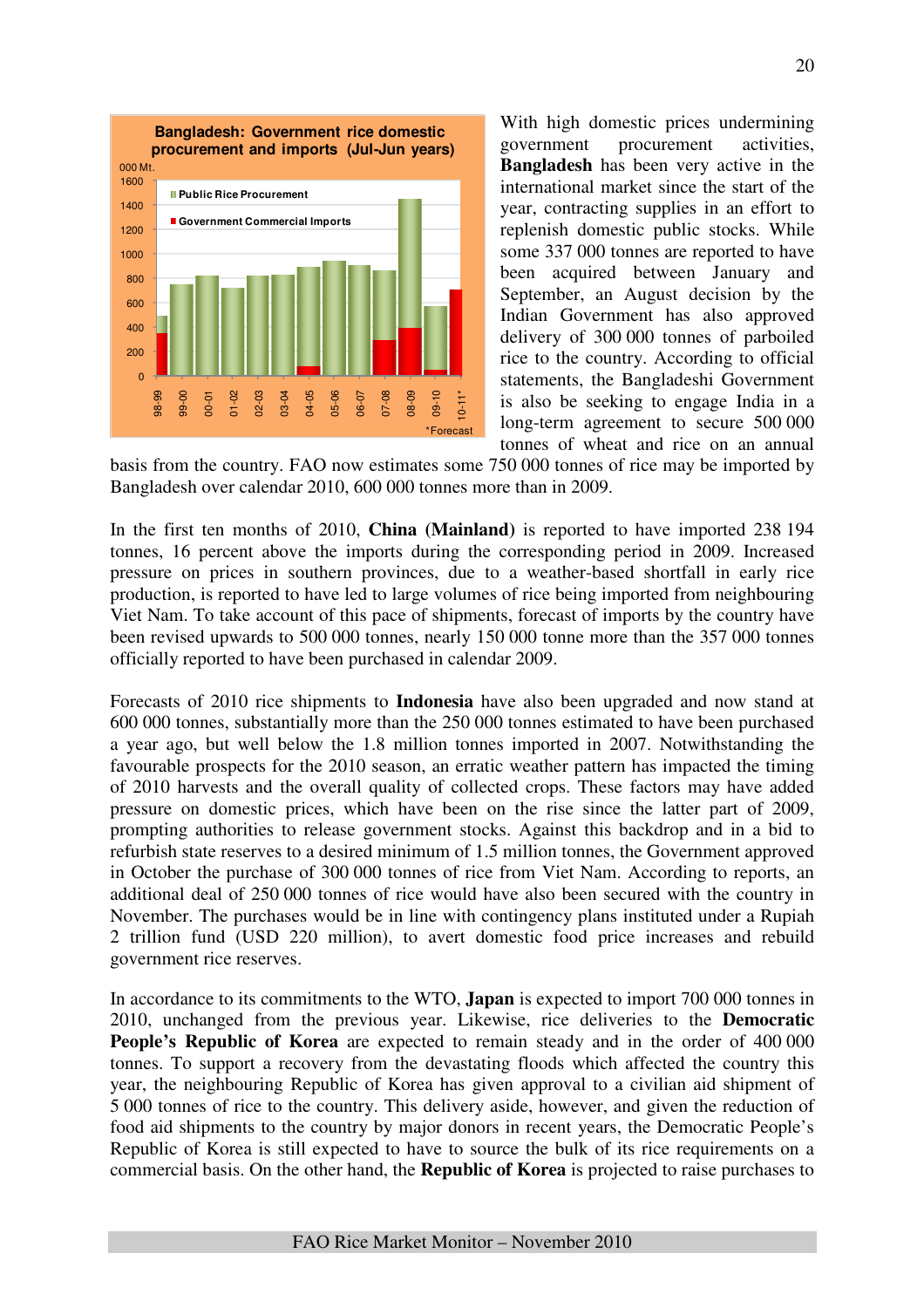327 000 tonnes, also in order to meet its obligations to the WTO, while 2010 rice deliveries to **Malaysia** may hold steady at 850 000 tonnes.

Reflecting supply shortages from a poor 2009 season outcome, **Nepal** is forecast to step up purchases by 100 000 tonnes to 250 000 tonnes in 2010. Indeed, limited availability of supplies in the local market are reported to have hampered procurement activities by the Nepal Food Corporation (NFC), leading to the September launch of an international import tender to source 20 000 tonnes of rice. The supplies acquired through this tender will also go to constitute a planned public emergency reserve of 50 000 tonnes.

The large volumes of rice delivered to **Philippines** in the first few months of the year are behind much of the increase in rice imports in the region. Purchases by the country surged to a record of 2.45 million tonnes of rice in 2010, nearly 700 000 more than a year earlier. With damages from successive storms hampering paddy production in the country, the National Food Authority sourced the bulk of these supplies, 2.25 million tonnes, through a series of tenders in late 2009. Further output losses from an El Niño-induced drought also encouraged the Government to approve the purchase of 200 000 tonnes by private traders, under a special measure applicable until September this year.

**Sri Lanka** has also had to raise purchases to compensate for a bad crop in 2009 and to contain domestic rice prices. For this purpose, import duties and charges on rice were lowered until March 2010. Largely facilitated by the measure, overall 2010 shipments to the country are expected to rise by 54 percent to 80 000 tonnes.

Imports by **Thailand,** mainly consisting of unofficial flows from neighbouring countries, are forecast to amount to 300 000 tonnes in 2010, 100 000 tonnes below the 2009 import estimate. According to reports, officials would be considering a plan to allow paddy imports under strict controls and on condition that all supplies are milled and re-exported within a specific timeframe. The creation of a special zone has also been put forward as a proposal for this purpose, which officials expect would benefit Thai rice millers, currently seen as underutilising processing capacity. In this connection, the country has also led talks geared at increasing cooperation with regional partners, through the formation of an ASEAN Rice Millers Association. By contrast, rice inflows to **Viet Nam**, the majority also undertaken through border trade, are forecast to increase by 25 percent to 500 000 tonnes in 2010, consistent with an anticipated fast pace of exports by the country.

In *Near East Asia*, a good crop and boosted stocks in **Afghanistan** are expected to lead to a 13 percent decline in 2010 deliveries to 260 000 tonnes. Rice purchases by **Saudi Arabia** are also forecast to contract by 9 percent to 820 000 tonnes, partly a reflection of the removal of subsidies on foreign rice purchases. In order to meet requirements under its food distribution system**, Iraq** is officially expected to acquire 1.2 million tonnes over course of the year. Meanwhile, a September decision in the **Islamic Republic of Iran** is reported to have banned imports of all rice varieties until December 2010, in a bid to protect the local rice industry at harvesting time. FAO anticipates the measure to translate into a 200 000 tonne drop in consignments to the country to 1.1 million tonnes. The prohibition is also anticipated to affect the **United Arab Emirates,** which has consolidated its position in recent years as a major rice re-exporter, partly on the back of significant volumes re-routed to the Islamic Republic of Iran. As a result, FAO anticipates a 13 percent decline in 2010 deliveries to the Emirates' to 520 000 tonnes.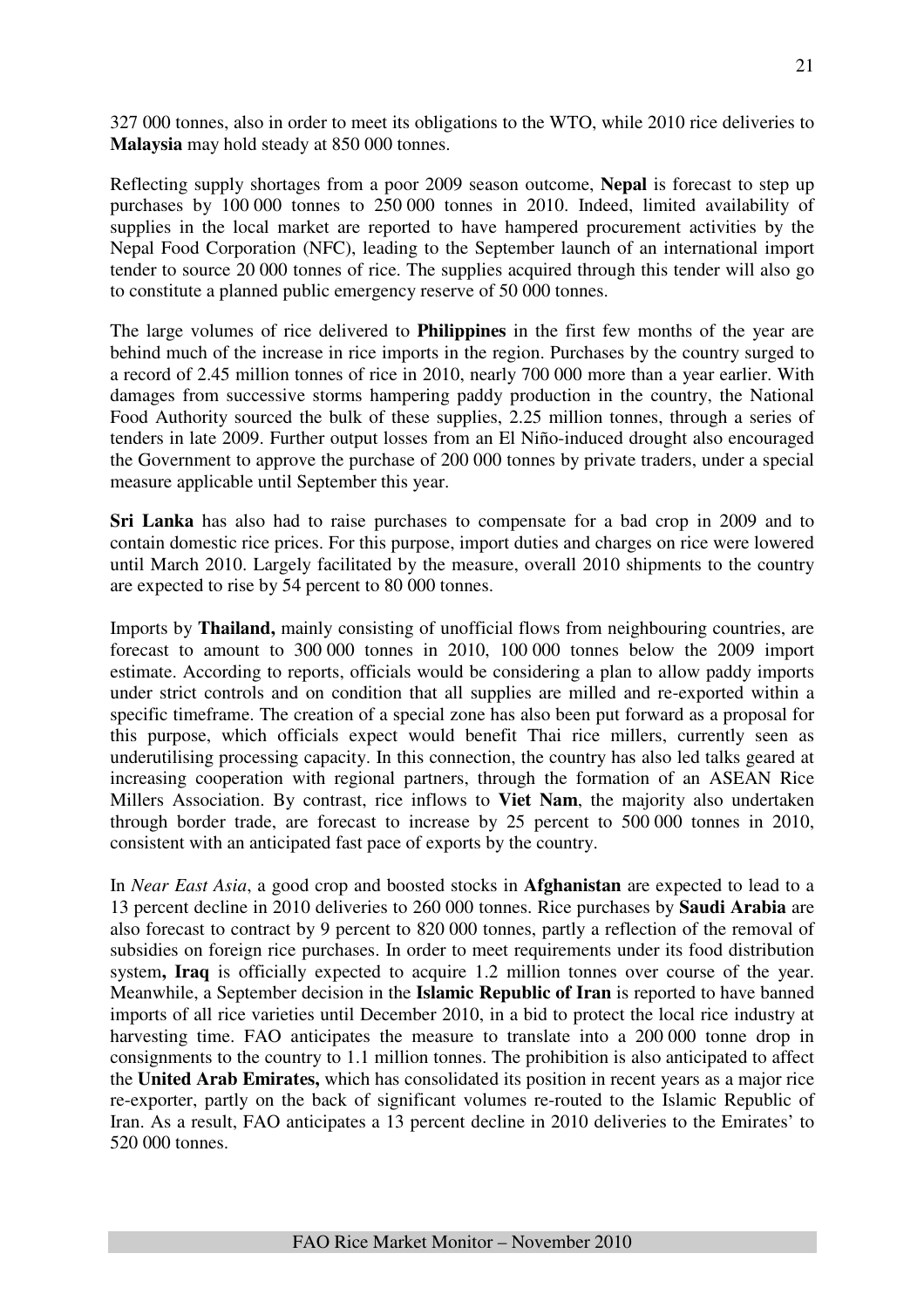*African countries* are now expected to purchase 9.8 million tonnes of rice in calendar 2010, little changed from 2009. Within the continent, however, production gains achieved during the previous season and refurbished stocks are forecast to translate into smaller deliveries to **Benin, Gambia, Ghana, Liberia, Mali,** and **Sierra Leone**. In the case of **Ghana,** the anticipated reduction would also follow the reinstitution of a higher duty on rice imports. The local industry has, however, raised concern over a recent surge in unofficial inflows, which they retain are being principally driven by differences in duties applied with neighbouring countries. For the whole of the year, FAO forecasts rice purchases by **Senegal** to fall by 8 percent to 785 000 tonnes. According to official assessments Asian supplies, mainly from Thailand and Viet Nam, accounted for 80 percent of Senegal's rice imports in 2009. However, up to 31 August this year, this proportion was down to 44 percent, as competitive prices offered by suppliers from the Americas, particularly Brazil and Argentina, raised their market share in the country from 20 percent in 2009 to 48 percent in the first eight-months of the year. Up to 8 percent of Senegal's imports during this period were also captured by African suppliers, mainly Egypt.

On the other hand, production shortfalls over the 2010 season are forecast to lead **Chad, Mauritania, Mozambique** and **Niger** to purchase more over the year. Likewise, **Kenya** is anticipated to increase imports by 5 percent to 300 000 tonnes, facilitated by the application of a lower tariff of 35 percent on rice from all origins. Kenyan authorities have, however, introduced more stringent import formalities, requiring laboratory analysis reports, which are reported to have delayed the release of supplies delivered to the country. In **Mozambique,** as part of the measures instituted to quell domestic food prices, the Government has waived import duties on 15 percent broken rice. Consistent with the measure and in order to compensate for lower domestic supply availability, the country is forecast to purchase 400 000 tonnes over the year, up 11 percent from 2009. FAO also anticipates 2010 imports by **Nigeria** to increase by 11 percent to 2.0 million tonnes. Unconfirmed reports would have a duty waiver for large contingent of rice being approved by authorities this year, while interest to purchase large volumes of rice from Thailand on an official basis is also being suggested. Meanwhile, rice purchases by **South Africa** and **Cote d'Ivoire** may amount to 900 000 tonnes and 850 000 tonnes respectively, unchanged from the previous year.

Overall imports by countries in *Latin America and the Caribbean* are anticipated to increase by 4 percent 3.5 million tonnes. **Brazil** is forecast to be responsible for nearly all of this expansion, sourcing supplies from abroad to compensate for the crop losses endured in 2010. Unfavourable seasonal results are also expected to boost purchases by **Bolivia, Chile, Haiti,**  and **Panama**. FAO forecasts overall imports by **Venezuela** to reach 150 000 tonnes in 2010, 25 percent more than in 2009. Part of this volume is to be delivered in the next few months, under a September agreement clenched with Guyana, to purchase 50 000 tonnes of paddy and 20 000 tonnes of milled rice. Meanwhile, in August, **Colombia** temporarily suspended all rice imports, to avert downward pressure on prices during the main crop harvest. Overall deliveries to the country are expected to amount to 100 000 tonnes in 2010, down 18 percent from the volume officially reported for 2009. **Cuba** is also foreseen to cut purchases by 2 percent to 500 000 tonnes. Likewise, **Costa Rica, El Salvador** and **Peru** are anticipated to purchase less, while **Mexico** is forecast to keep imports unchanged in the order of 610 000 tonnes.

*Elsewhere in the world,* rice deliveries to the **EU-27 zone** are projected to rise by 5 percent to 1.1 million tonnes, while declining in the **Russian Federation** to 200 000 tonnes. The reduction would also follow the extension of greater trade protective measures this year.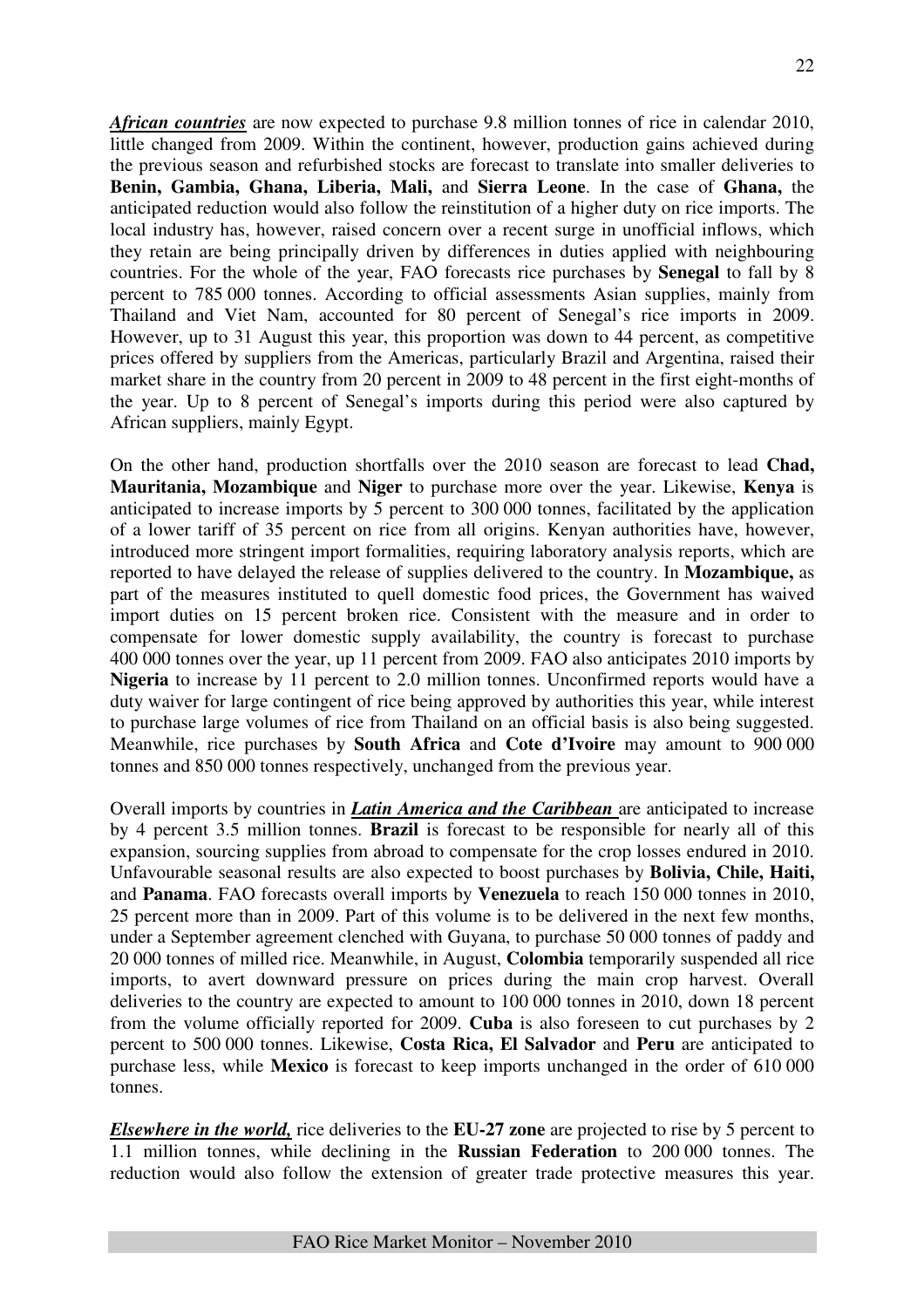Meanwhile, rice imports by the **United States** are officially anticipated to decline by 5 percent to 650 000 tonnes.

# **Exports in 2010**

#### **Increased exports from Viet Nam and the United States sustain trade growth in 2010**

Global rice exports in 2010 are forecast to expand to 31.0 million tonnes, 6 percent, or 1.8 million tonnes, more than in 2009. Both the **United States** and **Viet Nam** are now anticipated to make a significant contribution to this expansion. Ample availability for export is also expected to translate into larger shipments by **Ecuador, Guyana, Pakistan, Paraguay** and **Uruguay**. Although still remaining limited by government restrictions, deliveries by **India**  and **Egypt** may recover somewhat from the low levels in 2009. Based on current estimates, greater exports from these countries will more than compensate for lower deliveries by **Argentina, Brazil, Cambodia, China (Mainland)** and **Myanmar.** 

In **Cambodia,** the Government has recently introduced a series of measures geared at improving access to credit by millers and exporters. For instance, in order to facilitate paddy collection and processing, funds for subsidised loans have been raised by USD 7 million tonnes to USD 20 million. In a separate scheme, officials have also announced a doubling of allocations to the Agricultural Development and Support Fund to USD 36 million in 2011, and provided a 50 percent credit guarantee for loans issued by commercial banks to collectors and millers. These initiatives are part of a wider policy framework to promote formal rice exports to 1.0 million tonnes by 2015. Indeed, although a surge in official deliveries to 107 291 tonnes has been witnessed in the first nine months of the year, the bulk of the country's shipments continue to be routed to neighbouring countries through border trade for processing and re-export. To reverse this trend, the Cambodian officials would be looking to engage the Philippines in export agreements, while an accord on phytosanitary requirements with China is also expected to pave the way for further rice trade between the countries. Overall, FAO anticipates 1.5 million tonnes of rice to be exported by Cambodia in 2010, 100 000 tonnes less than the estimated volume for 2009.

In the first ten months of 2010, rice shipments by **China (Mainland)** are reported to have fallen to 503 443 tonnes, 21 percent below the already modest export level registered in 2009. To take account of this pace of shipments, forecasts of exports by the country have been lowered to 700 000 tonnes, which would represent an 11 percent decline from deliveries the previous year.

FAO has raised projections of 2010 shipments by **India** by 400 000 tonnes to 2.4 million tonnes, 14 percent above the officially reported volume of exports in 2009. The revision reflects a sustained demand for premium varieties, as well as the approval of further exceptions to the export ban of non-basmati rice, which in August authorised an additional contingent of 300 000 tonnes for delivery to Bangladesh. Nonetheless and in spite of the positive outlook for the ongoing 2010 Kharif season, according to official statements, the Government does not foresee an imminent repeal of restrictions on exports of common varieties. Indeed, inflationary pressure remains a key concern in the country.

Amid unfavourable production prospects, **Myanmar** is now anticipated to ship some 800 000 tonnes of rice over the year, 27 percent below the 2009 outstanding performance and 200 000 tonnes less than previously anticipated. According to reports due to delays in the issuance of export licenses, consignments in the first six months of 2010 totalled 276 180 tonnes, much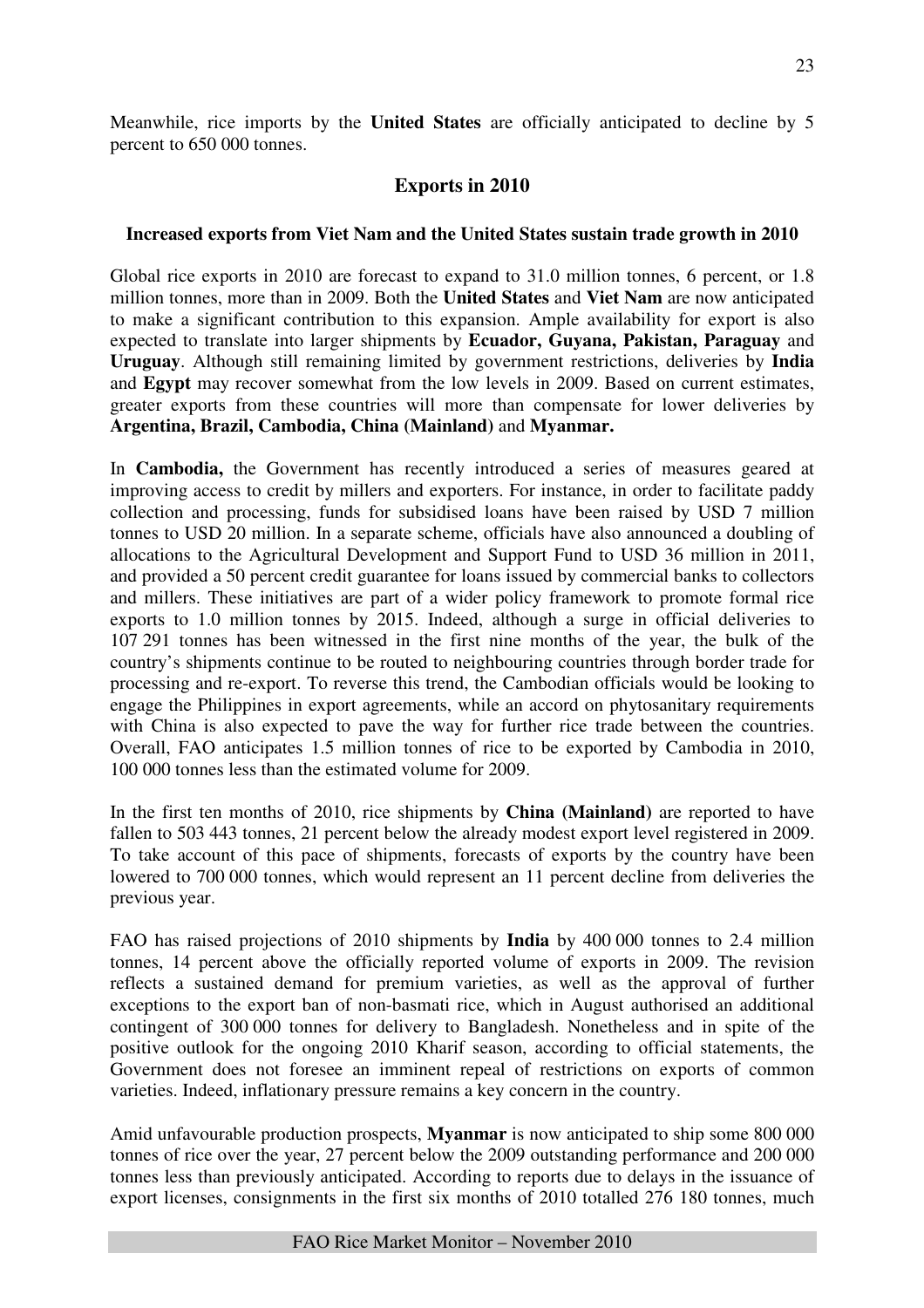down the 750 100 tonnes exported during the corresponding period a year earlier. Meanwhile, private commercial banks are reported to have been directed to provide credit of up to 60 percent of the value of shipments to rice and bean exporting entities.

On the back of competitive prices, cumulative rice shipments by **Pakistan** between January to September 2010 are officially estimated to have reached 2.9 million tonnes, which compares to the 1.9 million tonnes exported at the same time in 2009. Despite the heavy losses endured as a result of the floods, the fast pace of deliveries has been sustained by ample inventories accumulated from two consecutive large harvests. In addition, with basmati growing areas less affected by the floods than the non-premium rice cultivating zones, mainly in southern Punjab and Sindh, Pakistan is still expected to rely on some exportable surplus to add to this volume. As a result, FAO forecasts overall exports by the country to amount to 3.2 million tonnes in 2010, 600 000 tonnes below the volume anticipated prior to the devastating floods, but still 12 percent above 2009.



 Forecasts of shipments by **Thailand** during calendar 2010 have been raised by 300 000 tonnes to 8.5 million tonnes, matching the 2009 export level and in line with the official annual target for the year. On sluggish demand and strong price competition from other regional suppliers, cumulative Thai rice exports between January and August 2010 stood 9 percent below their level a year earlier at 5.3 million tonnes. The continued appreciation of its currency, which lifted the Baht in September to its highest level in 13 years relative to the US Dollar, also contributed to the erosion of Thailand's competitiveness. More recently, however,

a tightening of supplies in major regional competitors has given way to a pick-up in Thai rice exports, with 1.72 million tonnes being shipped between September and October alone. The rebounding of exports was also facilitated by the release of close to 2.0 million tonnes from Government rice reserves, carried out ahead of 2010 main crop harvest, which required traders to ship abroad within four months from their purchases, so as to limit depressing effects on domestic rice prices.

FAO has also upgraded its forecast of 2010 rice deliveries by **Viet Nam** to a record of 6.9 million tonnes, 16 percent more than 2009 exports and 400 000 tonnes above the official target for the year. Indeed, adequate supplies have sustained the country's competitive edge, which has also been supported by a depreciating Dong, devaluated in August for the third time in a year. Contracts worth 6.8 million tonnes were already reported to have been secured by September, with the Philippines, Singapore and Cuba, standing as the country's top markets. In line with a surge in external demand witnessed in July, the Viet Nam Food Association has raised minimum export prices twice. Floor export prices for 5% broken rice now stand at USD 475 per tonne and at USD 445 per tonne in the case of 25% broken rice.

Forecasts of rice shipments by **Egypt** remain pegged at 500 000 tonnes, some 50 000 tonnes more than in calendar 2009. In a bid to contain rising domestic prices, a September decision by the Government has extended, until October 2011, the export ban on rice first put in place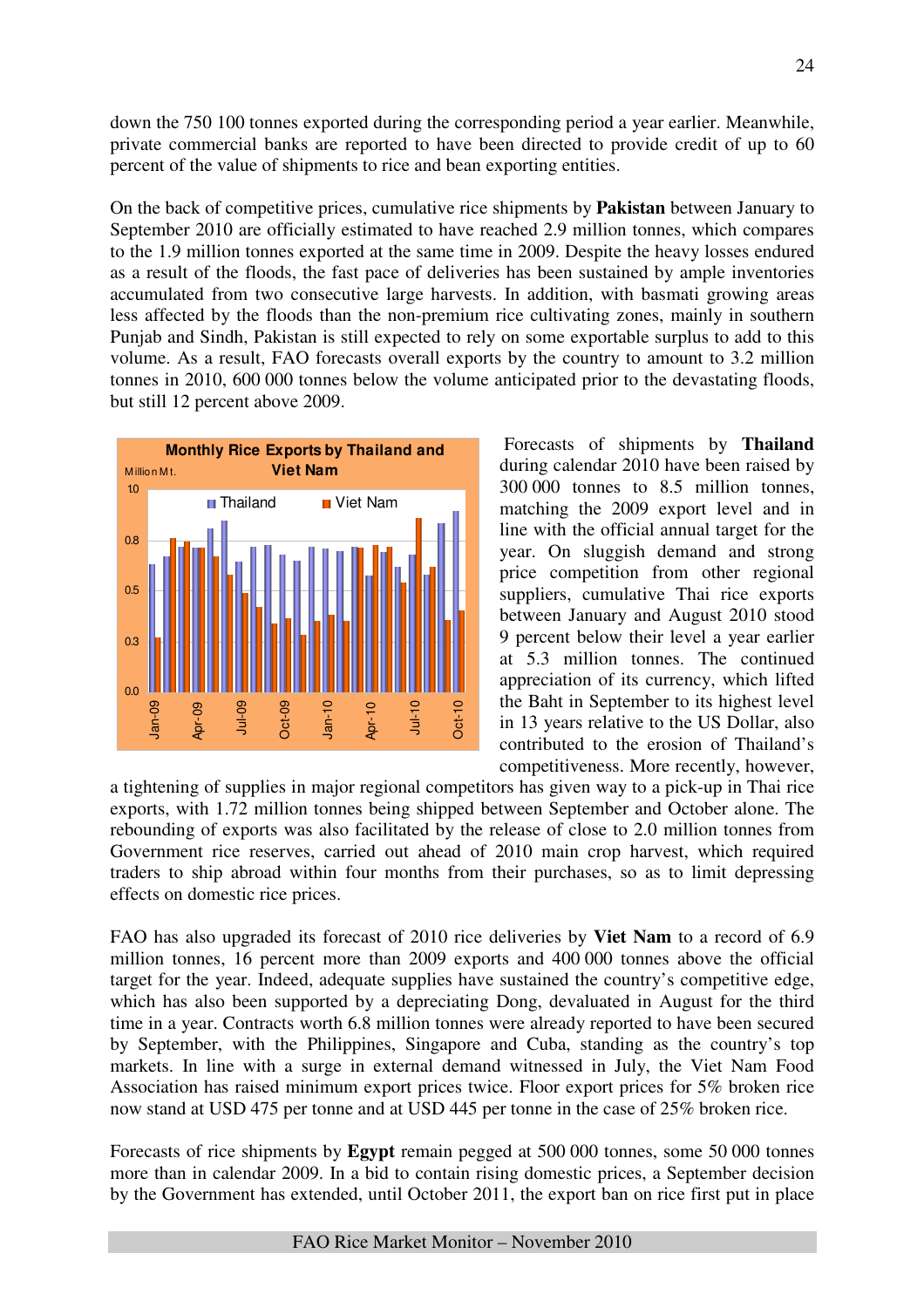in April 2008. As has been the practice since February 2009, authorities have nonetheless permitted a limited amount of consignments abroad, through a tender system, on condition that equal amounts are delivered to state agencies for the public distribution system.

Based on the latest figures released by the USDA, 2010 rice exports by the **United States** could expand by 18 percent to 3.5 million tonnes, the highest since 2005 and 225 000 tonnes more than previously anticipated. Ample availability of supplies from a good crop and larger sales to Latin American and Near Eastern countries are expected to be behind much of the forecast growth this year.

In South America, a bad crop in **Argentina** is forecast to translate into an 8 percent reduction in consignments by the country to 450 000 tonnes in 2010. Likewise, reduced availability of supplies for export in **Brazil** may induce a 32 percent cut to shipments to 400 000 tonnes. By contrast, rice exports by **Guyana** are forecast to increase by 5 percent to 275 000 tonnes, on the back of larger deliveries to Caribbean and European markets. The country will also be providing Venezuela with 50 000 tonnes of paddy and 20 000 tonnes of milled rice over the year. Under the terms of the agreement, part of the payments for this consignment will be deducted from the Petrocaribe oil account. Exports by **Ecuador** are also foreseen to increase to 50 000 tonnes, while, notwithstanding a reduction in supplies from a negative 2009 season outcome, **Uruguay** is officially anticipated to raise shipments by 2 percent to 700 000 tonnes.

# **B. TRADE IN 2011**

### **World rice trade in 2011 forecast to contract by 2 percent**

Based on current projections of 2010 paddy crops on northern hemisphere countries and preliminary expectation of 2011 production in countries south or along the Equator, FAO's forecast of rice trade in calendar 2011 points to a 2 percent contraction in globally traded volumes to 30.5 million tonnes. The reduction is expected to follow a tightening of exportable quantities in major global suppliers of rice, several of which have had their harvests reduced by weather problems or have heavily drawn of rice reserves to meet 2010 delivery commitments. Nonetheless, on the back of production gains over the season, various important rice importers are also anticipated to have to rely less on international purchases to meet domestic requirements during 2011.

# **Imports in 2011**

### **Asian countries to be behind much of the expected decline in world rice trade in 2011**

The anticipated contraction in world rice trade in 2011 is forecast to be driven by lower imports by *Asian countries*, projected, as a group, to take delivery of some 14.3 million tonnes of rice over the year, 3 percent less than in 2010. Reflecting greater availability of supplies from larger 2010 crops, several traditional importers are forecast to cut purchases. This is principally expected to be the case of the **Philippines**, the world's top rice buyer in 2010, which is forecast to import 1.85 million tonnes of rice in 2011, 600 000 tonnes less than the 2010 record of 2.45 million tonnes. According to Government statements, import in 2011 would be set at around 1.2-1.5 million tonnes, under favourable prospects for 2010 paddy crops and sufficient stocks, which have already led the country to request the deferral of a 51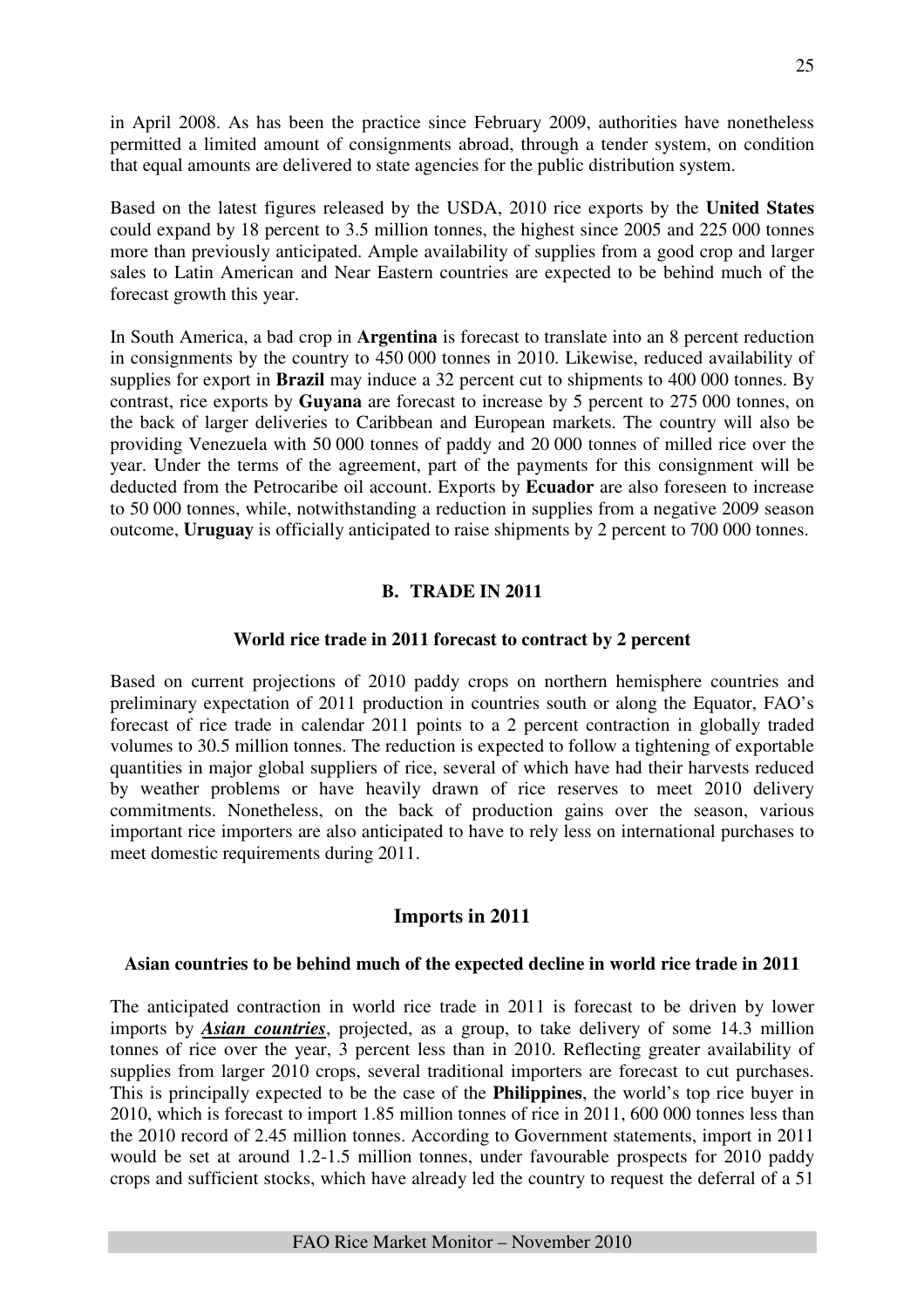000 tonne shipment to 2011. Amongst other major buyers, **Bangladesh** is also foreseen to slash shipments from the current 2010 estimate of 750 000 tonnes to 400 000 tonnes. A record 2010 crop in **Sri Lanka** is also anticipated to facilitate a near 80 percent cut in imports to 15 000 tonnes.



By contrast, a sustained drive to replenish government rice reserves are projected to result in a 17 percent increase in 2011 deliveries to **Indonesia** to 700 000 tonnes. This volume is expected to be sourced by the state trading company, Bulog, which retains full control over rice imports to the country. Consignments to the **Republic of Korea** are also forecast to grow to 348 000 tonnes, consistent with the country's obligations to the WTO. In that connection, prospects of record level government reserves by the end of the marketing year are prompting advisory

panels to renew calls for the country to abandon the import quota regime, with a formal proposal to move towards early tariffication submitted to the Government in October.

The **Democratic People's Republic of Korea** is anticipated to maintain 2011 imports unchanged and in the order of 400 000 tonnes. Likewise, rice purchases by **China (Mainland)** are forecast to remain steady at 500 000 tonnes, a fraction of the tariff-rate import quota, which was kept unchanged at 5.32 million tonnes for 2011. Half of this volume, or 2.66 million tonnes, is to be reserved for long grain varieties, with the remaining volume consisting of medium-short grain rice. In **India**, a September Government decision renewed the exemption of a 70 percent duty on rice imports until September 2011. Nevertheless, based on current favourable expectations for the 2010 season, purchases by the country could remain minimal, in the order of 100 000 tonnes. **Japan** and **Malaysia** are also forecast to keep 2011 rice imports steady at 700 000 and 850 000 tonnes, respectively. Likewise, little change is anticipated in **Nepal**, which is forecast to take delivery of 250 000 tonnes.

In *Near East Asia*, **Afghanistan** may have to raise purchases by 15 percent to 300 000 tonnes. Growing requirements under its public distribution system are also forecast to lead to a 1 percent increase in consignments to **Iraq** to 1.2 million tonnes. **Saudi Arabia** is anticipated to import 10 percent more over the year or some 900 000 tonnes. Meanwhile, FAO forecasts 2011 deliveries to the **Islamic Republic of Iran** remain steady at 1.1 million tonnes.

Countries in *Africa* are foreseen to import 9.8 million tonnes of rice in calendar 2011, unchanged from the current import estimate for 2010. A 5 percent decline in purchases by **Nigeria** to 1.9 million tonnes is expected to be behind much of this reduction. In addition, larger crops harvested in **Chad, Gambia, Ghana, Mali, Mauritania** and **Sierra Leone** may also enable them to import less. Lower consignments to these countries are expected to more than compensate for increases in **Benin, Kenya** and **Liberia**. Amongst other major buyers in the region, **Senegal** may have to step-up purchases by 7 percent to 840 000 tonnes. Rice deliveries are forecast to hold steady in **Cote d'Ivoire** at 850 000 tonnes**,** in **Guinea** at 230 000 tonnes, while rising by 6 percent in **South Africa** to 950 000 tonnes.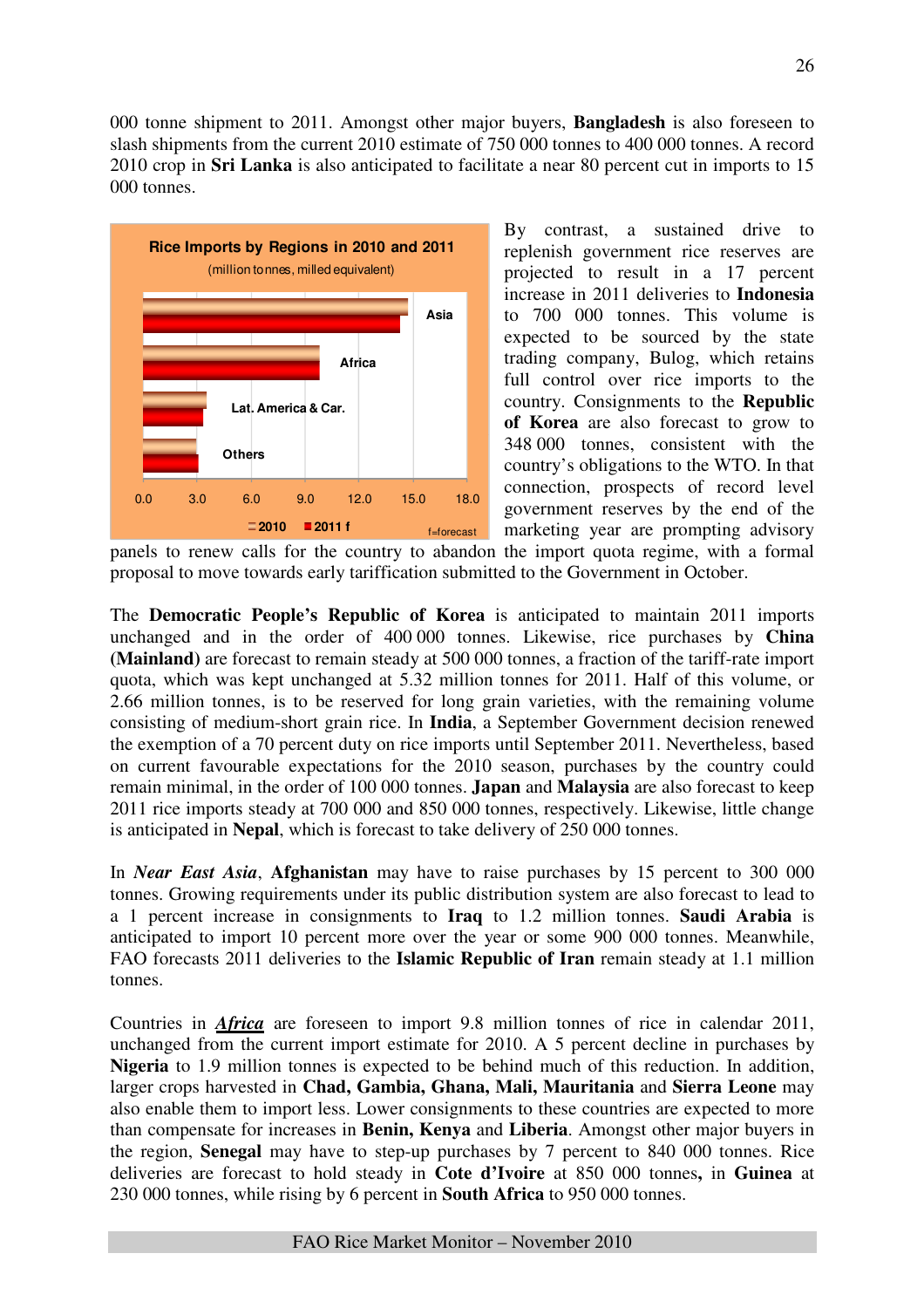Rice imports in *Latin America and the Caribbean* are anticipated to fall by 6 percent, to 3.3 million tonnes in 2011. **Brazil** is projected to account for the bulk of this contraction, with a 25 percent reduction in purchases to 600 000 tonnes. Likewise, favourable seasonal outcomes are forecast to lead to fewer shipments to **Colombia, Costa Rica, Mexico**, and to **Panama**. Conversely, with erratic weather affecting 2010 output, **Cuba** may have to step up shipments by 2 percent to 510 000 tonnes. Larger deliveries are also foreseen to **Honduras** and **Guatemala**, while **Venezuela** is forecast to raise purchases by 33 percent to 200 000 tonnes, to make up for the shortfall in 2010 production.

Elsewhere in the world, the **EU-27** zone is anticipated to import 1.2 million tonnes, up 14 percent from the current 2010 estimate, reflecting negative prospects for 2010 crops in the region. With the 31 August closing of the 2009-2010 marketing year, the European Commission has reviewed applicable import duties on rice. Given that imports of husked rice (excluding basmati) from 1 September 2009 to 31 August 2010 totalled 319 539 tonnes, below the annual threshold of 382 226 tonnes, import duties from 1 September 2010 to 28 February 2011 will continue at the lower range of Euro 42.5 per tonne. By contrast, with imports of semi-milled or wholly milled rice amounting to 399 665 tonnes, above the 387 743 tonne annual threshold, import duties are to remain in the upper range of Euro 175 per tonne.

| <b>European Union -Husked and Semi/Wholly Milled Rice Imports (tonnes)</b> |                                                         |          |         |         |           |         |         |           |         |  |
|----------------------------------------------------------------------------|---------------------------------------------------------|----------|---------|---------|-----------|---------|---------|-----------|---------|--|
|                                                                            |                                                         | 2007/08  |         |         | 2008/09   |         | 2009/10 |           |         |  |
|                                                                            | 1 Sep                                                   | 1 Mar    |         | 1 Sep   | 1 Mar     |         | 1 Sep   | 1 Mar     |         |  |
|                                                                            | 28-Feb                                                  | $31-Aug$ | Total   | 28-Feb  | $31-Au^*$ | Total   | 28-Feb  | $31-Au$ g | Total   |  |
| <b>Husked</b>                                                              |                                                         |          |         |         |           |         |         |           |         |  |
| (excluding basmati)                                                        | 307,448                                                 | 243.293  | 550,741 | 221,765 | 228,017   | 449,782 | 168,642 | 150.897   | 319,539 |  |
| Semi-milled or                                                             |                                                         |          |         |         |           |         |         |           |         |  |
| wholly milled                                                              | 203,597                                                 | 227,842  | 431,438 | 160.203 | 183,619   | 343,822 | 207.074 | 192,591   | 399,665 |  |
| <b>Total</b>                                                               | 511,045                                                 | 471,135  | 982,179 | 381,968 | 411,636   | 793,604 | 375,717 | 343,488   | 719,204 |  |
| * Calculated by difference.                                                |                                                         |          |         |         |           |         |         |           |         |  |
|                                                                            | Source: EU Commission, based on import licenses issued. |          |         |         |           |         |         |           |         |  |

On the other hand, consignments to the **Russian Federation** are forecast to hold steady at 200 000 tonnes, while imports by the **United States** are officially anticipated to recover by 2 percent to 665 000 tonnes.

# **Exports in 2011**

# **Rice trade in 2011 to contract as several major exporters face supply constrains**

The contraction in global trade in rice in 2011 is principally anticipated to reflect a sharp retrenchment in deliveries by **Pakistan**, the world's fourth largest supplier of rice, which is now forecast to ship 1.8 million tonnes, 44 percent less than current estimate for 2010. Much of this 1.4 million tonne reduction is expected to concern non-basmati rice, as crop damages registered as a result of devastating floods were particularly concentrated around southern Punjab and Sindh, important producing areas of IRRI-6 rice varieties. Instead, with key aromatic growing areas less severely affected, Pakistan is anticipated to maintain its highvalue basmati rice exports in the order of 1.0 million tonnes.

On current expectations of a reduced crop**,** shipments by **Cambodia** are also foreseen to fall by 10 percent to 1.35 million tonnes. Likewise, the 2010 output decline in **Egypt** may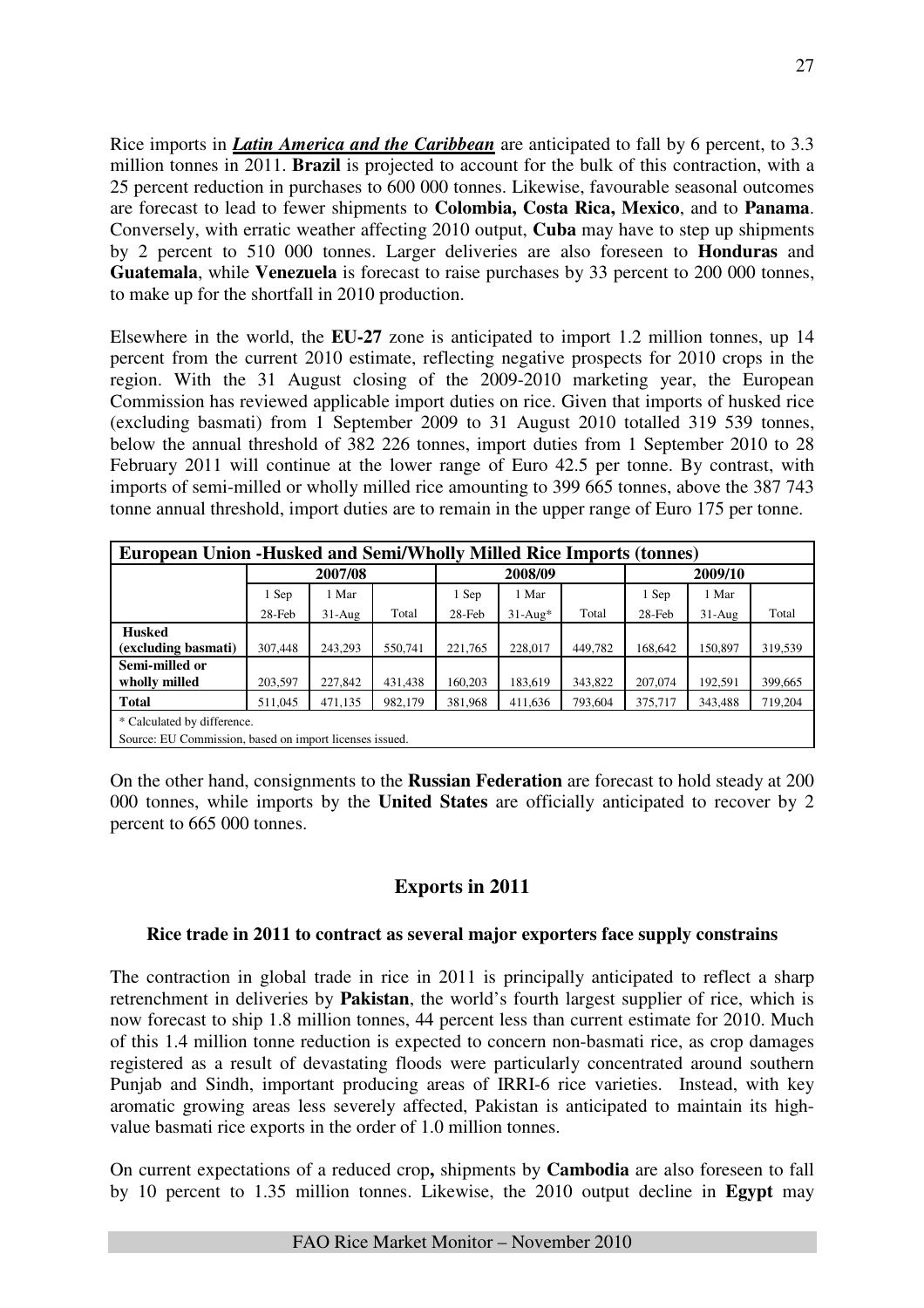translate into a 40 percent drop of exports to 300 000 tonnes. Although continued inflationary pressure has prompted the Egyptian Government to extend the export ban on rice until October 2011, officials are expected to continue granting approval to a limited amount of rice shipments, as has been the case for the large part of 2009 and 2010.

Following a record pace of deliveries in 2010, rice exports by **Viet Nam** are also forecast to fall to more normal levels, and in the order of 6.5 million tonnes. However, according to official statements the country will be seeking to expand shipments of parboiled rice to 300 000-400 000 tonnes over the year to cater to growing demand. Meanwhile, the Vietnamese Government has approved a series of regulatory measures for the rice export market. Starting 1 January 2011, rice traders will be required to hold legal certification, count on storage capacity and facilities to process rice. Exporters will be additionally obliged to store the equivalent of 10 percent of volumes shipped during the previous six months as stocks. Although a nine-month grace period to adhere to these stipulations has been granted, the 1 January 2011 implementation of these provisions coincides with the opening of the Vietnamese rice export sector to foreign individuals and enterprises, as required under the country's commitments to the World Trade Organisation.



Part of the reduction of exports by these countries is expected to be compensated by larger deliveries by **Thailand,** which may ship 9.0 million tonnes, 6 percent more than in 2010. In an effort to address increasing competition from other regional suppliers, the Thai Government has devised a five-year strategy to raise the value of its rice exports. Under the initiative, to be implemented from 2011 to 2015, officials will concentrate on quality improvements and on raising the value of Jasmine, Pathum Thani, and parboiled rice by 20 percent each year and by 10 percent in the case of white

rice. For this purpose, they will seek to boost production of premium varieties and organic rice.

Based on the favourable production outlook for 2010 crops, **India** is also anticipated to stepup deliveries to 2.6 million tonnes, up 8 percent year-on-year. The increase is anticipated to be primarily supported by larger shipments of premium varieties, but also of common rice. Indeed, although the Indian authorities are still maintaining the ban on exports of common rice, the recovery in 2010 output and the accumulation of large inventories may encourage the Government to authorize larger exceptions to the ban over the course of the year, mostly under government-to-government deals.

Exports by the **United States** are officially anticipated to rise by 1 percent to 3.6 million tonnes, as a record 2010 crop and a relatively weak US dollar are expected to make rice from the country particularly competitive. Likewise, on early expectations of an important production recovery over the 2011 season, **Australia** is preliminarily anticipated to ship 200 000 tonnes in 2011. Rice exports by **China (Mainland)** may also recover over the calendar year to a more normal level of 1.0 million tonnes, while in **Myanmar** they are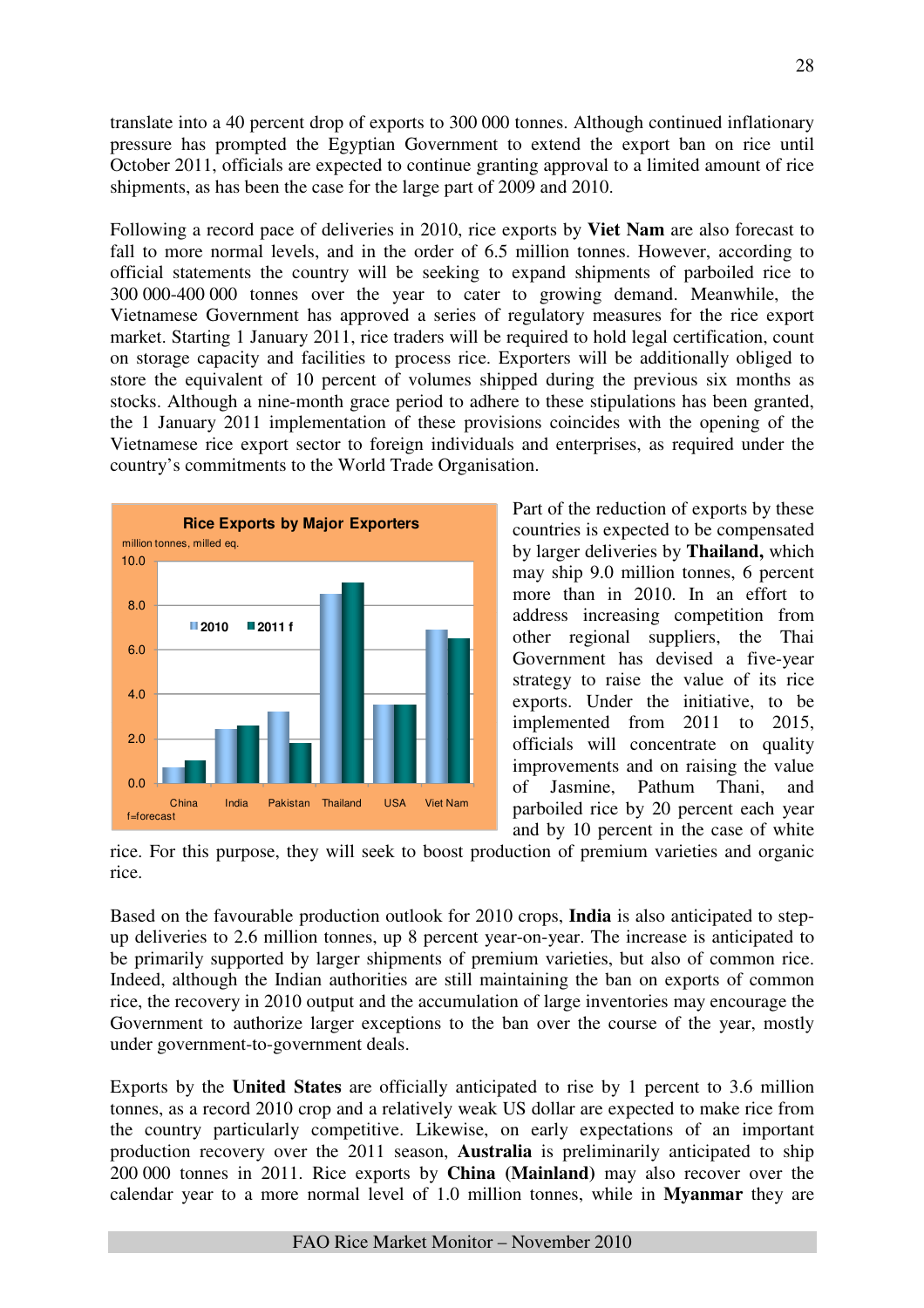expected to remain unchanged in the order of 800 000 tonnes. Based on early expectations of 2011 crops in South American countries, production recoveries in **Argentina** and **Brazil** may facilitate a rebound in deliveries by the two countries. **Ecuador** is also expected to export more.

# **III. RICE UTILIZATION**



#### **Global per caput rice consumption forecast to increase by 1 percent**

Drawing on supplies produced over the 2009 season, **global rice utilisation in 2010-2011** is forecast to rise by 2 percent to 460.1 million tonnes (milled basis). Consumption of rice as food is projected to account for much of this increase, passing from an estimated 384.4 million tonnes in 2009-2010 to 392.7 million tonnes in 2010-2011. Volumes used for animal feed also look set to expand to around 12.2 million tonnes, with another 55.2 million tonnes are used for seeds, non-food industrial uses and post-harvest losses, 4 percent more than a year earlier. Based on current forecasts, global per caput rice

consumption may rise to 56.7 kilograms per person, up 1 percent from the 2009-2010 estimate.

Despite a poor outcome to the 2009 paddy season in *Asia,* average per caput consumption of rice in the region is now projected in the order of 82.2 kilos per year, up 1 percent from a year earlier. By contrast, in *Africa* it may rise only marginally to roughly 22.1 kilos, on average: while greater availability of supplies from larger crops might facilitate an increase to 35.7 kilos per person in Western Africa and to 27.7 kilos in Southern Africa, poor crops in Eastern and Central regions of the continent might induce a 1 percent and 2 percent cut in rations, respectively, to 10.1 kilos and 10.7 kilos. Tighter supplies in *Latin America and the Caribbean* might also lead to a 1 percent decline in average rice consumption to 30.5 kilos per person. By contrast, per caput intake is forecast to rise in *North America* to 10.8 kilos, in *Oceania* to 15.2 kilos and in *Europe* to 5.2 kilos per year.

On the other hand, a look at **retail/wholesale prices** across forty-nine countries reveals that in the third-quarter of the year consumer prices of rice have witnessed significant gains, relative to their levels three-months ago, in various Asian countries (Bangladesh, Indonesia, Nepal, Pakistan, Sri Lanka and Viet Nam), in Western Africa (Burkina Faso), in Eastern Africa (Somalia), in Southern Africa (Madagascar and Mozambique) and in Latin America and the Caribbean (Bolivia and El Salvador). Conversely, compared with a quarter ago, domestic rice quotations tended to decline in Asia (Cambodia), in Eastern Africa (Burundi, Rwanda and Uganda) and in Central America and the Caribbean (the Dominican Republic, Haiti, Honduras and Mexico).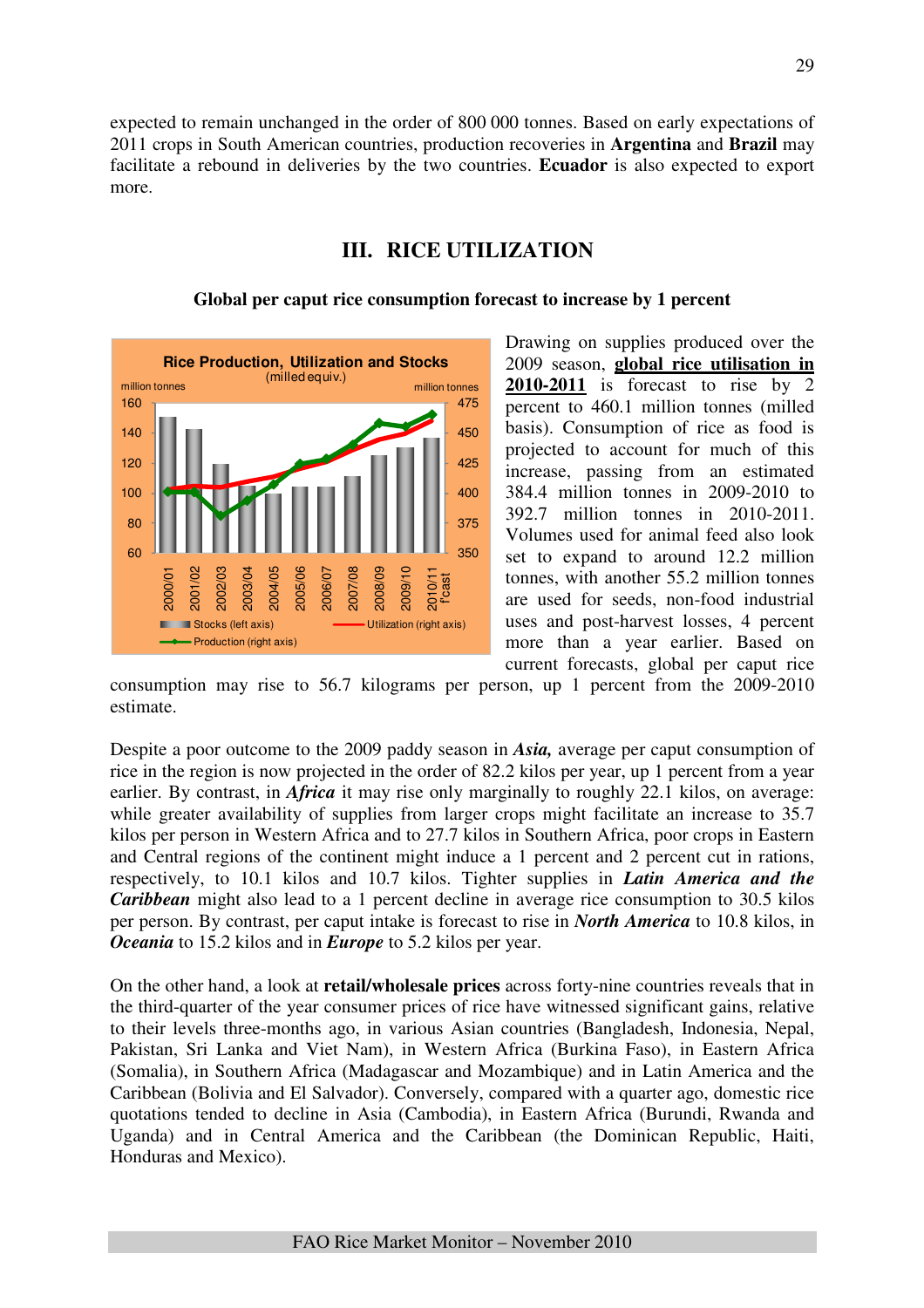| Latest available quotation:                                                                                                  |                      |              |                  | Latest available quotation compared to: |                  |                           |
|------------------------------------------------------------------------------------------------------------------------------|----------------------|--------------|------------------|-----------------------------------------|------------------|---------------------------|
| Asia                                                                                                                         | Month                | USD/Kg       | 3 months earlier | 6 months earlier                        | 1 year earlier   | 2 years earlier           |
| Bangladesh: Ntl. Avg. (coarse)                                                                                               | Aug-10               | 0.42         | 12%              | 10%                                     | 52%              | $-9%$                     |
| Cambodia: Phnom Penh (mix)*                                                                                                  | Aug-10               | 0.40         | $-10%$           | $-10%$                                  | 23%              | $-20%$                    |
| China: Hubei (Indica first quality)*                                                                                         | $Oct-10$             | 0.43         | $0\%$            | 2%                                      | $8\%$            | 7%                        |
| India: Delhi                                                                                                                 | $Oct-10$             | 0.48         | 0%               | $-7%$                                   | $0\%$            | $0\%$                     |
| Indonesia: Ntl. Avg.                                                                                                         | $Sep-10$             | 0.95         | 11%              | 13%                                     | 26%              | 31%                       |
| Japan: Tokyo Ku-area (Non-glutinous)                                                                                         | $Sep-10$             | 5.34         | $-1%$            | 0%                                      | $-2%$            | $-4%$                     |
| Republic of Korea: Ntl. Avg.                                                                                                 | $Oct-10$             | 1.81         | 0%               | $-3%$                                   | $-7%$            | $-10%$                    |
| Myanmar: Ntl. Avg.                                                                                                           | $Jul-10$             | 0.40         | 0%               | 13%                                     | 13%              | 8%                        |
| Nepal: Kathmandu (coarse)                                                                                                    | $Jul-10$             | 0.47         | 9%               | 9%                                      | $-5%$            | 3%                        |
| Pakistan: Karachi (irri)                                                                                                     | $Oct-10$             | 0.42         | 6%               | 6%                                      | 10%              | $-15%$                    |
| Philippines: Ntl. Avg. (well-milled)                                                                                         | $Jul-10$             | 0.74         | $0\%$            | 1%                                      | 0%               | $-11%$                    |
| Sri Lanka: Colombo (white)                                                                                                   | $Oct-10$             | 0.48         | 9%               | 3%                                      | $-13%$           | $-13%$                    |
| Thailand: Bangkok (5% broken)*                                                                                               | Aug-10               | 0.41         | 1%               | $-19%$                                  | $-20%$           | $-36%$                    |
| Viet Nam: Dong Thap (25% broken)                                                                                             | $Sep-10$             | 0.39         | 26%              | 20%                                     | 35%              | 19%                       |
| Western Africa                                                                                                               | Month                | USD/Kg       | 3 months earlier | 6 months earlier                        | 1 year earlier   | 2 years earlier           |
| Burkina Faso: Ouagadougou (imported)*                                                                                        | $Oct-10$             | 0.67         | 6%               | 6%                                      | $-6%$            | $-11%$                    |
| Cape Verde: Santiago (imported)                                                                                              | $Sep-10$             | 1.10         | 1%               | 1%                                      | 6%               | 23%                       |
| Chad: N'Djamena (imported)                                                                                                   | Aug-10               | 0.90         | $0\%$            | 0%                                      | $-1%$            | $-23%$                    |
| Mali: Bamako (imported)*                                                                                                     | $Oct-10$             | 0.57         | $-3%$            | 4%                                      | $-12%$           | $-19%$                    |
| Mauritania: Nouakchott (imported)                                                                                            | Aug-10               | 0.97         | $0\%$            | $-13%$                                  | 41%              | 30%                       |
| Senegal: Dakar (imported)                                                                                                    | Aug-10               | 0.79         | $0\%$            | $0\%$                                   | 9%               | $-8%$                     |
| <b>Central Africa</b>                                                                                                        | Month                | USD/Kg       | 3 months earlier | 6 months earlier                        | 1 year earlier   | 2 years earlier           |
| Cameroon: Yaundé                                                                                                             | Aug-10               | 0.86         | $-1%$            | $0\%$                                   | $-2%$            | $-1%$                     |
| Dem. Rep. Congo: Kinshasa (imported)                                                                                         | Aug-10               | 1.09         | $-1%$            | $-1%$                                   | п<br>8%          | 46%                       |
| Eastern Afirca                                                                                                               | Month                | USD/Kg       | 3 months earlier | 6 months earlier                        | 1 year earlier   | 2 years earlier           |
| Burundi: Bujumbura                                                                                                           | $Jul-10$             | 0.93         | $-8%$            | $-16%$                                  | $-4%$            | 15%                       |
| Djibouti: Djibouti (imported)*                                                                                               | $Sep-10$             | 0.61         | 2%               | $-2%$                                   | $-13%$           | $-36%$                    |
| Rwanda: Kigali*                                                                                                              | $Sep-10$             | 0.82         | $-18%$           | $-22%$                                  | $-29%$           | $-31%$                    |
| Somalia: Mogadishu (imported)                                                                                                | $Sep-10$             | 0.68         | 2%               | 4%                                      | $-25%$           |                           |
| Uganda: Kampala*                                                                                                             | $Oct-10$             | 0.57         | $-16%$           | $-33%$                                  | $-36%$           | $-41%$                    |
| United Rep. of Tanzania: Dar es Salaam*                                                                                      | $Oct-10$             | 0.68         | $-2%$            | $-16%$                                  | $-24%$           | $-15%$                    |
| Southern Africa                                                                                                              | Month                | USD/Kg       | 3 months earlier | 6 months earlier                        | 1 year earlier   | 2 years earlier           |
| Madagascar: Ntl. Avg. (local)                                                                                                | $Oct-10$             | 0.53         | 14%              |                                         | 3%               | $-3%$                     |
| Malawi: Lilongwe                                                                                                             | $Sep-10$             | 1.23         | 0%               |                                         | 4%               | 3%                        |
| Mozambique: Maputo                                                                                                           | $Oct-10$             | 0.80         | 15%              | 21%                                     | 42%              | 52%                       |
| <b>Central America and the Caribbean</b>                                                                                     | Month                | USD/Kg       | 3 months earlier | 6 months earlier                        | 1 year earlier   | 2 years earlier           |
| Costa Rica: Ntl. Avg. (first quality)                                                                                        | $Sep-10$             | 1.53         | $1\%$            | $1\%$                                   | 19%              | 17%                       |
| Dominican Rep: Santo Domingo (first quality)                                                                                 | $Sep-10$             | 1.23         | $-6%$            | $-5%$                                   | $-4%$            | $4\%$                     |
| El Salvador: San Salvador                                                                                                    | Jul-10               | 1.11         | 4%               | 9%                                      | $-18%$           | $-19%$                    |
| Guatemala: Ntl. Avg. (second quality)                                                                                        | $Sep-10$             | 1.07         | $-1%$            | $-1%$                                   | $-1\%$           | $-2%$                     |
| Haiti: Port-au-Prince (imported)                                                                                             | $Oct-10$             | 0.95         | $-5%$            | $-21%$                                  | $-13%$           | $-36%$                    |
| Honduras: Tegucigalpa (second quality)*<br>Mexico: Mexico City (sinaloa)*                                                    | $Oct-10$<br>$Oct-10$ | 0.71<br>0.69 | $-5%$<br>$-4%$   | $-11%$<br>$-9%$                         | $-16%$<br>$-12%$ | $-34%$                    |
| Nicaragua: Ntl. Avg. (second quality)                                                                                        | $Sep-10$             | 0.91         | $-1%$            | 1%                                      | $-1%$            | $-24%$<br>$-17%$          |
| Panama: Panama City (first quality)                                                                                          | $Oct-10$             | 1.07         | $0\%$            | 4%                                      | $0\%$            | $0\%$                     |
| South America                                                                                                                | Month                | USD/Kg       | 3 months earlier | 6 months earlier                        | 1 year earlier   | 2 years earlier           |
| Bolivia: La Paz (grano de oro)*                                                                                              | $Oct-10$             | 0.87         | $5\%$            | $-7%$                                   | $-4%$            | $-24%$                    |
| Brazil: Ntl. Avg.                                                                                                            | $Sep-10$             | 1.17         | $-1\%$           | $-2%$                                   | $-7%$            | $-17%$                    |
| Colombia: Bogotá (first quality)*                                                                                            | $Sep-10$             | 1.00         | $0\%$            | $-6%$                                   | 12%              | $-11%$                    |
| Ecuador: Ntl. Avg.                                                                                                           | $Sep-10$             | 0.85         | 2%               | $-1%$                                   | 1%               | $-3%$                     |
| Peru: Lima (corriente)                                                                                                       | $Sep-10$             | 0.73         | 1%               | 1%                                      | $-22%$           | $-30%$                    |
| Uruguay: Ntl. Avg.                                                                                                           | $Sep-10$             | 0.90         | $-1%$            | $-2%$                                   | $-3%$            | $-8\%$                    |
| North America                                                                                                                | Month                | USD/Kg       | 3 months earlier | 6 months earlier                        | 1 year earlier   | 2 years earlier           |
| United States: City Avg. (long grain, uncooked)                                                                              | $Sep-10$             | 1.59         | $-2%$            | $-5\%$                                  | $-5\%$           | $-15%$                    |
| Europe                                                                                                                       | Month                | USD/Kg       | 3 months earlier | 6 months earlier                        | 1 year earlier   | 2 years earlier           |
| Italy: Milan (Arborio Volano)*                                                                                               | $Oct-10$             | 1.48         | $0\%$            | 17%                                     | 25%              | $-2\%$                    |
| $\boldsymbol{\eta}$<br>Quotations in the month specified in the second column were compared to their levels in the preceding |                      |              |                  |                                         |                  |                           |
|                                                                                                                              |                      |              |                  |                                         |                  | Percentage price decrease |

#### **MONTHLY RETAIL PRICES OF RICE IN SELECTED MARKETS**

 *three, six, twelve and twenty-four months. Price comparisons were made in nominal local currency units.*

*\* Wholesale prices.*

Sources: Associazione Industrie Risiere Italiane (AIRI); FAO/GIEWS National Food Price database; Korea Agricultural Marketing Information Service (KAMIS); Monthly Report on the Retail Price<br>Survey, Japan Ministry of Intern

*Percentage price increase*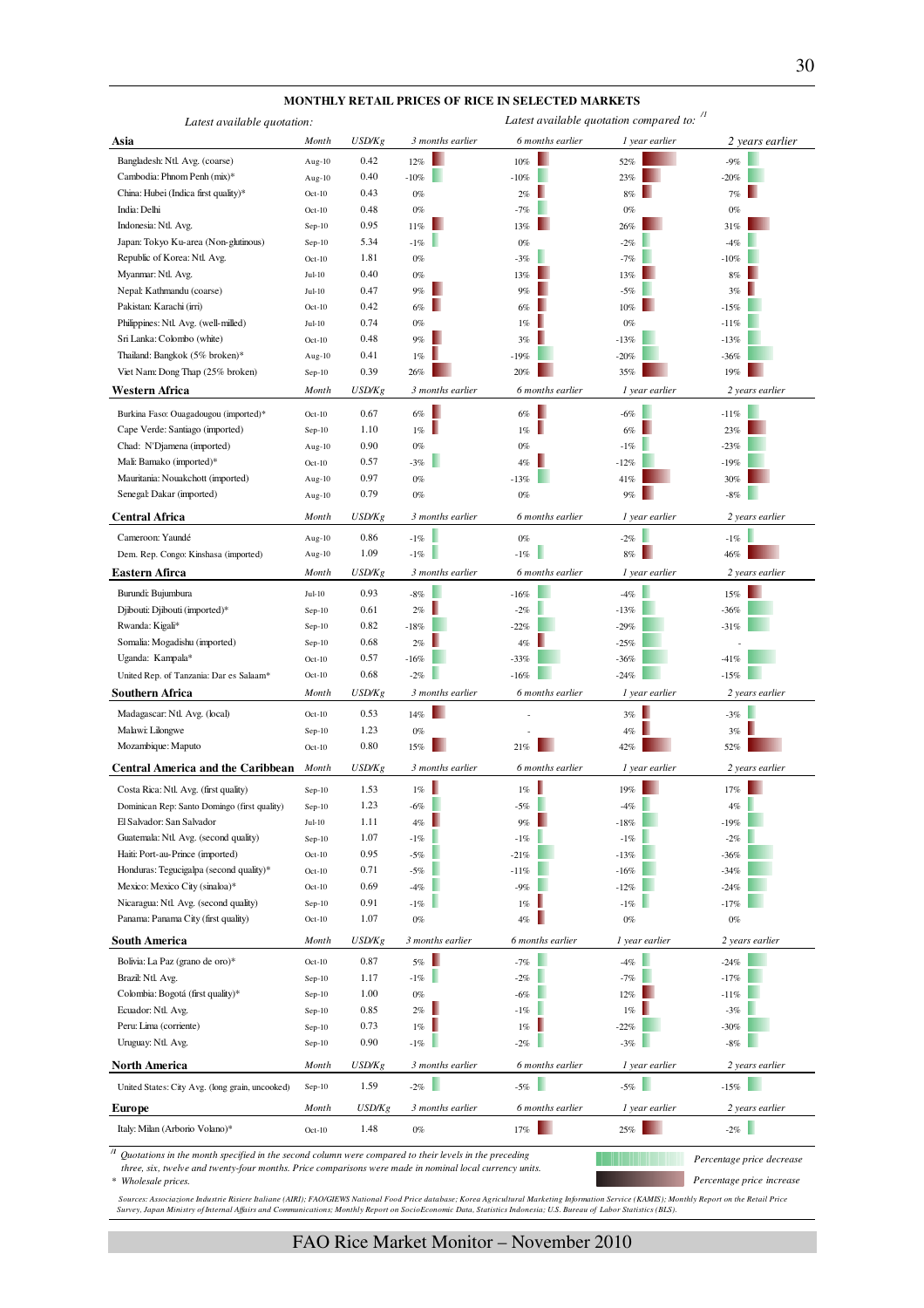More generally, many countries, especially developing countries, have witnessed a return of food inflation, which has concerned especially fruit, vegetable and livestock products but also rice and wheat. Rice domestic prices have undergone hefty rises even where the supply situation has been relatively ample, possibly signalling a particular strong demand, amid dynamic economic growth. This has been the case of Bangladesh, where, at Taka 29 per kilo (USD 417 per tonne), domestic rice price in August 2010 stood 52 percent above their levels a year earlier, encouraging the Government to take-up sales of subsidised rice to an estimated 1.1 million beneficiaries in November. Of recent, food inflation has also been a major concern in China (Mainland), where authorities announced a set of directives to contain mounting price pressure, including the extension of subsidies to vulnerable groups, release of supplies from state reserves and greater market oversight. In October, Chinese authorities also declared that measures would be taken to arrest irregular behaviour in rice futures trade in the Zhengzhou Commodity Exchange. Meanwhile, with high domestic rice prices remaining a key concern, both India and Indonesia have stepped-up the release of government rice reserves to local markets.

# **IV. CLOSING STOCKS**

# **World rice inventories at the close of 2010-2011 marketing year forecast to reach their highest level since 2002**

Based on current expectations for the ongoing 2010 paddy season, **global rice stocks at the close of the 2010-2011 marketing year** are forecast to rise to 136.2 million tonnes (milled basis). This level would imply a 5 percent, or 6.1 million tonne, replenishment, marking the fourth consecutive years of gains in world rice reserves.



**Rice exporting countries** are expected to account for all of the projected increase. This is the case particularly in **China (Mainland),** which is foreseen to close the year with a 9 percent boost to inventories to 77.0 million tonnes. An output recovery and a large public procurement campaign in **India** are also expected to enable a 1.0 million tonne stock replenishment to 20.0 million tonnes. In anticipation of a large 2010 harvest, the **United States** is also forecast to end the year with larger stocks, which are officially projected at a two-decade high of 1.53 million tonnes. By contrast, stocks are forecast to plummet in Pakistan, from a 900 000 tonne opening level to 100 000 tonnes, as the severe production losses incurred from the devastating floods that hit the country this year are likely to require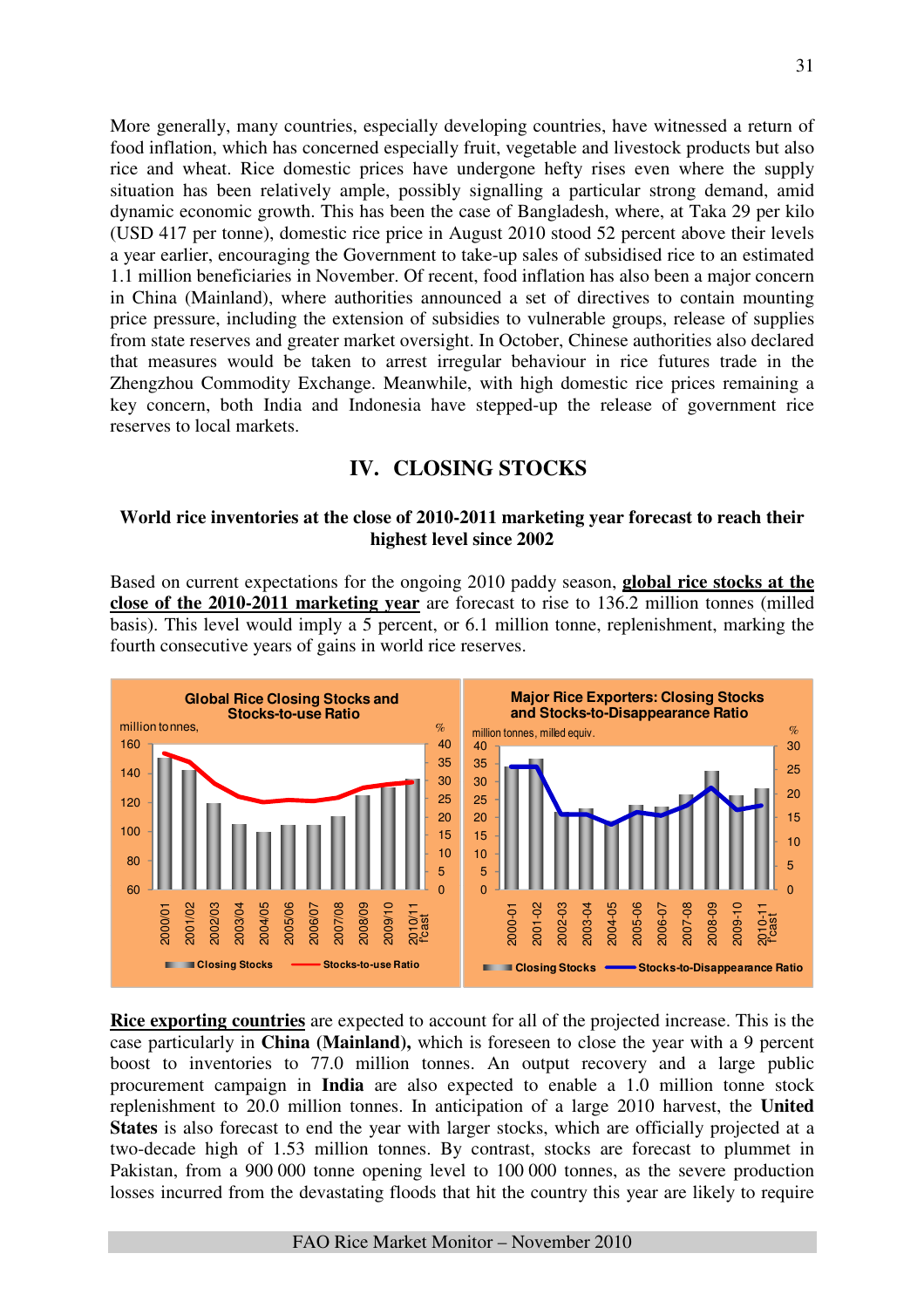that inventories be drawn-down to meet internal demand and some exports. Output shortfalls are also expected to result in lower closing stocks in **Myanmar,** where they are projected to drop by 11 percent to 4.4 million tonnes and in **Egypt,** where they might be cut by close to 60 percent to 500 000 tonnes. Strong export demand may also trim inventories in **Thailand** and **Viet Nam,** where they may fall to 5.6 million tonnes and 3.2 million tonnes, respectively.

Closing stocks held by **rice importers** as a group are also foreseen to increase by 2 percent to 23.2 million tonnes. Amongst individual countries, production gains and some imports in **Bangladesh** might enable a 3 percent carry-over increase to 6.0 million tonnes. Likewise, positive 2010 season results and greater international purchases to replenish government held reserves are anticipated to result in an 18 percent boost to rice inventories in **Indonesia** to 5.3 million tonnes. Meanwhile, stocks held by **Philippines** are anticipated to end in the order of 2.75 million tonnes at the close of the marketing year, some 300 000 tonnes less than the 2010 high. Rice inventories may also end lower in **Brazil, Nigeria,** and **Venezuela,** while the **European Union, the Islamic Republic of Iran, Saudi Arabia** and **Sri Lanka** may replenish stocks**.**

# **V. INTERNATIONAL PRICES**



### **International rice export prices on the rise since June**

International rice export prices have followed an upward tendency since June 2010, as reflected in the FAO All Rice Price Index (2002-2004=100), which has gained 50 points since then to end at 260 points in November. The positive price trend has concerned all the rice market segments, but in particular the lower quality Indica market, the index of which has passed from a value of 187 in June to 243 in November. Gains were equally witnessed in Japonica and Aromatic rice markets, the indices of which rose by 54 points to 304 and by 51 points to 265 points respectively. Quotations of the higher quality Indica have also recovered ground, reaching 233 points, up from a June value of 193. Over the first eleven months of the year, the FAO All Rice Price Index, at 227 points, still

averaged 27 points less than its corresponding value in 2009, reflecting the relatively weak prices prevailing during the first half of the year.

Seen from an origin perspective, after sluggish demand had depressed **Thai** rice export quotations until July, a pick-up in foreign orders since August has supported prices of benchmark Thai 100% B rice, which was traded at USD 541 in November, up from a June value of USD 474. Indeed, Thai quotations have strengthened in spite of the release of close to 2.0 million tonnes of rice from government reserves. In part, the firming was supported by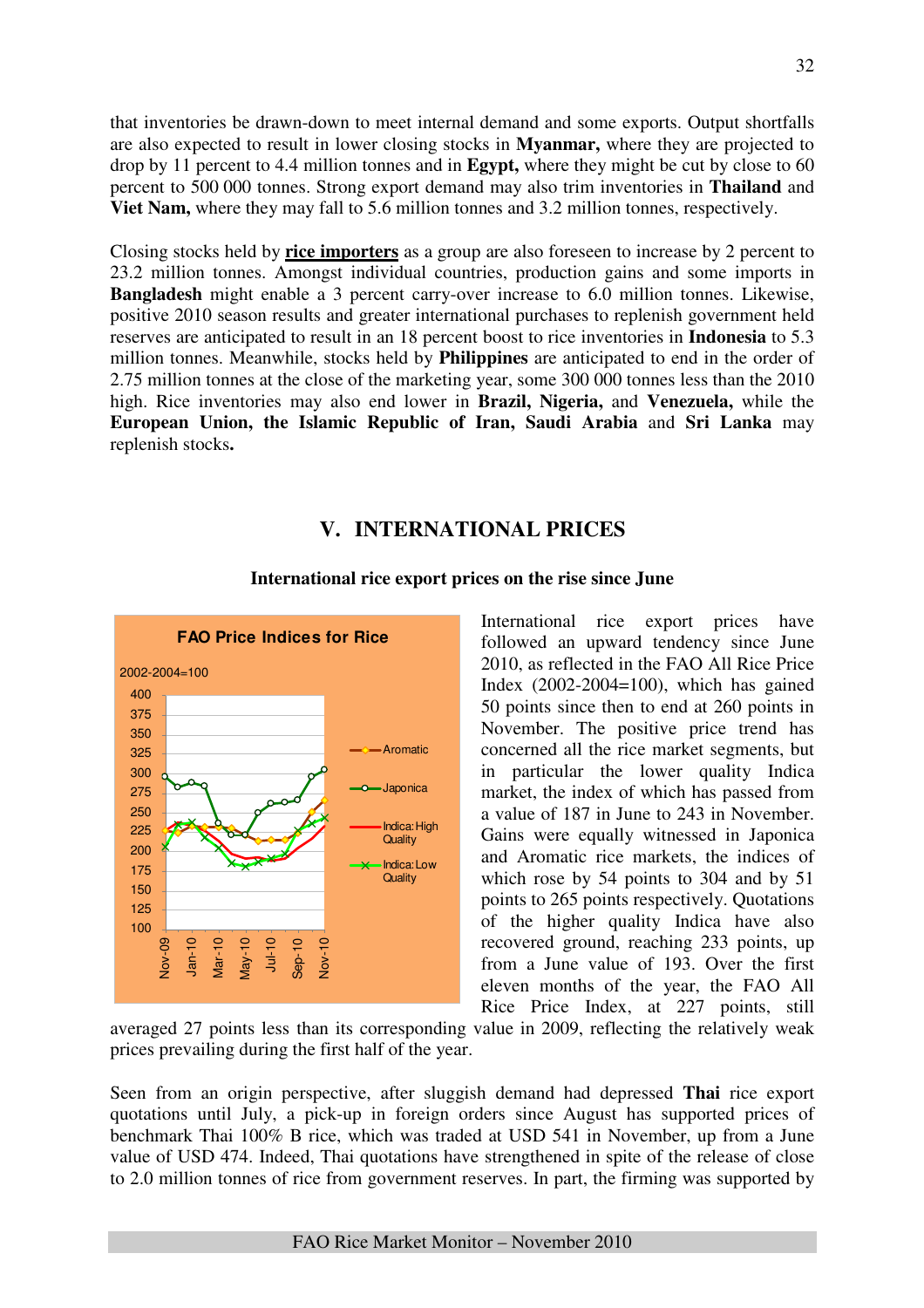the appreciation of the Thai Baht, which in September reached its highest level relative to the US Dollar in 13 years. The upward tendency has also affected other Thai rice qualities, with a recovery in demand, mainly from African countries, underpinning a 19 percent increase in Thai 100% B Parboiled quotes to USD 557 per tonne and a 31 percent rise in Thai A1 Super prices to USD 430 per tonne. Prices also rose in the **United States**, where US N.2 4% was quoted at USD 573 per tonne in November, up 23 percent from June. Concerns over the effects of hot weather on crops in important producing states, coupled with large sales to Near Eastern countries, contributed to the recent gains in US quotes.



More marked increases were witnessed in **Viet Nam,** where 25% broken rice was traded at USD 450 per tonne in November, up USD 107 from its June value. Unlike in Thailand, the strengthening took place in spite of the lower value of the Dong, which was devaluated in August for the third time since November 2009. Indeed, prices have been driven higher by strong export demand, which also led the Viet Nam Food Association to raise Minimum Export Prices in August and again in September. Floor export prices of 5% broken Vietnamese rice now stand at USD 475 per tonne, while 25% broken rice cannot be traded at less than USD 445 per tonne. Export quotations were also up in **Pakistan,** with 25% broken rice quoted at USD 429 in November, USD 89 higher than in June,

reflecting concerns over supply following the devastating floods in August. Meanwhile, **Indian** Basmati prices have remained relatively subdued between June and November, falling by 2 percent over the period to USD 1 345 per tonne.

In the upcoming months, international rice export prices will be heavily influenced by the arrival of newly harvested supplies from 2010 main paddy crops in major northern hemisphere countries. However, government policies will continue to play an important role in determining the direction of export quotations. On the import side, these may foster a return of important buyers to the market, such as Bangladesh, Indonesia or the Philippines, while on the export side, the release of government reserves in Thailand and policies in Viet Nam will continue to hold sway over the market. In India, the government's stance towards the rice export ban could also falter. Price developments in other cereal markets, mainly wheat and maize, will also need to be closely watched, as these may give further support to rice export quotations.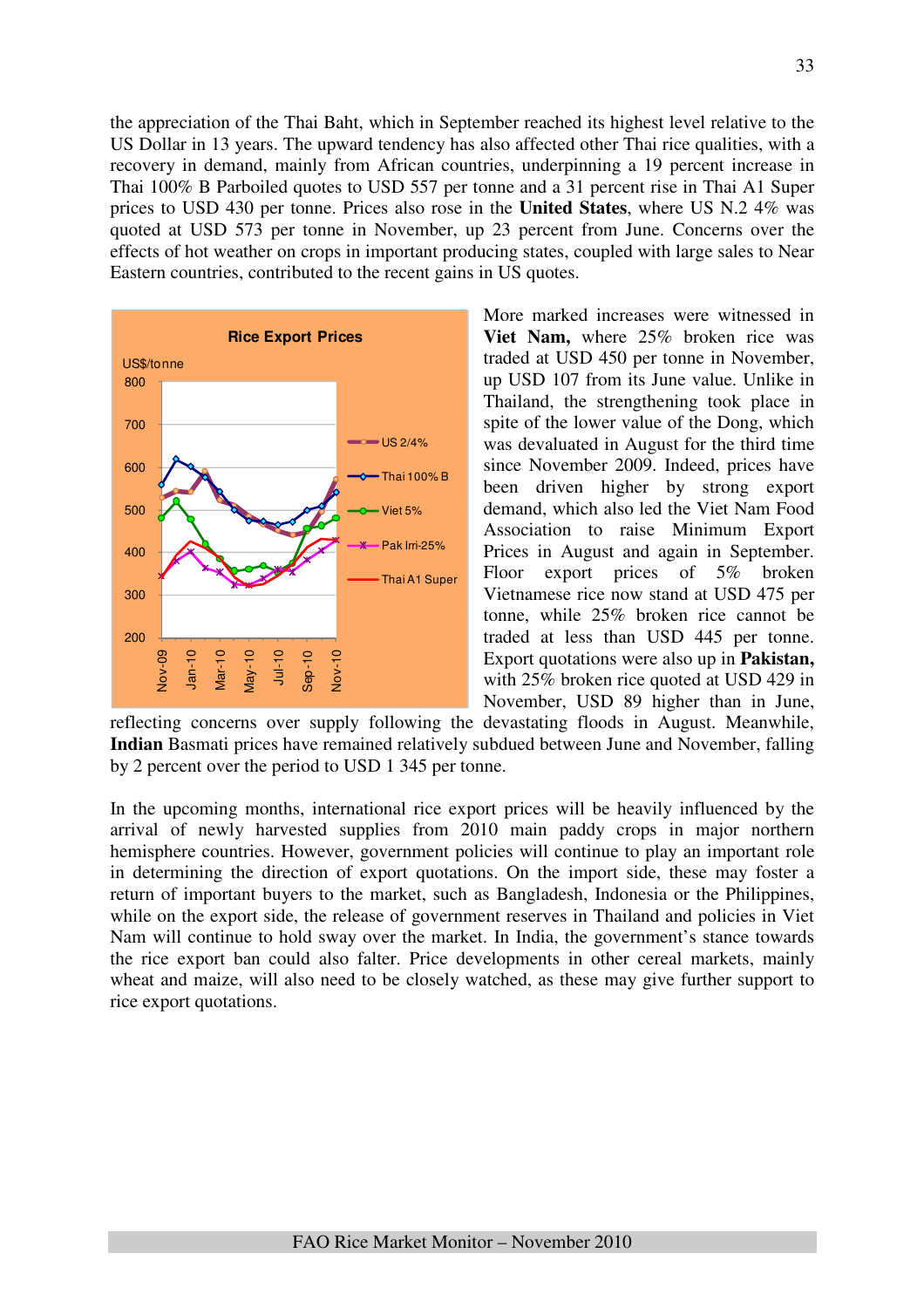|          |           | FAO Rice Price Indices (2002-2004=100) |                 |                |                 |                 |
|----------|-----------|----------------------------------------|-----------------|----------------|-----------------|-----------------|
|          |           | All                                    |                 | <b>Indica</b>  | <b>Japonica</b> | <b>Aromatic</b> |
|          |           |                                        | High<br>quality | Low<br>quality |                 |                 |
| 2005     |           | 125                                    | 124             | 128            | 127             | 108             |
| 2006     |           | 137                                    | 135             | 129            | 153             | 117             |
| 2007     |           | 161                                    | 156             | 159            | 168             | 157             |
| 2008     |           | 295                                    | 296             | 289            | 315             | 251             |
| 2009     |           | 253                                    | 229             | 197            | 341             | 232             |
| 2009     | November  | 241                                    | 227             | 207            | 295             | 227             |
|          | December  | 249                                    | 238             | 234            | 283             | 224             |
| 2010     | January   | 251                                    | 232             | 237            | 289             | 232             |
|          | February  | 242                                    | 227             | 218            | 283             | 231             |
|          | March     | 219                                    | 213             | 205            | 235             | 232             |
|          | April     | 204                                    | 197             | 185            | 221             | 230             |
|          | May       | 200                                    | 192             | 181            | 221             | 221             |
|          | June      | 210                                    | 193             | 187            | 250             | 214             |
|          | July      | 214                                    | 189             | 191            | 261             | 214             |
|          | August    | 217                                    | 192             | 197            | 263             | 216             |
|          | September | 232                                    | 205             | 227            | 266             | 224             |
|          | October   | 249                                    | 217             | 235            | 296             | 250             |
|          | November  | 260                                    | 233             | 243            | 304             | 265             |
| 2009     | Jan.-Nov. | 254                                    | 228             | 194            | 346             | 232             |
| 2010     | Jan.-Nov. | 227                                    | 208             | 210            | 263             | 230             |
| % Change |           | $-10.5$                                | $-8.8$          | 8.2            | $-24.2$         | $-1.1$          |

*Source : FAO* 

*N.B. - The FAO Rice Price Index is based on 16 rice export quotations. "Quality" is defined by the percentage of broken kernels, with high (low) quality referring to rice with less (equal to or more) than 20 percent brokens. The Sub-Index for Aromatic Rice follows movements in prices of Basmati and Fragrant rice.*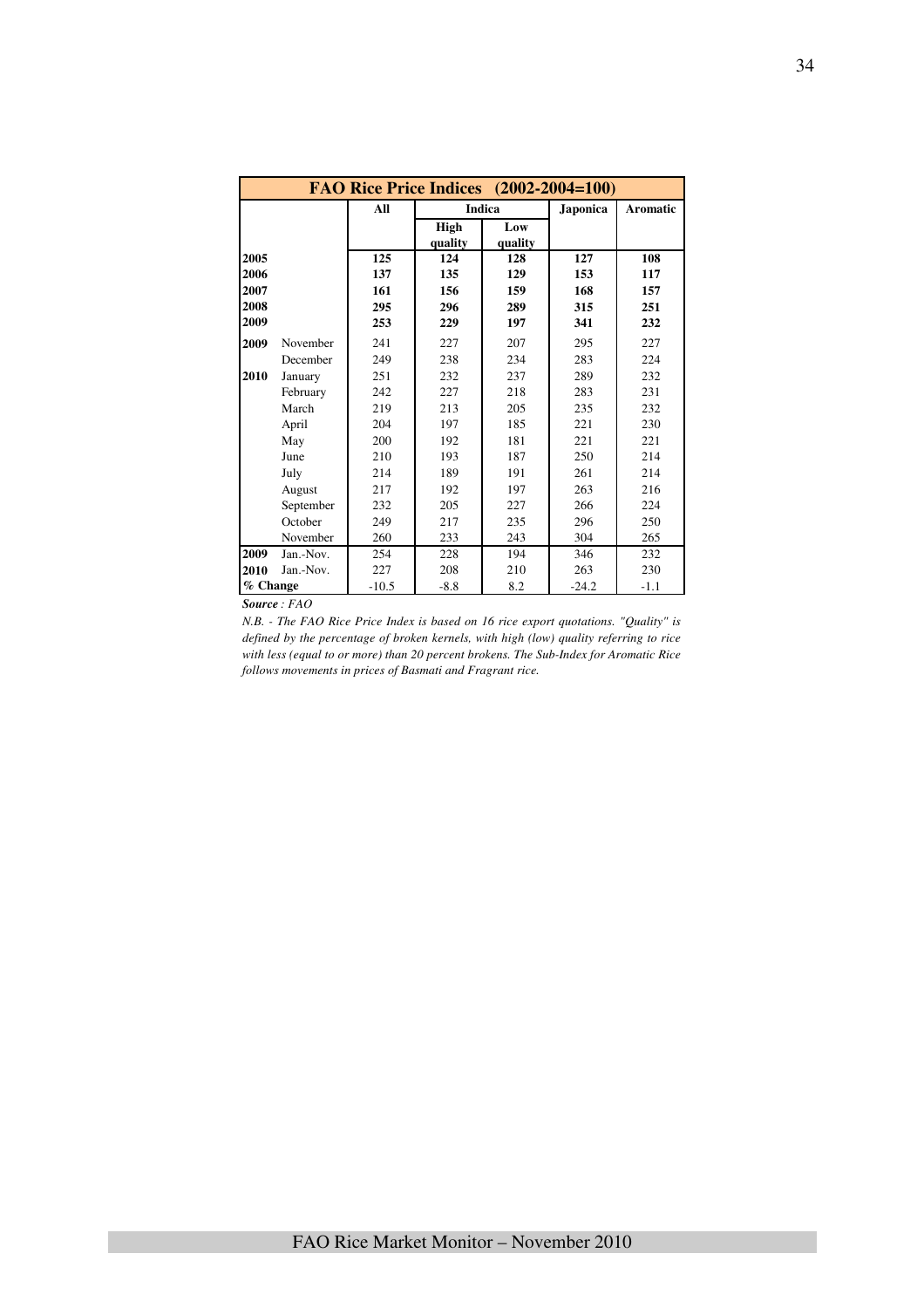|                |                                                   |                              |                               |               |                   | <b>RICE EXPORT PRICES</b> |                       |            |                                          |                                                    |                                                                  |                                   |                          |
|----------------|---------------------------------------------------|------------------------------|-------------------------------|---------------|-------------------|---------------------------|-----------------------|------------|------------------------------------------|----------------------------------------------------|------------------------------------------------------------------|-----------------------------------|--------------------------|
|                | Thai<br>White<br>100% B<br><b>Second</b><br>grade | Thai<br>Parboiled<br>$100\%$ | U.S.<br>Long<br>Grain<br>2,4% | Thai<br>$5\%$ | <b>Viet</b><br>5% | Thai<br>25%               | <b>Viet</b><br>25%    | Pak<br>25% | Thai<br>${\bf A1}$<br><b>Super</b><br>1/ | U.S.<br>California<br><b>Medium</b><br>Grain<br>2/ | Egypt<br><b>Short</b><br>Grain,<br>Grade<br>2,5% 178<br>Camolino | Pak<br><b>Basmati</b><br>Ordinary | Thai<br>Fragrant<br>100% |
|                |                                                   |                              |                               |               |                   |                           | (US \$/tonne, f.o.b.) |            |                                          |                                                    |                                                                  |                                   |                          |
| 2005           | 291                                               | 285                          | 319                           | 285           | 255               | 259                       | 239                   | 235        | 219                                      | 418                                                | 327                                                              | 473                               | 404                      |
| 2006           | 311                                               | 300                          | 394                           | 304           | 266               | 269                       | 249                   | 230        | 217                                      | 512                                                | 353                                                              | 516                               | 470                      |
| 2007           | 335                                               | 332                          | 436                           | 325           | 313               | 305                       | 294                   | 290        | 275                                      | 557                                                | 404                                                              | 677                               | 550                      |
| 2008           | 695                                               | 722                          | 782                           | 682           | 614               | 603                       | 553                   | 498        | 506                                      | 913                                                | n.a.                                                             | 1077                              | 914                      |
| 2009           | 587                                               | 619                          | 545                           | 555           | 432               | 460                       | 384                   | 351        | 329                                      | 1019                                               | 765                                                              | 937                               | 954                      |
| 2009           |                                                   |                              |                               |               |                   |                           |                       |            |                                          |                                                    |                                                                  |                                   |                          |
| November       | 558                                               | 593                          | 528                           | 527           | 481               | 443                       | 432                   | 345        | 338                                      | 816                                                | 782                                                              | 750                               | 1083                     |
| December       | 618                                               | 622                          | 544                           | 588           | 520               | 496                       | 488                   | 380        | 394                                      | 794                                                | 742                                                              | 750                               | 1009                     |
| 2010           |                                                   |                              |                               |               |                   |                           |                       |            |                                          |                                                    |                                                                  |                                   |                          |
| January        | 601                                               | 616                          | 542                           | 570           | 478               | 503                       | 451                   | 401        | 426                                      | 772                                                | 652                                                              | 830                               | 1024                     |
| February       | 576                                               | 594                          | 590                           | 542           | 420               | 485                       | 401                   | 364        | 410                                      | 772                                                | 652                                                              | 865                               | 1016                     |
| March          | 543                                               | 552                          | 522                           | 502           | 386               | 453                       | 361                   | 354        | 388                                      | 732                                                | 607                                                              | 880                               | 1005                     |
| April          | 500                                               | 492                          | 510                           | 466           | 357               | 411                       | 328                   | 325        | 341                                      | 728                                                | 575                                                              | 856                               | 1000                     |
| May            | 475                                               | 460                          | 485                           | 446           | 362               | 390                       | 332                   | 323        | 322                                      | 719                                                | 577                                                              | 760                               | 983                      |
| June           | 474                                               | 470                          | 466                           | 443           | 369               | 390                       | 343                   | 340        | 327                                      | 739                                                | n.a.                                                             | 760                               | 957                      |
| July           | 466                                               | 480                          | 452                           | 438           | 355               | 397                       | 325                   | 360        | 345                                      | 728                                                | n.a.                                                             | 752                               | 998                      |
| August         | 472                                               | 513                          | 441                           | 454           | 374               | 417                       | 332                   | 355        | 372                                      | 722                                                | n.a.                                                             | 750                               | 1021                     |
| September      | 499                                               | 539                          | 449                           | 482           | 456               | 451                       | 427                   | 382        | 414                                      | 741                                                | n.a.                                                             | 750                               | 1105                     |
| October        | 508                                               | 558                          | 496                           | 494           | 463               | 464                       | 432                   | 404        | 430                                      | 794                                                | n.a.                                                             | 1020                              | 1140                     |
| November       | 541                                               | 557                          | 573                           | 524           | 481               | 478                       | 450                   | 429        | 430                                      | 794                                                | n.a.                                                             | 1200                              | 1152                     |
|                |                                                   |                              |                               |               |                   |                           |                       |            |                                          |                                                    |                                                                  |                                   |                          |
| 2009 Jan.-Nov. | 584                                               | 619                          | 545                           | 552           | 424               | 457                       | 375                   | 349        | 323                                      | 965                                                | n.a.                                                             | 954                               | 949                      |
| 2010 Jan.-Nov. | 514                                               | 530                          | 502                           | 487           | 409               | 440                       | 380                   | 367        | 383                                      | 749                                                | n.a.                                                             | 857                               | 1036                     |
| % Change       | $-12.0$                                           | $-14.3$                      | $-7.9$                        | $-11.8$       | $-3.6$            | $-3.6$                    | 1.5                   | 5.2        | 18.3                                     | $-22.3$                                            | n.a.                                                             | $-10.2$                           | 9.3                      |

**Sources**: Jackson Son & Co. (London) Ltd., Thai Department of Foreign Trade (DFT) and other public sources.

1/ White broken rice. 2/ Up to August 2005 U.S. medium grain No.2, 4%; since September 2005 onwards No. 1, maximum 4-percent brokens, sacked, California mill.<br>Note: Please note that data may have been subject to revision d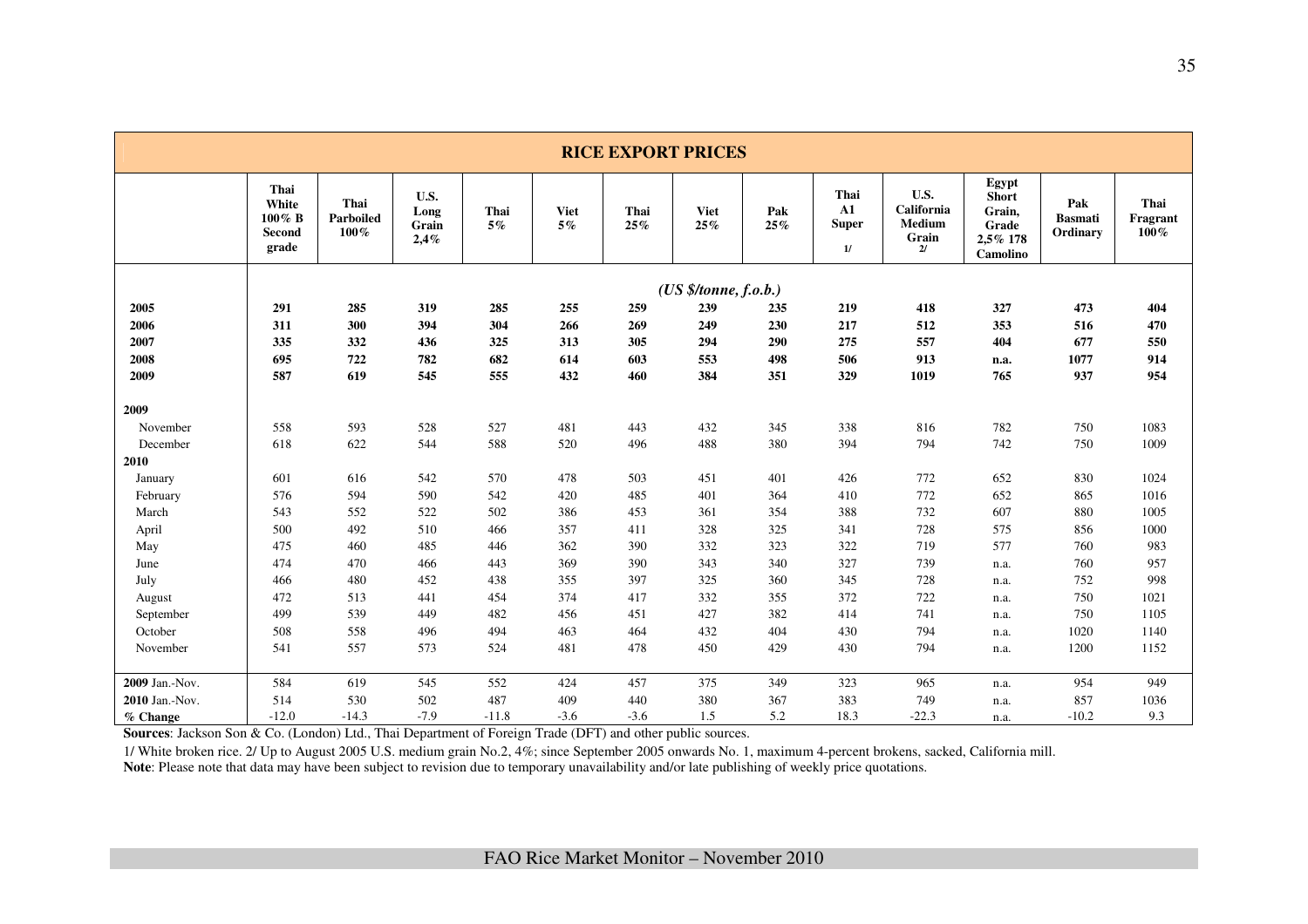| <b>WORLD PADDY PRODUCTION</b> |            |                     |                    | <b>WORLD IMPORTS OF RICE</b> |            |                            |                            |
|-------------------------------|------------|---------------------|--------------------|------------------------------|------------|----------------------------|----------------------------|
|                               | 2008       | 2009<br>(estimated) | 2010<br>(forecast) |                              | 2009       | 2010<br>(estimated)        | $2011^{1/2}$<br>(forecast) |
|                               |            | million tonnes      |                    |                              |            | million tonnes, milled eq. |                            |
| <b>WORLD</b>                  | 686.5      | 682.4               | 697.9              | <b>WORLD</b>                 | 29.3       | 31.0                       | 30.5                       |
| Developing countries          | 662.2      | 656.8               | 671.2              | Developing countries         | 24.6       | 26.4                       | 25.7                       |
| Developed countries           | 24.3       | 25.5                | 26.7               | Developed countries          | 4.7        | 4.6                        | 4.8                        |
| ASIA                          | 622.8      | 615.3               | 631.4              | ASIA                         | 13.1       | 14.8                       | 14.3                       |
| Bangladesh                    | 47.0       | 48.4                | 50.3               | Bangladesh                   | 0.1        | 0.8                        | 0.4                        |
| Cambodia                      | 7.2        | 7.6                 | 7.3                | China                        | 0.8        | 0.9                        | 0.9                        |
| China                         | 193.4      | 196.7               | 197.9              | of which Taiwan Prov.        | 0.1        | 0.1                        | 0.1                        |
| of which Taiwan Prov.         | 1.5        | 1.6                 | 1.5                | Indonesia                    | 0.3        | 0.6                        | 0.7                        |
| India                         | 148.8      | 133.7               | 147.0              | Iran, Islamic Rep. of        | 1.3        | 1.1                        | 1.1                        |
| Indonesia                     | 60.3       | 64.4                | 66.0               | Iraq                         | 1.1        | 1.2                        | 1.2                        |
| Iran, Islamic Rep. of         | 2.2        | 2.3                 | 2.5                | Japan                        | 0.7        | 0.7                        | 0.7                        |
| Japan                         | 11.0       | 10.6                | 10.7               | Malaysia                     | 0.9        | 0.9                        | 0.9                        |
| Korea Rep. of                 | 6.5        | 6.6                 | 5.9                | Philippines                  | 1.8        | 2.5                        | 1.9                        |
| Myanmar                       | 30.5       | 31.0                | 30.8               | Saudi Arabia                 | 0.9        | 0.8                        | 0.9                        |
| Pakistan                      | 10.4       | 10.1                | 6.3                | Sri Lanka                    | 0.1        | 0.1                        | 0.0                        |
| Philippines                   | 17.1       | 15.5                | 17.0               |                              |            |                            |                            |
| Sri Lanka                     | 3.9        | 3.7                 | 4.2                | <b>AFRICA</b>                | 9.8        | 9.8                        | 9.8                        |
| Thailand                      | 31.7       | 31.5                | 31.0               | Côte d'Ivoire                | 0.9        | 0.9                        | 0.9                        |
| Viet Nam                      | 38.7       | 38.9                | 39.9               | Nigeria                      | 1.8        | 2.0                        | 1.9                        |
|                               |            |                     |                    | Senegal                      | 0.9        | 0.8                        | 0.8                        |
| <b>AFRICA</b>                 | 24.5       | 24.4                | 24.6               | South Africa                 | 0.9        | 0.9                        | 1.0                        |
| North Africa                  | 7.3        | 5.6                 | 4.5                | <b>CENTRAL AMERICA</b>       | 2.2        | 2.3                        | 2.3                        |
| Egypt                         | 7.3        | 5.5                 | 4.5                | Cuba                         | 0.5        | 0.5                        | 0.5                        |
|                               |            |                     |                    | Mexico                       | 0.6        | 0.6                        | 0.6                        |
| Sub-Saharan Africa            | 17.1       | 18.7                | 19.9               |                              |            |                            |                            |
| Western Africa                | 10.5       | 11.4                | 12.4               | <b>SOUTH AMERICA</b>         | 1.2        | 1.3                        | 1.1                        |
| Côte d'Ivoire<br>Guinea       | 0.7<br>1.5 | 0.7<br>1.5          | 0.8<br>1.6         | <b>Brazil</b><br>Peru        | 0.7<br>0.1 | 0.8<br>0.0                 | 0.6<br>0.0                 |
| Mali                          | 1.6        | 2.0                 | 2.3                |                              |            |                            |                            |
| Nigeria                       | 4.2        | 4.3                 | 4.5                | <b>NORTH AMERICA</b>         | 1.0        | 1.0                        | 1.0                        |
| Central Africa                | 0.4        | 0.5                 | 0.5                | Canada                       | 0.3        | 0.3                        | 0.3                        |
| Eastern Africa                | 1.8        | 1.8                 | 1.9                | <b>United States</b>         | 0.7        | 0.7                        | 0.7                        |
| Tanzania                      | 1.4        | 1.3                 | 1.4                |                              |            |                            |                            |
| Southern Africa               | 4.3        | 5.0                 | 5.1                | <b>EUROPE</b>                | 1.5        | 1.5                        | 1.7                        |
| Madagascar                    | 3.9        | 4.5                 | 4.8                | EU 2/                        | 1.0        | 1.1                        | 1.2                        |
| Mozambique                    | 0.2        | 0.3                 | 0.2                | Russian Fed.                 | 0.3        | 0.2                        | 0.2                        |
| <b>CENTRAL AMERICA</b>        | 2.5        | 2.8                 | 2.9                | <b>OCEANIA</b>               | 0.5        | 0.5                        | 0.4                        |
| Cuba                          | 0.4        | 0.6                 | 0.5                |                              |            |                            |                            |
| Dominican Rep.                | 0.8        | 0.8                 | 0.9                |                              |            |                            |                            |
| Mexico                        | 0.2        | 0.3                 | 0.3                | <b>WORLD EXPORTS OF RICE</b> |            |                            |                            |
| <b>SOUTH AMERICA</b>          | 24.0       | 25.5                | 23.6               |                              | 2009       | 2010                       | $2011^{1/2}$               |
|                               |            |                     |                    |                              |            |                            |                            |
| Argentina                     | 1.2        | 1.3                 | 1.2                |                              |            | (estimated)                | (forecast)                 |
| <b>Brazil</b>                 | 12.1       | 12.6                | 11.3               |                              |            | million tonnes, milled eq. |                            |
| Colombia                      | 2.4        | 2.8                 | 2.9                | <b>WORLD</b>                 | 29.3       | 31.0                       | 30.5                       |
| Peru                          | 2.8        | 3.0                 | 2.9                | Developing countries         | 25.8       | 26.9                       | 26.2                       |
| Uruguay                       | 1.3        | 1.3                 | 1.1                | Developed countries          | 3.4        | 4.1                        | 4.3                        |
| NORTH AMERICA                 | 9.2        | 10.0                | 11.0               | <b>ASIA</b>                  | 23.3       | 24.4                       | 23.5                       |
| United States                 | 9.2        | 10.0                | 11.0               | China                        | 0.8        | 0.7                        | 1.1                        |
|                               |            |                     |                    | of which Taiwan Prov.        | 0.0        | $0.0\,$                    | 0.1                        |
| <b>EUROPE</b>                 | 3.4        | 4.2                 | 4.2                | India                        | 2.1        | 2.4                        | 2.6                        |
| EU                            | 2.5        | 3.2                 | 3.0                | Myanmar                      | 1.1        | 0.8                        | 0.8                        |
|                               |            |                     |                    | Pakistan                     | 2.9        | 3.2                        | 1.8                        |
| <b>OCEANIA</b>                | 0.0        | 0.1                 | 0.2                | Thailand                     | 8.5        | 8.5                        | 9.0                        |
| Australia                     | 0.0        | 0.1                 | 0.2                | Viet Nam                     | 6.0        | 6.9                        | 6.5                        |
|                               |            |                     |                    |                              |            |                            |                            |

| <b>DY PRODUCTION</b><br>2008<br>2009<br>2010 |                |             |  | <b>WORLD IMPORTS OF RICE</b>          |            |                            |              |
|----------------------------------------------|----------------|-------------|--|---------------------------------------|------------|----------------------------|--------------|
|                                              |                |             |  |                                       | 2009       | 2010                       | $2011^{1/2}$ |
|                                              | (estimated)    | (forecast)  |  |                                       |            | (estimated)                | (forecast)   |
|                                              | million tonnes |             |  |                                       |            | million tonnes, milled eq. |              |
| 686.5                                        | 682.4          | 697.9       |  | <b>WORLD</b>                          | 29.3       | 31.0                       | 30.5         |
| 662.2                                        | 656.8          | 671.2       |  | Developing countries                  | 24.6       | 26.4                       | 25.7         |
| 24.3                                         | 25.5           | 26.7        |  | Developed countries                   | 4.7        | 4.6                        | 4.8          |
| 622.8                                        | 615.3          | 631.4       |  | <b>ASIA</b>                           | 13.1       | 14.8                       | 14.3         |
| 47.0                                         | 48.4           | 50.3        |  | Bangladesh                            | 0.1        | 0.8                        | 0.4          |
| 7.2                                          | 7.6            | 7.3         |  | China                                 | 0.8        | 0.9                        | 0.9          |
| 193.4                                        | 196.7          | 197.9       |  | of which Taiwan Prov.                 | 0.1        | 0.1                        | 0.1          |
| 1.5                                          | 1.6            | 1.5         |  | Indonesia                             | 0.3        | 0.6                        | 0.7          |
| 148.8                                        | 133.7          | 147.0       |  | Iran, Islamic Rep. of                 | 1.3        | 1.1                        | 1.1          |
| 60.3                                         | 64.4           | 66.0        |  | Iraq                                  | 1.1        | 1.2                        | 1.2          |
| 2.2                                          | 2.3            | 2.5         |  | Japan                                 | 0.7        | 0.7                        | 0.7          |
| 11.0                                         | 10.6           | 10.7        |  | Malaysia                              | 0.9        | 0.9                        | 0.9          |
| 6.5                                          | 6.6            | 5.9         |  | Philippines                           | 1.8        | 2.5                        | 1.9          |
| 30.5                                         | 31.0           | 30.8        |  | Saudi Arabia                          | 0.9        | 0.8                        | 0.9          |
| 10.4                                         | 10.1           | 6.3         |  | Sri Lanka                             | 0.1        | 0.1                        | 0.0          |
| 17.1                                         | 15.5           | 17.0        |  |                                       |            |                            |              |
| 3.9                                          | 3.7            | 4.2         |  | <b>AFRICA</b>                         | 9.8        | 9.8                        | 9.8          |
| 31.7                                         | 31.5           | 31.0        |  | Côte d'Ivoire                         | 0.9        | 0.9                        | 0.9          |
| 38.7                                         | 38.9           | 39.9        |  | Nigeria                               | 1.8        | 2.0                        | 1.9          |
|                                              |                |             |  | Senegal                               | 0.9        | 0.8                        | 0.8          |
| 24.5                                         | 24.4           | 24.6        |  | South Africa                          | 0.9        | 0.9                        | 1.0          |
| 7.3                                          | 5.6            | 4.5         |  | <b>CENTRAL AMERICA</b>                | 2.2        | 2.3                        | 2.3          |
| 7.3                                          | 5.5            | 4.5         |  | Cuba                                  | 0.5        | 0.5                        | 0.5          |
|                                              |                |             |  | Mexico                                | 0.6        | 0.6                        | 0.6          |
| 17.1                                         | 18.7           | 19.9        |  |                                       |            |                            |              |
| 10.5<br>0.7                                  | 11.4<br>0.7    | 12.4<br>0.8 |  | <b>SOUTH AMERICA</b><br><b>Brazil</b> | 1.2<br>0.7 | 1.3<br>0.8                 | 1.1<br>0.6   |
| 1.5                                          | 1.5            | 1.6         |  | Peru                                  | 0.1        | 0.0                        | 0.0          |
| 1.6                                          | 2.0            | 2.3         |  |                                       |            |                            |              |
| 4.2                                          | 4.3            | 4.5         |  | <b>NORTH AMERICA</b>                  | 1.0        | 1.0                        | 1.0          |
| 0.4                                          | 0.5            | 0.5         |  | Canada                                | 0.3        | 0.3                        | 0.3          |
| 1.8                                          | 1.8            | 1.9         |  | <b>United States</b>                  | 0.7        | 0.7                        | 0.7          |
| 1.4                                          | 1.3            | 1.4         |  |                                       |            |                            |              |
| 4.3                                          | 5.0            | 5.1         |  | <b>EUROPE</b>                         | 1.5        | 1.5                        | 1.7          |
| 3.9                                          | 4.5            | 4.8         |  | EU 2/                                 | 1.0        | 1.1                        | 1.2          |
| 0.2                                          | 0.3            | 0.2         |  | Russian Fed.                          | 0.3        | 0.2                        | 0.2          |
| 2.5                                          | 2.8            | 2.9         |  | <b>OCEANIA</b>                        | 0.5        | 0.5                        | 0.4          |
| 0 <sub>A</sub>                               | 06             | 05          |  |                                       |            |                            |              |

#### **WORLD EXPORTS OF RICE**

| <b>SOUTH AMERICA</b>                 | 24.0 | 25.5 | 23.6 |                       | 2009 | 2010                       | $2011^{1/2}$ |
|--------------------------------------|------|------|------|-----------------------|------|----------------------------|--------------|
| Argentina                            | 1.2  | 1.3  | 1.2  |                       |      | (estimated)                | (forecast)   |
| <b>Brazil</b>                        | 12.1 | 12.6 | 11.3 |                       |      | million tonnes, milled eq. |              |
| Colombia                             | 2.4  | 2.8  | 2.9  | <b>WORLD</b>          | 29.3 | 31.0                       | 30.5         |
| Peru                                 | 2.8  | 3.0  | 2.9  | Developing countries  | 25.8 | 26.9                       | 26.2         |
| Uruguay                              | 1.3  | 1.3  | 1.1  | Developed countries   | 3.4  | 4.1                        | 4.3          |
| <b>NORTH AMERICA</b>                 | 9.2  | 10.0 | 11.0 | <b>ASIA</b>           | 23.3 | 24.4                       | 23.5         |
| <b>United States</b>                 | 9.2  | 10.0 | 11.0 | China                 | 0.8  | 0.7                        | 1.1          |
|                                      |      |      |      | of which Taiwan Prov. | 0.0  | 0.0                        | 0.1          |
| <b>EUROPE</b>                        | 3.4  | 4.2  | 4.2  | India                 | 2.1  | 2.4                        | 2.6          |
| EU                                   | 2.5  | 3.2  | 3.0  | Myanmar               | 1.1  | 0.8                        | 0.8          |
|                                      |      |      |      | Pakistan              | 2.9  | 3.2                        | 1.8          |
| <b>OCEANIA</b>                       | 0.0  | 0.1  | 0.2  | Thailand              | 8.5  | 8.5                        | 9.0          |
| Australia                            | 0.0  | 0.1  | 0.2  | Viet Nam              | 6.0  | 6.9                        | 6.5          |
|                                      |      |      |      | <b>AFRICA</b>         | 0.5  | 0.5                        | 0.4          |
|                                      |      |      |      | Egypt                 | 0.5  | 0.5                        | 0.3          |
|                                      |      |      |      | <b>SOUTH AMERICA</b>  | 2.3  | 2.1                        | 2.4          |
|                                      |      |      |      | Argentina             | 0.5  | 0.5                        | 0.5          |
|                                      |      |      |      | Guyana                | 0.3  | 0.3                        | 0.3          |
|                                      |      |      |      | Uruguay               | 0.7  | 0.7                        | 0.7          |
|                                      |      |      |      | <b>NORTH AMERICA</b>  | 3.0  | 3.5                        | 3.6          |
|                                      |      |      |      | <b>United States</b>  | 3.0  | 3.5                        | 3.6          |
|                                      |      |      |      | <b>EUROPE</b>         | 0.2  | 0.3                        | 0.3          |
| <b>FOOTNOTES:</b>                    |      |      |      | $EU$ 2/               | 0.1  | 0.2                        | 0.2          |
| Totals computed from unrounded data. |      |      |      |                       |      |                            |              |
| 1/ Highly tentative.                 |      |      |      | <b>OCEANIA</b>        | 0.1  | 0.1                        | 0.2          |
| 2/ Excluding intra-trade.            |      |      |      | Australia             | 0.1  | 0.1                        | 0.2          |

I